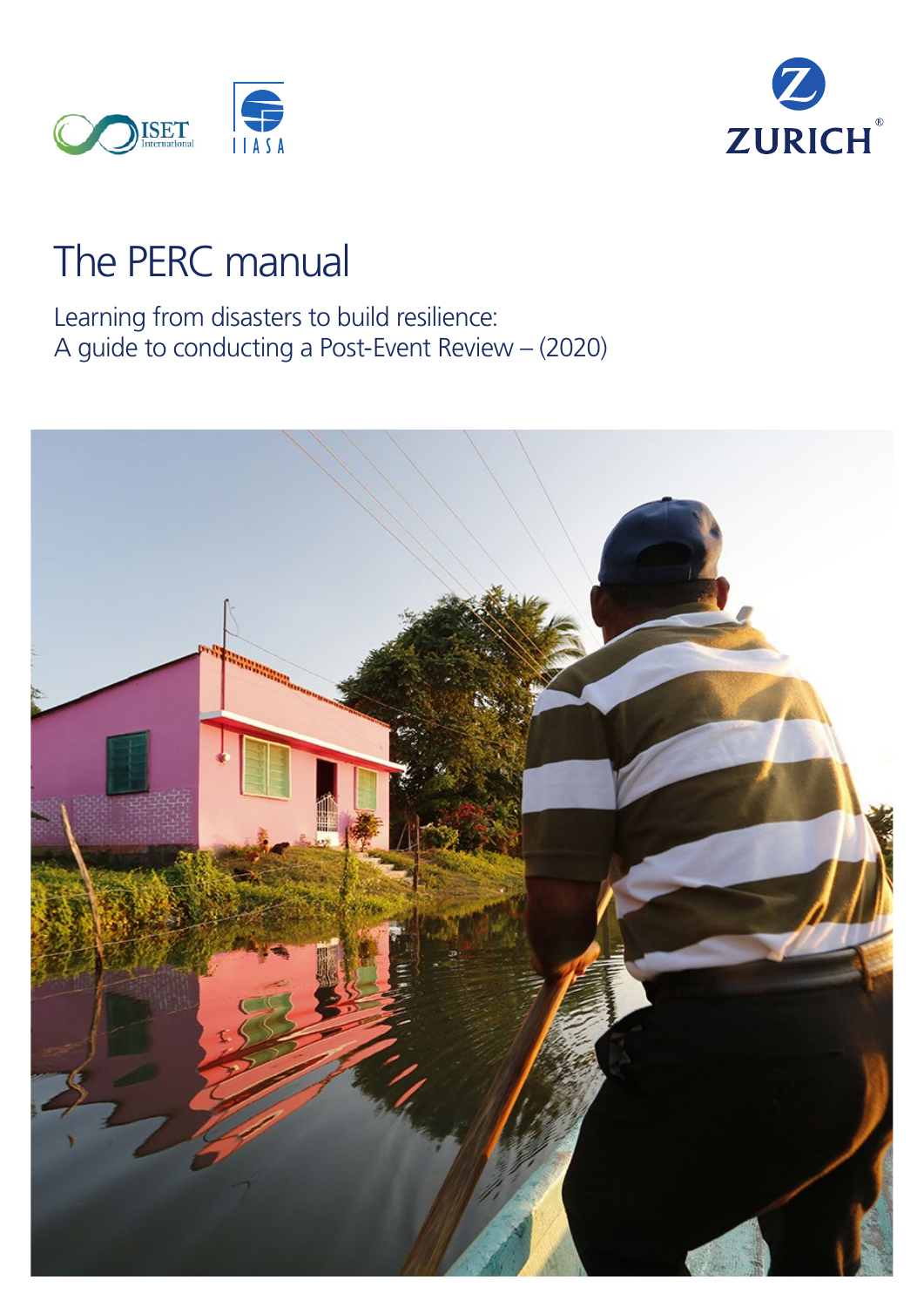### **Contents**

| List of Figures, tables, and boxes                      | 3  |
|---------------------------------------------------------|----|
| <b>Foreword</b>                                         | 4  |
| 1. What is a PERC?                                      | 5  |
| 2. The analytical foundations of the PERC               | 7  |
| 3. Methodological approach                              | 14 |
| 3.1. Identifying stakeholders and available information | 16 |
| 3.2. Study timeline                                     | 16 |
| 3.3. Desk review                                        | 18 |
| 3.4. Understanding physical conditions                  | 18 |
| 3.5. Fieldwork                                          | 20 |
| 3.6. Institutional landscape map                        | 23 |
| 4. Putting it all together                              | 25 |
| Analysis<br>4.1                                         | 25 |
| 4.2 Developing recommendations                          | 28 |
| 5. Dissemination and outreach                           | 29 |
| <b>6. Consolidated PERC findings to date</b>            | 30 |
| 7. Conclusion                                           | 32 |
| Glossary                                                | 33 |
| <b>References</b>                                       | 37 |

Kanmani Venkateswaran<sup>1</sup>, Karen MacClune<sup>2</sup>, Adriana Keating<sup>3</sup>, Michael Szönyi<sup>4</sup>

1 Research Associate, ISET International, Boulder CO, USA

2 Executive Director, ISET International, Boulder CO, USA

This article reflects the personal views of the authors and does not necessarily represent the positions of the organizations they work for on any of the issues discussed.

<sup>&</sup>lt;sup>3</sup> Research Scholar, International Institute for Applied Systems Analysis IIASA, Laxenburg, Austria 4 Flood Resilience Program Lead, Zurich Insurance Company Ltd, Zurich, Switzerland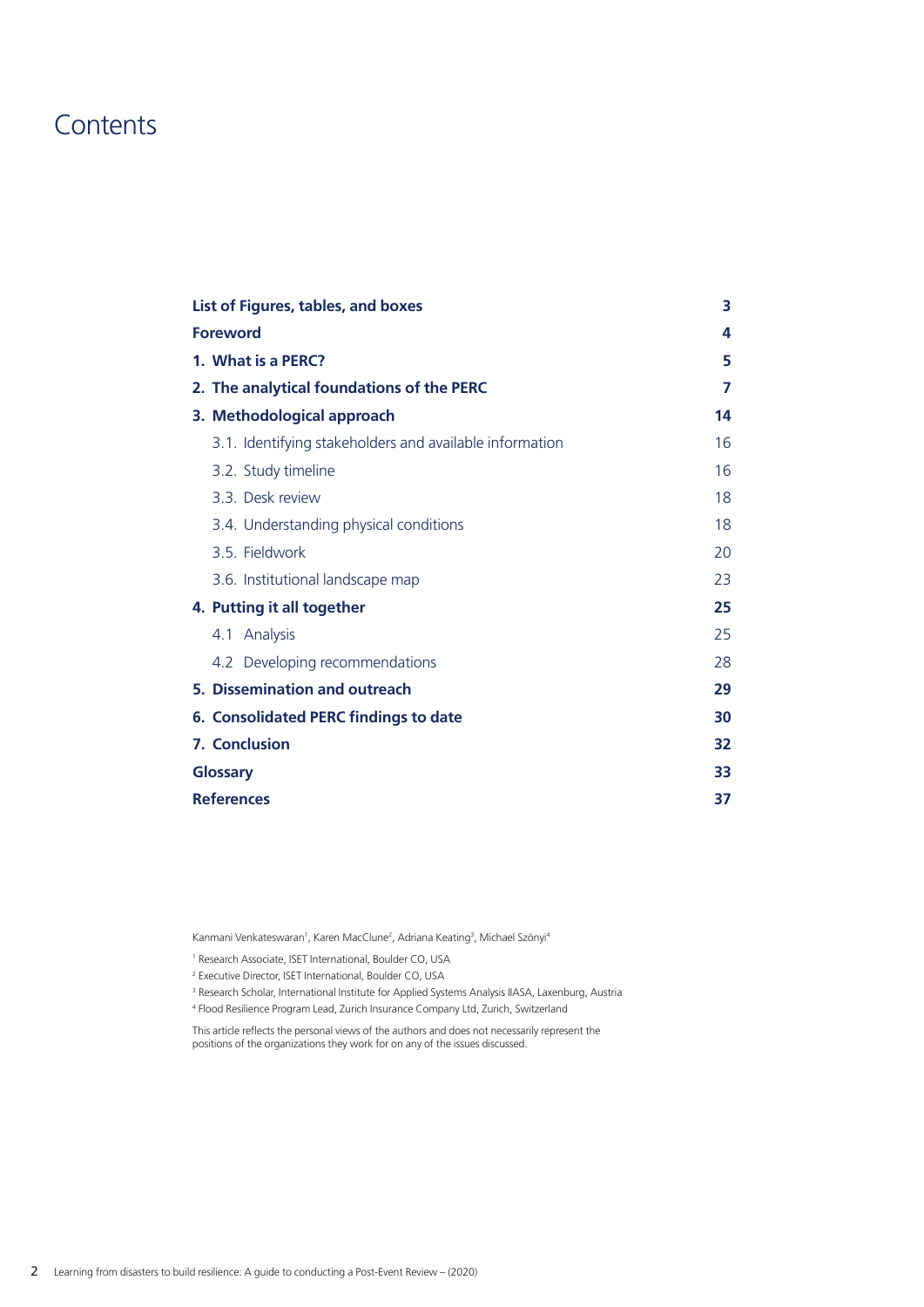## List of figures, tables, and boxes

|          | <b>Figure 1.</b> The interacting components of a resilient system                                            | 9  |
|----------|--------------------------------------------------------------------------------------------------------------|----|
|          | <b>Figure 2.</b> The Flood Resilience Measurement for Communities (FRMC) process                             | 15 |
|          | <b>Figure 3.</b> Example timeline of past floods and major disaster-related<br>institutional events in Nepal | 19 |
|          | Figure 4. Disaster institutional landscape map of Nepal                                                      | 24 |
| Table 1. | Overview of post-event reviews conducted to date (August 2020)                                               | 5. |
| Table 2. | Applying the Systems, Agents, Institutions and 5Cs frameworks<br>to Cyclone Idai (2019) in Malawi            | 10 |
|          | <b>Table 2b.</b> Applying the Systems, Agents, Institutions and 5Cs frameworks<br>to COVID-19                | 11 |
| Table 3. | Characteristics of resilience, adapted from Moench et al., 2011                                              | 12 |

| <b>Box 1.</b> | The Five Capitals of the Sustainable Livelihoods Framework | 8  |
|---------------|------------------------------------------------------------|----|
| <b>Box 2.</b> | The Flood Resilience Measurement for Communities (FRMC)    | 14 |
| <b>Box 3.</b> | Scenarios approach for projecting future risk              | 17 |
| <b>Box 4.</b> | Applying the PERC to a non-flood hazard                    | 20 |
| <b>Box 5.</b> | Guiding interview questions                                | 23 |
| <b>Box 6.</b> | Examples of PERC products                                  | 29 |
| <b>Box 7.</b> | Consolidated PERC wildfire findings                        | 31 |
|               |                                                            |    |

**Table 4.** Suggested structure of a PERC report **25**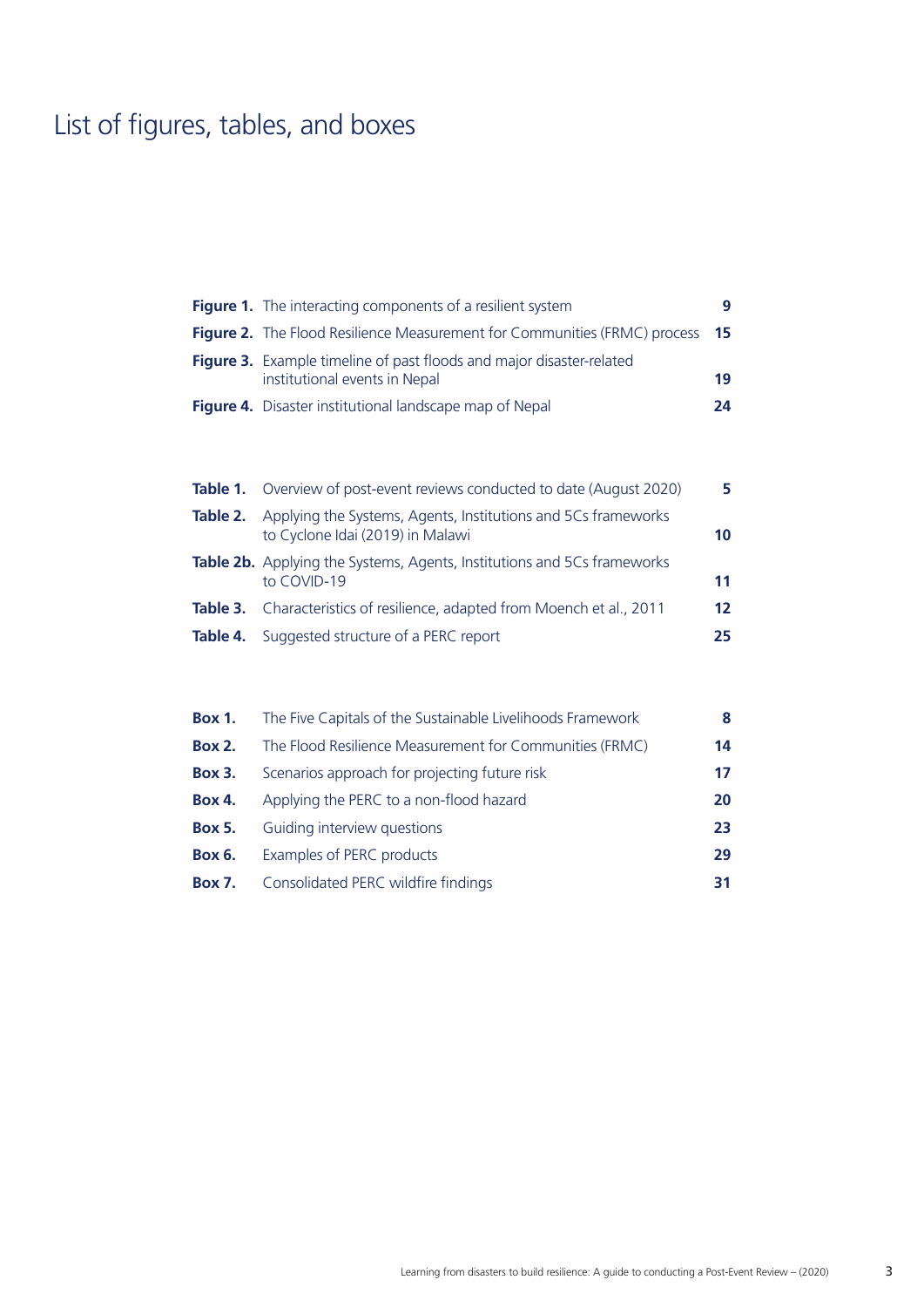### **Foreword**

In our complex, interdependent, fast-paced society, there is often little time to look back and reflect on what has happened, and more importantly, why it has happened. Learning why something has manifested in the way it has is fundamental to improving how we do things — learning allows us to recognize what worked well and what didn't and adapt our processes. It is easy to keep on doing what we always have done and not realize the opportunities to do things better.

There are various stages of learning. Having been involved myself in many of the post-event reviews has shown me that we can always go deeper, beyond just picking up the easy or obvious pieces of deterministic information lying on the surface. A PERC researcher is a bit like a child asking "But why…" in response to any answer received. I find that taking this approach – listening to what others have to say, learning from their experience, encouraging them to think a bit differently and look a bit deeper – and then combining the individual puzzle pieces until a bigger picture emerges is still the unique value proposition that PERC brings. It is rewarding to see interviewees discover additional perspectives and thinking about different solutions solely by probing and asking open-ended questions. It is equally rewarding when the final range of products comes together to present not just the findings, but why we discover those findings and what can be done to address them.

This is why disaster forensics is so important and a key emerging field. It is amazing to see how much progress our own PERC approach has made since we started in 2013. Who would have thought then that what started as a small idea within the broader Zurich Flood Resilience Program would turn into what it has become today: a multiple award-winning concept spanning five continents; a tangible approach that supports disaster risk reduction programming on the ground; a set of strong, recurring insights that help advocate for doing better from the local to global scale; and a grounded methodology with results supporting peer reviewed articles and book contributions.

PERC's systematic, credible foundation has allowed us to expand the method from its "home base" in the flood context to other natural hazards. This, in turn, has allowed us to build up an ever-growing stock of insights and recommendations on the Zurich Flood Resilience Alliance Knowledge Portal<sup>1</sup> which detail how to take action so that large events do not necessarily have to turn into humanitarian disasters. This work helps us maintain the drumbeat that disasters are not natural, that risk reduction and building resilience can make a big difference and, if done at the right time and place, reducing risk and avoiding harm is cost-effective and eminently achievable. We simply need the motivation to act.

We did not know at the outset what our small team working on PERC would get themselves into – and with every new post-event review, we still don't know. It is part of the task to jump into the unknown and learn from what we find there. I want to thank all of individuals, teams and organizations who have tirelessly worked with us and supported us along the PERC journey and who have been integral contributors to the awards we have received – the Outstanding Achievement Award from the 2019 US National Hurricane Conference, and the 2019 Business Insurance Innovation Award. Clearly, providing learning is vital to improve the functioning of our society, and we must make every effort to keep learning open-access, easy and free to obtain. Both our flood resilience portal and the PERC are here to be shared with all of you, and this is why I am happy to launch this new, updated version of the PERC Manual.

#### Zurich, August 2020

Michael Szönyi, Flood Resilience Program Lead Zurich Insurance Company Ltd.

*PERC a set of strong, recurring insights that help advocate for doing better from the local to global scale.*

1 https://floodresilience.net/perc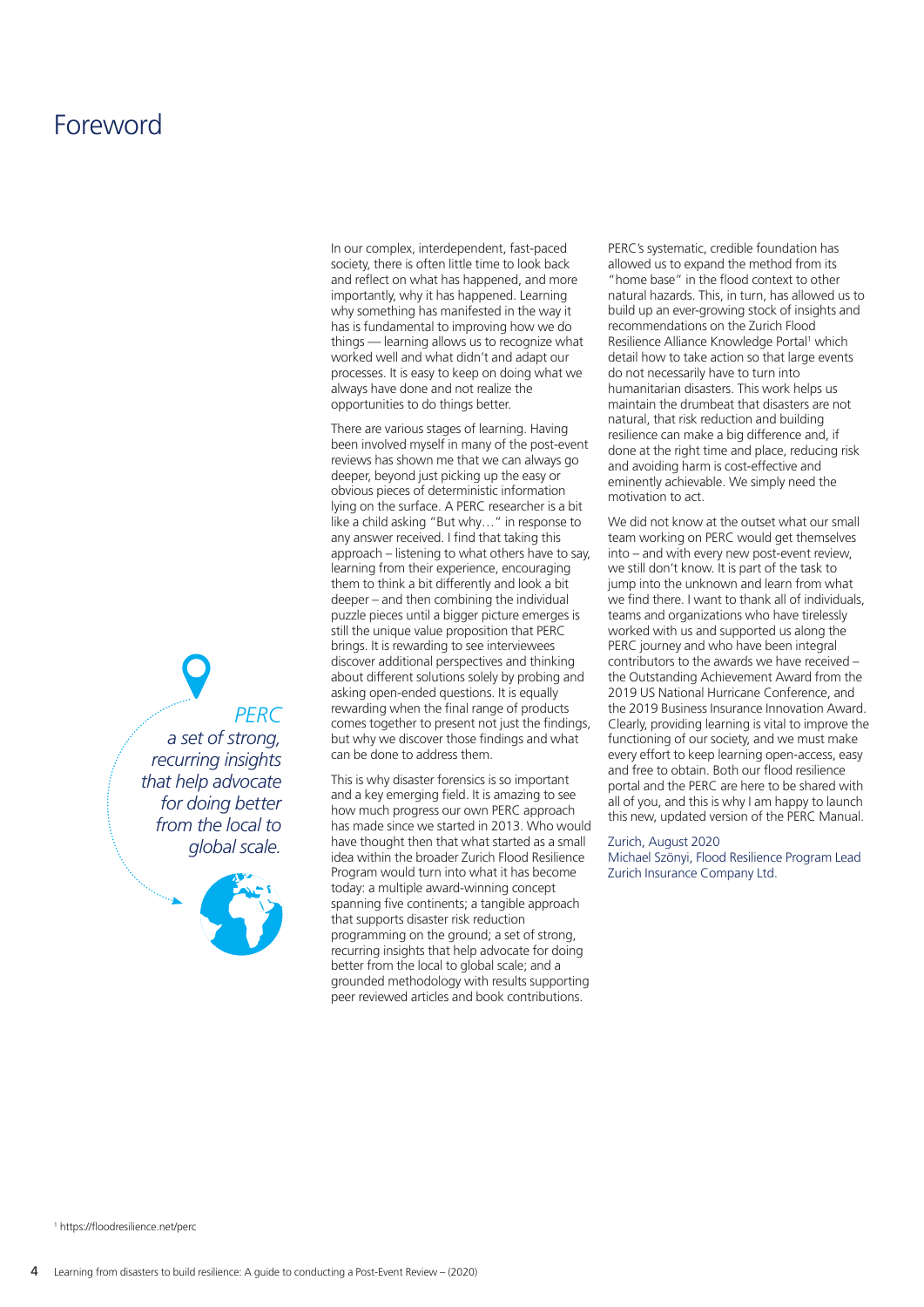### What is a PFRC?

The Post-Event Review Capability (PERC) provides a process and framework for the systematic analysis of a disaster event, focusing on how a specific hazard event became a disaster. The Zurich Flood Resilience Alliance ("Alliance")2 , launched in 2013, created PERC as part of Zurich's sustainability function. PERC builds on the field of disaster forensics to systematically and holistically analyze disaster events and what led to them, and to identify actionable recommendations. It is typically conducted and published within a year of the event, though it can be used in other ways or in other timeframes as necessary. PERC evaluates the successes and failures in the management of disaster risk prior to the event, disaster response, and post-disaster recovery. If the event occurred in two different areas with one more severely impacted than the other, PERC can help determine why the impacts were disproportionate. PERC then identifies future opportunities for intervention/action that could reduce the risk posed by the occurrence of similar, future hazard events.

PERC uses a system-wide approach to review disasters, analyzing across scales and sectors, and all five aspects of the disaster risk management cycle—prospective and corrective risk reduction, preparedness, response, and recovery. It provides a bird's-eye view of why the event manifested in the way it did and how resilience might be built. While most PERCs to-date have primarily focused on floods, the PERC can be applied to review any rapid-onset shock, natural or non-natural, such as floods, earthquakes, tsunamis, terrorist attacks, and so on. To date, 18 PERCs have been conducted (Table 1) on a variety of flood types including river floods, flash floods and tropical and winter storms that led to catastrophic flooding in both urban and rural settings and in global contexts ranging from least-developed to most-developed. In addition, the methodology has recently been expanded to include three reviews of wildfire events.

#### Table 1. Overview of post-event reviews conducted to date (August 2020), including the geographies addressed in each study and the date of the hazard event

| <b>PERC</b> report                                                                                 | Geography                                                | <b>Event timeframe</b>        |
|----------------------------------------------------------------------------------------------------|----------------------------------------------------------|-------------------------------|
| 1 – Central European floods 2013: a retrospective                                                  | Germany (focus), Austria,<br>Czech Republic, Switzerland | June 2013                     |
| 2 - Floods in Boulder: A Study of Resilience                                                       | <b>United States</b>                                     | September 2013                |
| 3 - After the storm: how the UK's flood defenses performed during the surge following Xaver        | United Kingdom                                           | December 2013                 |
| 4 - Balkan floods of May 2014: challenges facing flood resilience in a former war zone             | Bosnia and Herzegovina,<br>Serbia, Croatia               | May 2014                      |
| 5 - Emmental, Switzerland floods of July 2014: On a hot, sunny day, a flood alert!                 | Switzerland                                              | <b>July 2014</b>              |
| 6 – Urgent case for recovery: what we can learn from the August 2014 Karnali River floods in Nepal | Nepal                                                    | August 2014                   |
| 7 – Morocco floods of 2014: what we can learn from Guelmim and Sidi Ifni                           | Morocco                                                  | November 2014                 |
| 8 – What can be learned from the Columbia and Charleston floods 2015                               | <b>United States</b>                                     | October 2015                  |
| 9 - Flooding after Storm Desmond                                                                   | United Kingdom                                           | December 2015                 |
| 10 - Southern Germany Flash Floods                                                                 | Germany                                                  | May/June 2016                 |
| 11 – Managing El Niño risks under uncertainty in Peru                                              | Peru                                                     | 2016                          |
| 12 – Learning from El Niño Costero 2017: Opportunities for building resilience in Peru             | Peru                                                     | 2017                          |
| 13 - Houston and Hurricane Harvey: A call to action                                                | <b>USA</b>                                               | August 2017                   |
| 14 – Hurricane Florence: Building resilience for the new normal                                    | <b>USA</b>                                               | September 2018                |
| 15 - Fort McMurray Wildfire - Learning from Canada's costliest disaster                            | Canada                                                   | $2016 - 2017$                 |
| 16 - California fires: Building resilience from the ashes                                          | <b>USA</b>                                               | $2017 - 2018$                 |
| 17 - When the unprecedented becomes precedented: Learning from Cyclones Idai and Kenneth           | Malawi, Mozambique,<br>Zimbabwe                          | $March -$<br>April 2019       |
| 18 - The Southwest Tasmania Fires of Summer 2018-2019 (forthcoming)                                | Australia                                                | December 2018<br>- March 2019 |

2 The Zurich Flood Resilience Alliance is a multi-sectoral, long-term and flexible partnership of academic, humanitarian and private sector organizations focused on helping communities in developed and developing countries strengthen their resilience to flood risk.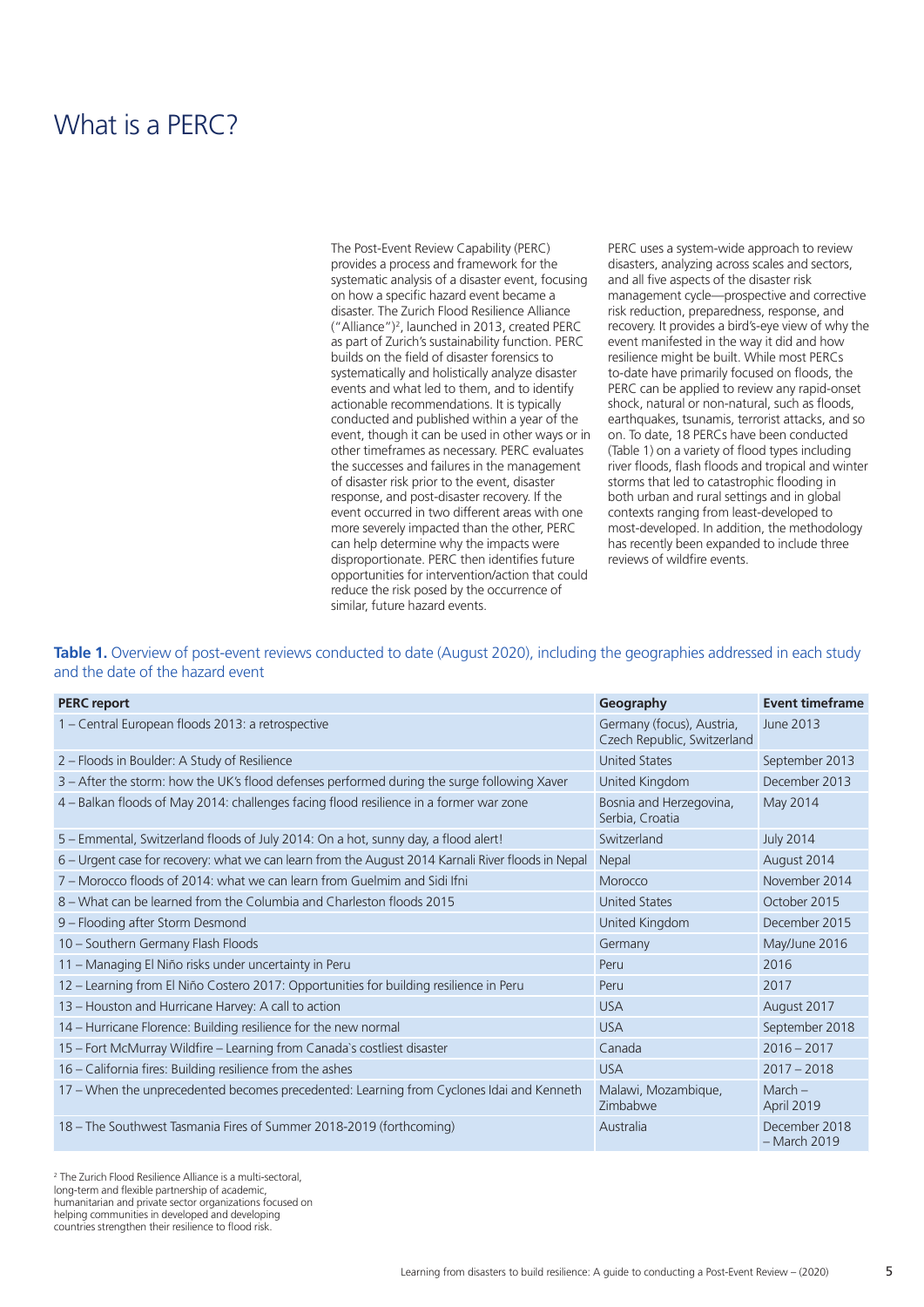body of PERC analyses, with similar points of failure, successes, and capacities in anticipation of and response to natural hazard events across geographical, social, political and economic contexts (see Section 6 for more detail on common themes and lessons). This suggests that any place on the globe can provide important, broadly applicable lessons regarding where and how resilience can be built. These lessons are critical; 'learning' is the cornerstone of the resilience-building process. As we know, after the event is before the next event. Learning, and acting on that learning, is needed to avoid rebuilding the same risks or building-up more risk, and to reduce loss and misery in future events. A comprehensive analysis of the post-event reviews conducted to date highlights both the commonalities and specificities of individual disasters that have been the focus of PERC studies. The findings have been published in peer-reviewed publications (Keating et al, 2016; Szoenyi et al, 2017; Venkateswaran & MacClune, 2020) and in products for both general and insurance-focused audiences (Zurich Insurance Group, 2019).

Common themes appear within the existing

PERC is research independent from political reviews, and other vested interests, implemented to understand what happened during the event and why. While Zurich Insurance is behind the PERC, the methodology has been developed in collaboration with independent scholars in the disasters field. PERC research is independent from insurance coverage and products. Given that PERC is designed to provide a holistic analysis of a disaster, from local to trans-regional or trans-national findings, study results are not a priori aimed at decision-makers or actors at any specific level, nor targeted at specific sectors. PERC is also not a Post-Disaster Needs Assessment (GFDRR 2013<sup>3</sup>); it does not design or recommend specific interventions or provide a framework for recovery. Though PERC recommendations are necessarily broad, they are context-specific, and provide practitioners, authorities and advocates with actionable entry points for promoting, planning, designing, and executing interventions that are grounded in the local context.

This manual is not a step-by-step protocol. Rather, it provides a process, in the form of a set of guidelines, ideas and suggestions for conducting PERC fieldwork, coupled with a framework for organizing, analyzing and presenting findings. The PERC process and framework can be adopted and modified to suit the context being studied, meet

pre-defined and emerging needs, and ensure that the most accurate and representative review possible under typical constraints (time and financial resources) is conducted. This manual is available free of charge for anyone who wishes to use the PERC.

In this updated, Version 2 PERC manual, we incorporate the lessons we have learned over the course of PERCs conducted since 2013. We provide more detailed guidance on how and where to apply a post-event review and how PERC recommendations can be actioned and implemented in disaster-prone contexts. We lay out the PERC approach for individuals and organizations looking to conduct a systematic and holistic evaluation of a hazard event or disaster. In Section 2 we focus on the framework that PERC is based on. In Section 3 we break down the PERC process and discuss how to obtain needed information. In Section 4 we provide guidance for organizing and analyzing the data. In Section 5 we discuss ways to use PERC findings. In Section 6 we discuss some common, recurrent findings and issues we have seen across the range of contexts and geographies in which we have conducted PERC studies. In Section 7 we conclude the manual by reiterating the goals and benefits of the PERC and reemphasizing PERC strengths and flexibility. Throughout we have streamlined the language and simplified the explanations with the goal of making the PERC approach more accessible and usable. We have included new information on adapting the PERC to new hazards, on incorporating future scenarios in PERC evaluations, on utilizing PERC results, and on the common lessons learned from the PERC studies that have been conducted to date globally.

We hope that future PERCs—whether conducted by the Zurich Flood Resilience Alliance or others who are enticed by the concept—will contribute to our growing library of PERC lessons. Our goal is to create something more than just the sum of the individual PERC reports on a shelf; we have developed an open-access collection of all the specific learnings on our Zurich Flood Resilience Alliance Knowledge Portal<sup>4</sup>. Decision-makers, planners, practitioners and researchers globally can draw from this collection to better understand disasters, design interventions, and build resilience in their own locales. We do not need to wait for major disaster events to catalyze action; rather, we can learn from the experiences and knowledge gained from disasters elsewhere to prevent hazards from becoming future disasters.



*has been developed in collaboration with independent scholars in the disasters field.*



3 http://www.recoveryplatform.org/ pdna (retrieved August 2020)

4 https://floodresilience.net/perc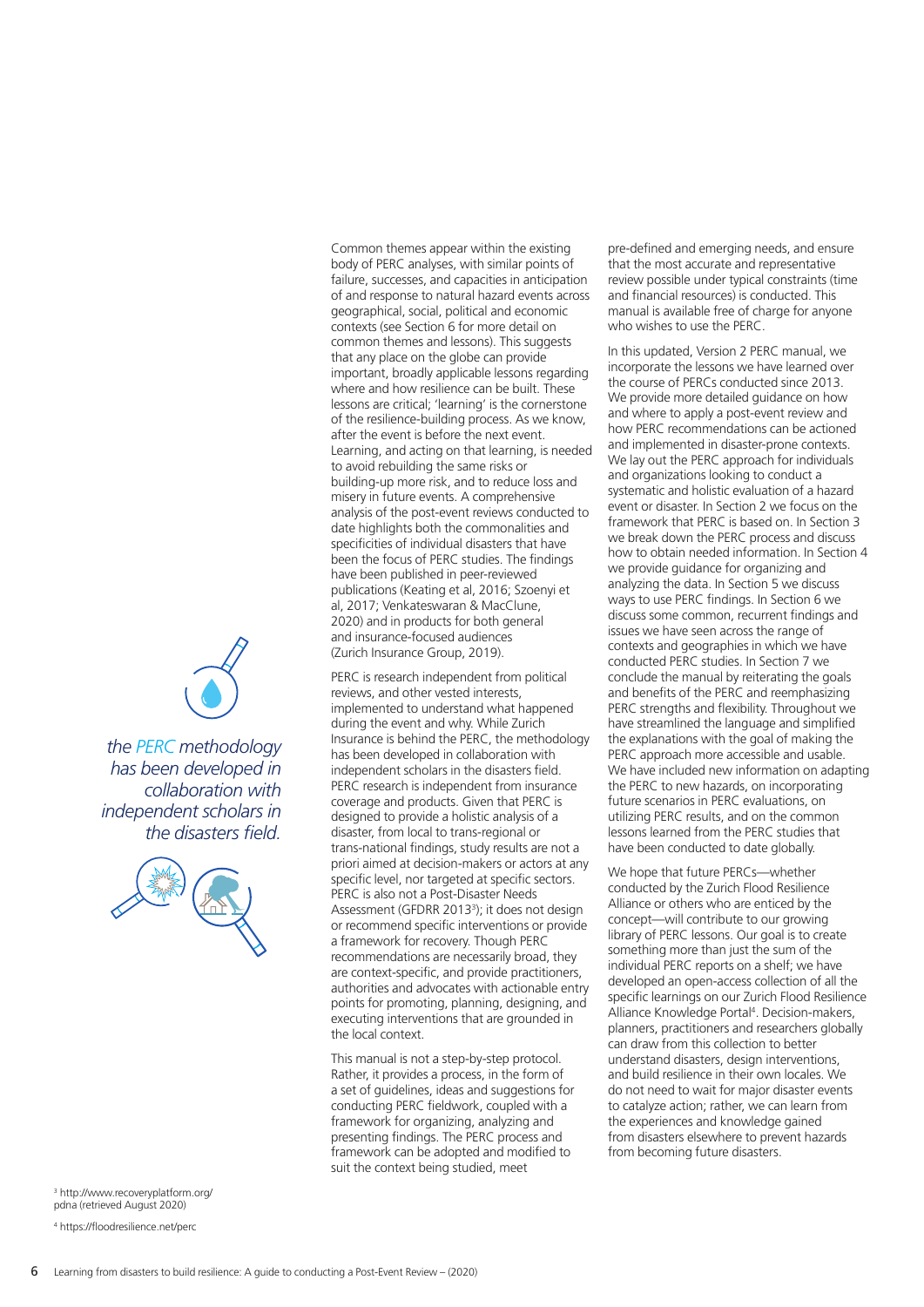## 2 The analytical foundations of the PERC

PERC focuses on the resilience of people, systems, and legal and cultural norms before, during, and after an event. The Zurich Flood Resilience Alliance's definition (Keating et al, 2017) of disaster resilience is:

#### **"the ability of a system, community or society to pursue its social, ecological and economic objectives, while managing its disaster risk over time in a mutually reinforcing way".**

Achieving this requires both the ability to learn from the disturbance and to incorporate risk into decisions about future investment. As resilience declines, the magnitude of a shock from which the system can recover gets smaller and smaller. In contrast, a resilient system avoids the creation of more risk, addresses the current risk, and is forgiving of shocks when they do occur.

Resilience goes beyond simply recovering from a shock to the pre-shock state; in particular, bouncing back to a previous, 'stable' state is problematic if that state was vulnerable to begin with. Rather, resilience implies 'building back better', such that future shocks have a lesser impact. Ultimately, disaster resilience is about living—and thriving—in the face of disaster risk.

In a PERC study, the analysis and narrative of what happened and why are structured around the disaster risk management (DRM) cycle. We define five stages of the DRM cycle: preparedness, response, recovery, prospective risk reduction, and corrective risk reduction.

- **Risk reduction and preparedness**  This is the 'before' part and is about minimizing disaster risk. It includes the three steps of prospective risk reduction, corrective risk reduction and crisis preparedness.
	- Prospective risk reduction is the action taken to avoid the build-up of more risk.
	- Corrective risk reduction is action taken to reduce existing risk to already at-risk people and assets.
	- Crisis preparedness includes 'preparedness for response' and community or localized awareness and action to help mitigate or avoid impacts when an event occurs

Both prospective and corrective risk reduction tend to focus in particular on long-term processes, land use, and infrastructural change.

• **Response** – This is the 'during' part and is about all the actions taken during and immediately after an event to contain or mitigate impacts, such as evacuation, search and rescue, and emergency relief distribution. • **Recovery** – This is the 'after' part and is about the actions taken after the event (either in the short- or long-term) to help people cope with or recover from impacts, reconstruct damaged physical systems (e.g., roads, homes, businesses), restore services for users, and improve policy to better deliver disaster management and disaster risk reduction. Recovery and "building back better" is an opportunity to tackle both aspects of corrective and prospective risk reduction using lessons learned to ensure that the next event does not turn into the same disaster as the previous one.

The concept of the DRM cycle is useful for organizing thinking throughout the PERC process. PERC recommendations tend to be structured around this concept, since actors often are responsible for the implementation of a specific time-step element of the DRM cycle. For example:

- Weather service, flood forecasting and river authorities deal with early warning and preparedness;
- Public emergency services such as fire brigade, police, civil protection or technical assistance organizations operate in the response phase;
- Reconstruction efforts implemented by reconstruction cabinets, public works, faith-based and non-profit recovery support, and insurance claims handling all take place in the recovery phase;
- Environmental, planning, and land zoning offices often deal with prospective risk reduction; and
- Authorities, agencies and stakeholders tasked with maintaining or enhancing building codes, testing and standardizing protection equipment and installations, or incentivizing the uptake of protection measures are all conducting corrective risk reduction.

While it is useful to structure the PERC process around the DRM cycle, the analysis of what has happened within each of the components of the cycle and identifying lessons learned is done using a resilience lens. In the PERC, the resilience lens consists predominantly of two conceptual frameworks – the Five Capitals framework<sup>5</sup> and the Systems, Agents, Institutions framework (Tyler & Moench, 2012). These two frameworks are utilized in conjunction to provide a more granular analysis and support a deeper understanding of why the hazard manifested in the way it did and the long-term implications for communities. This, in turn, supports the development of more clearly

5 DFID's Sustainable Livlihoods Framework. DFID's "Sustainable Livelihoods Guidance Sheets" are downloadable from the web, together with a broad range of further up-to-date information on livelihoods (www.livelihoods.org).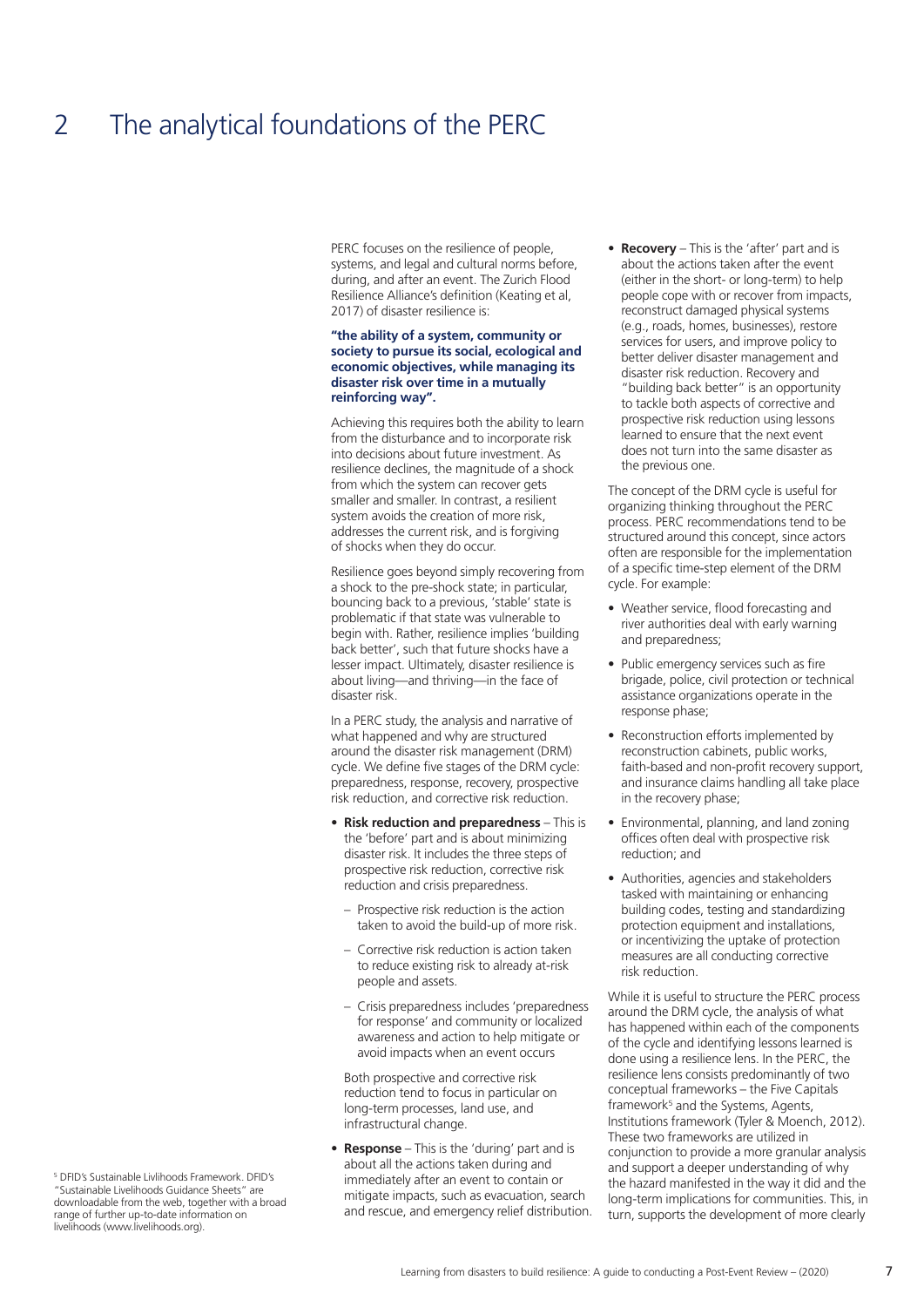targeted recommendations. While these frameworks are conceptual and require practice to fully grasp, they enable a depth and quality of analysis that is otherwise difficult to achieve.

The Five Capitals framework (see Box 1), adopted by the Zurich Flood Resilience Alliance, is useful for ensuring that the PERC develops an understanding of the local context and hazard event and generates lessons learned and recommendations that are, in sum, holistic, interdisciplinary, and multi-sectoral. The five

capitals – physical, financial, human, social, and natural – are broad categorizations of types of systems, services, and knowledge that people require to be resilient. Gaps in these capitals are often indicative of tangible entry points for building resilience. For example, households and communities in rural areas may have less access to money for recovery (financial capital). In these contexts, relationships with nearby family, neighbors, and friends (social capital) are critical for sharing resources (financial capital) and skills (human capital).

#### **Box 1.** The Five Capitals of the Sustainable Livelihoods Framework

The Five Capitals (5Cs) comprise of a set of measurable indicators and are grouped as follows:

- **Physical**  the things produced by economic activity from 'other' capital, such as infrastructure, equipment, improvements in crops, livestock;
- **Financial** the level, variability and diversity of income sources and access to other financial resources that contribute to wealth;
- **Human** the education, skills and health of the people in the system;
- **Social** social relationships and networks, bonds that aid cooperative action, links to exchange and access ideas and resources; and
- **Natural** the natural resource base, including land productivity and actions to sustain it, as well as water and other resources that sustain livelihoods and wellbeing.

The Zurich Flood Resilience Alliance has developed and applied a Flood Resilience Measurement for Communities (FRMC) – https://floodresilience.net/frmc – based on these five capitals (a concept which has been drawn from the Sustainable Livelihoods Framework, see Knutsson & Ostwalk, 2006) and other ways of parsing resilience. The FRMC is designed for organizations working with flood-prone communities to help: 1) analyze the current situation and determine where in the local context resilience can be built pre-event to reduce potential loss of lives and assets during a hazard event; 2) measure if and how outcomes of resilience have manifested during and after a hazard event; and 3) evaluate if and how community-based initiatives and risk management strategies are delivering on their promise of building resilience. There is no one-size-fits-all solution to resilience building, and as such local context is critical. This local context is provided by an in-depth analysis of the five capitals. See Table 2 and Box 2 for more information on what the FRMC is and how it links with PFRC

The Systems, Agents, Institutions framework (see Figure 1) focuses on people, their needs, and the cultural and legal norms that enable (or constrain) their ability to thrive. The components of this framework are necessarily broad, but help dig deeper into *how* people interface with critical systems to create or reduce risk (Friend & MacClune, 2012):

• **Systems** – This is the 'what' component of resilience. It refers to a combination of ecosystems (natural capital) and infrastructure systems (physical capital and financial capital) and the services

they provide. Ecosystems provide basic foundational needs (water, air, food) as well as some more advanced needs such as coastal defense, and water absorption capacity. These ecosystem services are mediated, either positively or negatively, by physical infrastructure and services (e.g. transport, water distribution, drainage, power and communications) that are central features of human settlements.

• **Institutions** – This is the 'how' component of resilience. It refers to the rules, norms, beliefs or conventions that shape or guide

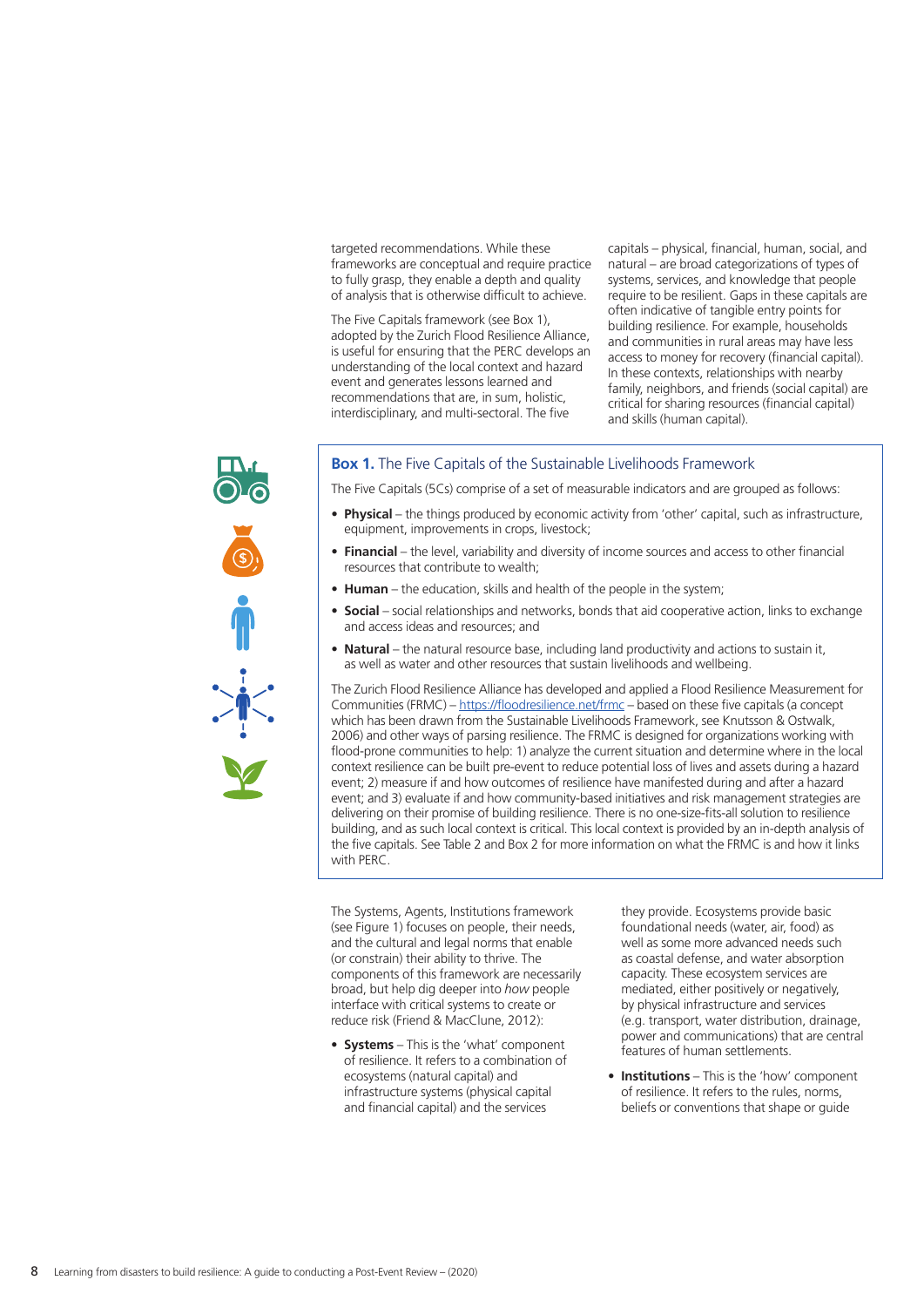human relations and interactions, access to and control over the five capitals. While institutions shape agents—equally, agents are able to shape institutions, thus opening the possibility of change.

• **Agents** – This is the 'who' component of resilience and includes social and human capital. It refers to people and their

organizations, whether as individuals, households, communities, private and public sector organizations, or companies, and their capacity to respond to and shape the world around them. Agents have different sets of assets, entitlements, and power, that enable or constrain access to systems.





When applying these two frameworks to guide the analysis, it is critical to remember that systems, agents, institutions and the five capitals are not operating in isolated silos; rather, they are dynamic and constantly interacting with one other. For example, physical infrastructure such as levees, by themselves, do not build or inhibit resilience; what is key is how people interact with levees under a set of norms and rules, and how and why the levee impacts other systems that people depend on. Does the levee attract

development towards it (the levee effect, Tobin 1995)? Do land use policies govern development near the levee, and are they enforced? Who lives outside the levee and who lives inside? How does the levee change people's behavior? And how does this change risk? In a post-event review, it is important to study these interactions. Table 2 below provides an example of applying these frameworks to the flooding caused by Cyclone Idai in Southeastern Africa in 2019.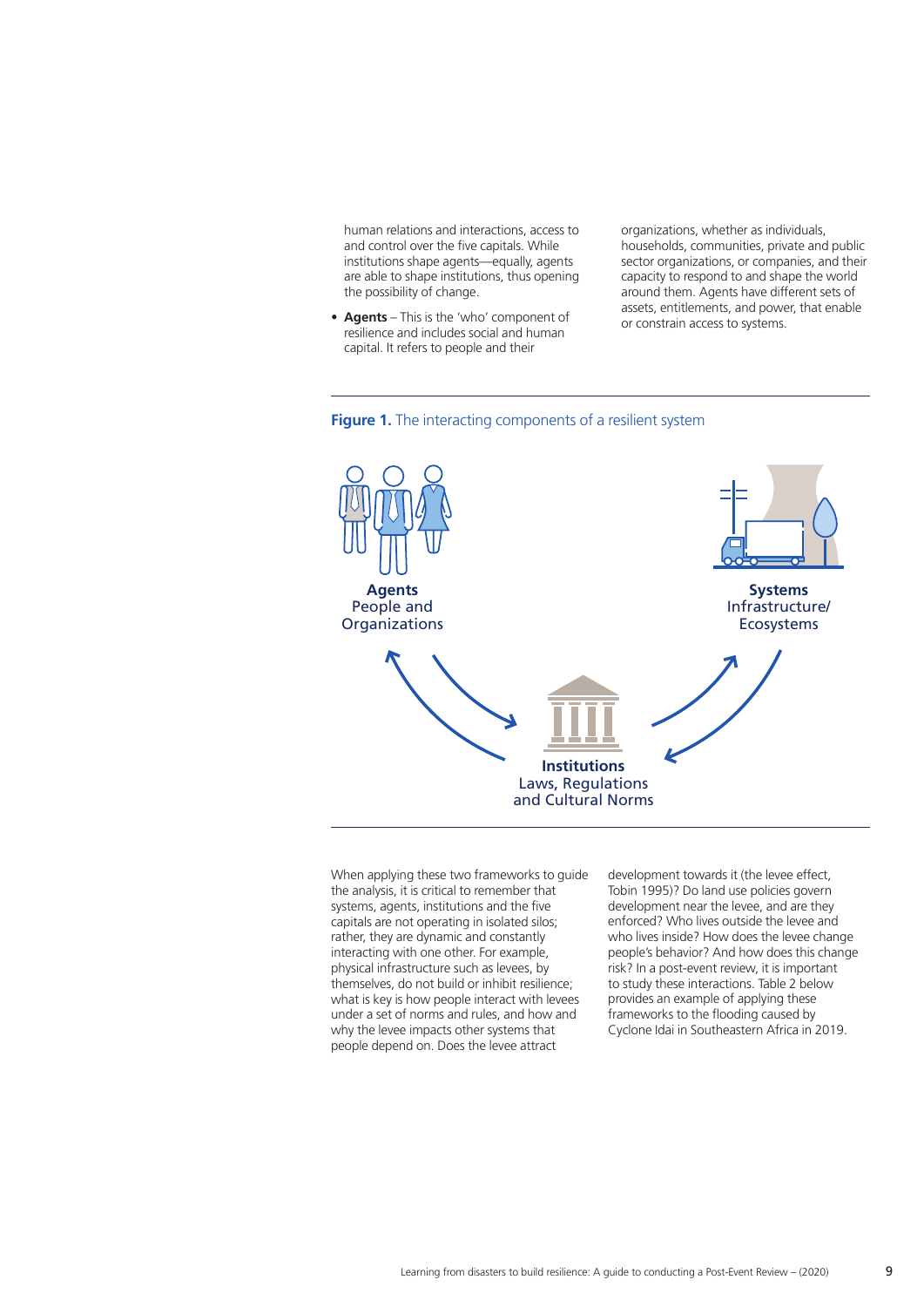### **Table 2.** Applying the Systems, Agents, Institutions and 5Cs frameworks to Cyclone Idai (2019) in Malawi

|                                    | <b>Systems</b>                                                                                                                                                                                                                                                                                                                                                                                                                                                                                    | <b>Agents</b>                                                                                                                                                                                                                             | <b>Institutions</b>                                                                                                                                                                                                                                                                                                                                                                 |
|------------------------------------|---------------------------------------------------------------------------------------------------------------------------------------------------------------------------------------------------------------------------------------------------------------------------------------------------------------------------------------------------------------------------------------------------------------------------------------------------------------------------------------------------|-------------------------------------------------------------------------------------------------------------------------------------------------------------------------------------------------------------------------------------------|-------------------------------------------------------------------------------------------------------------------------------------------------------------------------------------------------------------------------------------------------------------------------------------------------------------------------------------------------------------------------------------|
| <b>Natural</b><br><b>Capital</b>   | Degraded uplands exacerbate runoff and<br>flash-flooding downstream.                                                                                                                                                                                                                                                                                                                                                                                                                              | Extensive human habitation<br>on floodplains.                                                                                                                                                                                             | Very little policy in place regarding<br>environmental conservation.                                                                                                                                                                                                                                                                                                                |
|                                    | Surface water and shallow groundwater quality is<br>dangerously poor.<br>Available natural capital is oversubscribed and                                                                                                                                                                                                                                                                                                                                                                          | Heavy use of land for<br>agriculture, grazing,<br>and fuel.                                                                                                                                                                               | No control over harvesting of<br>wood for charcoal or density<br>of grazing animals.                                                                                                                                                                                                                                                                                                |
|                                    | increasingly poorly supports livelihoods.                                                                                                                                                                                                                                                                                                                                                                                                                                                         |                                                                                                                                                                                                                                           |                                                                                                                                                                                                                                                                                                                                                                                     |
| <b>Physical</b><br><b>Capital</b>  | Rural housing is primarily mud and thatch and readily<br>failed in the face of 5 days of rain and wind leaving<br>people without shelter and resulting in lost assets.<br>Storm/flood shelters were available, but were only used                                                                                                                                                                                                                                                                 | Homes are being built less<br>robustly due to overuse/<br>insufficient availability of<br>thatch.                                                                                                                                         | Some NGOs have created models for<br>more robust construction using locally<br>available materials, but that<br>information has not been widely                                                                                                                                                                                                                                     |
|                                    | by those who are regularly impacted by flooding.                                                                                                                                                                                                                                                                                                                                                                                                                                                  | The most vulnerable rural<br>communities are heavily<br>dependent on humanitarian<br>aid and development<br>funding to support the<br>installation of boreholes and<br>development of alternative<br>agricultural practices.              | disseminated.<br>Resettlement of communities living in<br>high hazard areas is being considered<br>by the government                                                                                                                                                                                                                                                                |
| <b>Financial</b><br><b>Capital</b> | Rains and floodwaters ruined the harvest; impacted<br>households lost stored food, seed and poultry.<br>Cooking equipment was lost due to winds and<br>collapsed structures.                                                                                                                                                                                                                                                                                                                      | Most rural households have<br>little or no savings available<br>to build more robustly or to<br>self-fund recovery.                                                                                                                       | Centralized government funding<br>limits ability of District Officers to act.<br>Food aid and cash-for-work transfers<br>are standard NGO and government<br>disaster response.                                                                                                                                                                                                      |
| <b>Social</b><br><b>Capital</b>    | The majority of the populations of all three countries are<br>subsistence farmers, locked into generational cycles of<br>poverty. The consequences of climate change and the<br>impacts of the cyclones make it more difficult to break<br>free of these cycles and have a significant impact on<br>people's capacity to adapt and recover, for example<br>discussing where future safe land for livelihoods and<br>adequate living can be located - a difficult discussion<br>of "resettlement". | Pre-positioning or response<br>supplies by the government<br>based on the storm<br>forecasts and emergent<br>rescuers in boats were both<br>instrumental in saving lives.                                                                 | In vulnerable Malawi communities,<br>there is strong culture of aid<br>dependency.                                                                                                                                                                                                                                                                                                  |
| <b>Human</b><br><b>Capital</b>     | NGOs are the primary actors in disaster risk reduction<br>in Malawi.<br>Early warning systems, from international/national<br>forecasts all the way down to community dissemination,<br>exist and are functional.                                                                                                                                                                                                                                                                                 | People expect early<br>warnings and know how to<br>respond when they receive<br>them. However, the rainfall<br>coupled with wind in Idai<br>were new and people were<br>unclear on what the<br>impacts would be/who<br>would be affected. | Disaster management is centrally<br>coordinated through DoDMA;<br>DoDMA is a strong presence in most<br>of the country. However, there is<br>limited coordination between DoDMA<br>and other departments like the<br>Environmental Department.<br>NGOs that are not directly engaged<br>around weather/climate don't<br>receive, use or disseminate forecasts<br>or early warnings. |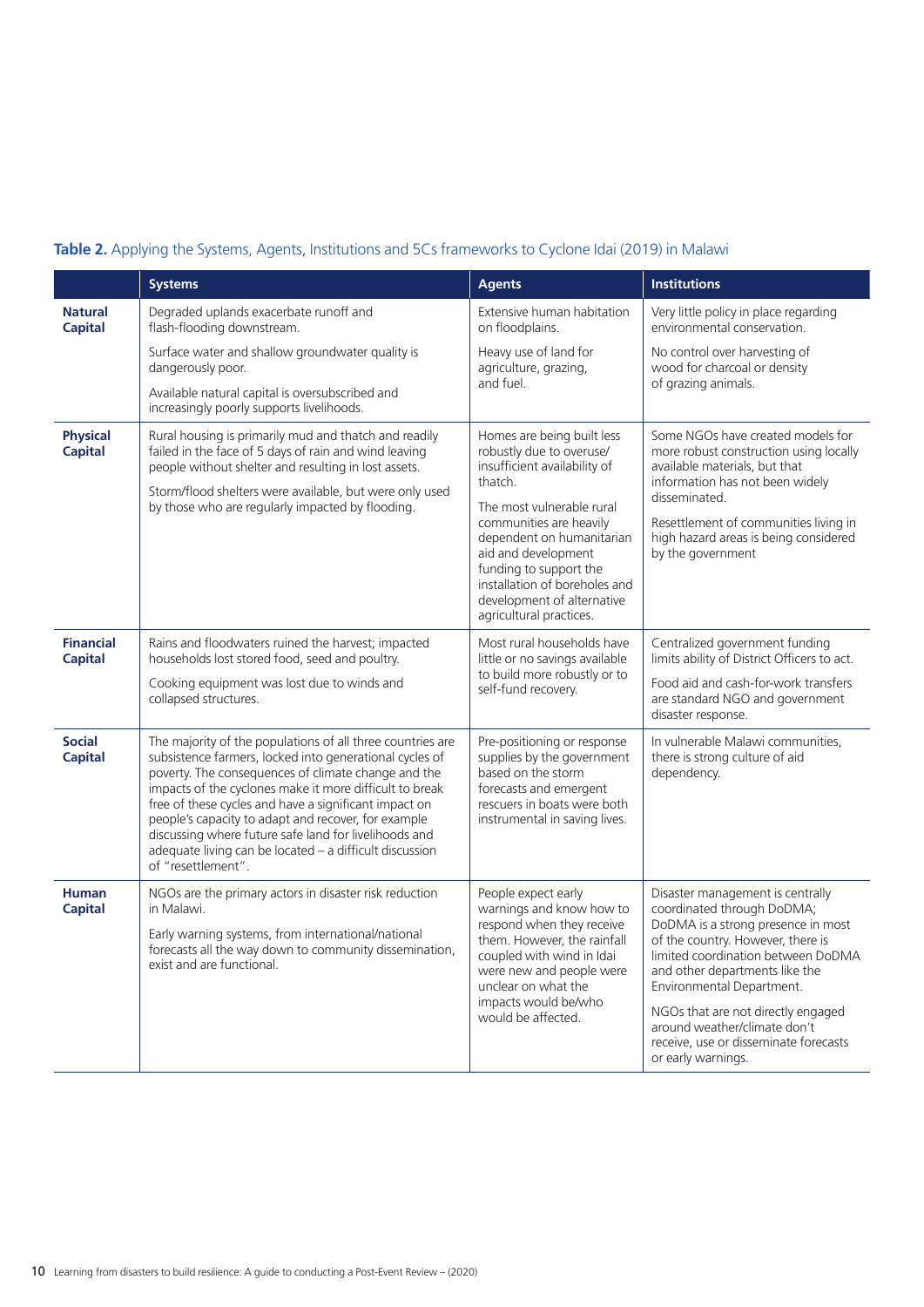### **Table 2b.** Applying the Systems, Agents, Institutions and 5Cs frameworks to COVID-19

|                                    | <b>Systems</b>                                                                                                                                                                                                                                                                                                                                                                                                                                                                                                                | <b>Agents</b>                                                                                                                                                                                                                                                                                                                    | <b>Institutions</b>                                                                                                                                                                                                                                                                                                                                              |
|------------------------------------|-------------------------------------------------------------------------------------------------------------------------------------------------------------------------------------------------------------------------------------------------------------------------------------------------------------------------------------------------------------------------------------------------------------------------------------------------------------------------------------------------------------------------------|----------------------------------------------------------------------------------------------------------------------------------------------------------------------------------------------------------------------------------------------------------------------------------------------------------------------------------|------------------------------------------------------------------------------------------------------------------------------------------------------------------------------------------------------------------------------------------------------------------------------------------------------------------------------------------------------------------|
| <b>Natural</b><br><b>Capital</b>   | • Space (or lack thereof) for physical exercise.<br>• Reduction of limited open space for temporary<br>hospitals (i.e. makeshift hospital in Central Park)<br>• Clean air and clean water can contribute to<br>healthier populations.<br>• Air pollution can exacerbate impacts: Improvements in<br>air pollution from factory closures and less commuting.<br>• Wildlife increasing in developed areas due to<br>decreased stress on natural environment                                                                     | • Overburdening of open<br>spaces/ national parks/<br>beaches, and stress on<br>employees and systems<br>• Using parks for fitness<br>classes (i.e. yoga), which<br>is atypical for the US.<br>• Flexibly restructuring<br>activities to conduct<br>them outside                                                                 | • Rules/regulations around using<br>outdoor spaces and physical<br>distancing. Need to rapidly<br>adapt rules and regulations<br>pertaining to access and use.                                                                                                                                                                                                   |
| <b>Physical</b><br><b>Capital</b>  | Hospital capacity<br>• Limited hospital beds and critical care equipment<br>• Universities/hotels/convention centers used as<br>overflow health facilities<br>Lack of PPE<br>• Can supply chains keep up?<br>Food, water, power, shelter<br>• More load on internet providers; Can supply chains<br>keep up? Chinese suppliers shut down for months<br>with global impacts<br>• No shelter for homeless populations due to<br>stigma around homelessness and physical<br>distancing requirements<br>College & School closures | Hospital capacity<br>• Trained (and healthy)<br>health care workers<br>Food, water, power, shelter<br>• Panic buying and<br>hoarding; Food producers<br>are 'essential', Amazon<br>is 'essential', but<br>inadequate protection<br>is being provided<br>to workers<br>Testing capacity<br>• Slow mobilization<br>of institutions | Lack of PPE<br>• Prioritization, limited stockpiles<br>Potential vaccination & treatments<br>• Requires adequate funding and<br>extensive testing; Requires flexibility<br>re: rules around treatment<br>development and testing<br>• Adequate funding for scientists<br>Testing capacity<br>• Red-tape within FDA/CDC<br>regarding development<br>and approvals |
| <b>Financial</b><br><b>Capital</b> | • Stock market<br>• Economic impacts to industry: travel, airline,<br>small business, retail, hospitality                                                                                                                                                                                                                                                                                                                                                                                                                     | • Business closures, loss of<br>livelihoods<br>• Employment/<br>Unemployment                                                                                                                                                                                                                                                     | • Stimulus                                                                                                                                                                                                                                                                                                                                                       |
| <b>Social</b><br><b>Capital</b>    | • Facebook, NextDoor, Zoom, etc.: supports connection<br>between friends and co-workers as well as between<br>strangers. Downside is that these technologies<br>can facilitate the spread of misinformation and<br>conspiracy theories.                                                                                                                                                                                                                                                                                       | • Self organizing to<br>purchase and deliver<br>groceries for vulnerable<br>populations<br>• Lack of trust in federal<br>response, in general<br>greater trust in state and<br>local government<br>• Lack of trust in science                                                                                                    | • Physical distancing rules: different<br>impacts on different groups<br>depending on social structure<br>and social norms                                                                                                                                                                                                                                       |
| <b>Human</b><br><b>Capital</b>     | • Shift in education practices for teachers, children<br>and systems<br>• Systems and agents; Public communication and<br>education about COVID-19 (public health guidance,<br>stay-at-home orders etc.).                                                                                                                                                                                                                                                                                                                     | • Trained health workers,<br>Public Health officials,<br>scientists, and local,<br>state, and federal<br>government officials<br>• Impacts of pandemic<br>on health of healthcare<br>providers                                                                                                                                   |                                                                                                                                                                                                                                                                                                                                                                  |

The following characteristics of resilience are useful for parsing out interactions between systems, agents, and institutions within and between the 5 capitals and identifying the successes, failures, and opportunities for action (see Table 3, on page 12):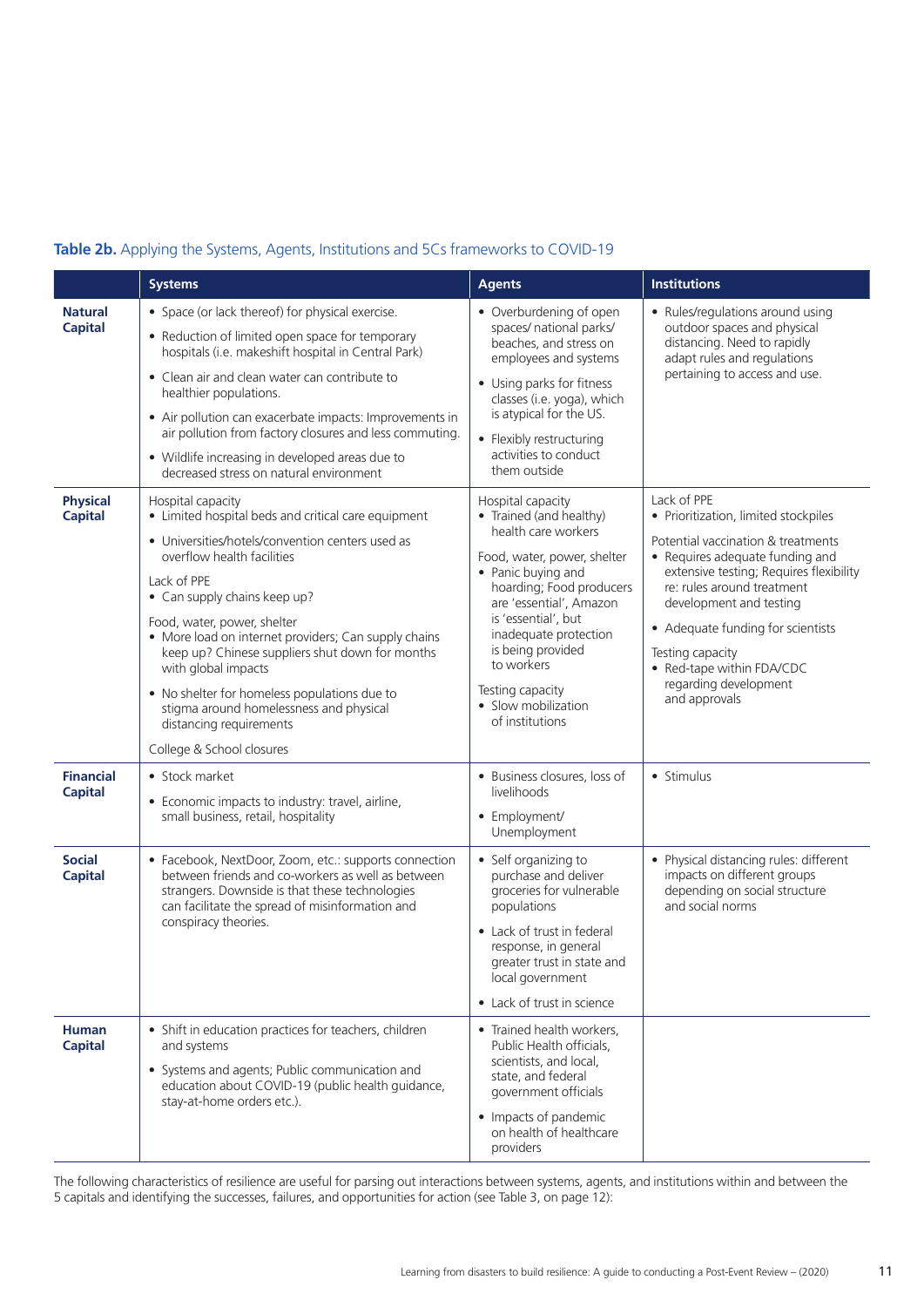### **Table 3.** Characteristics of resilience, adapted from Moench et al., 2011

| Component                                              | <b>Characteristic</b>                           | <b>Description</b>                                                                                                                                                                                                                                                                                                                                                                                     | <b>Examples</b>                                                                                                                                                                                                                                                                                                                                                                  |
|--------------------------------------------------------|-------------------------------------------------|--------------------------------------------------------------------------------------------------------------------------------------------------------------------------------------------------------------------------------------------------------------------------------------------------------------------------------------------------------------------------------------------------------|----------------------------------------------------------------------------------------------------------------------------------------------------------------------------------------------------------------------------------------------------------------------------------------------------------------------------------------------------------------------------------|
| <b>Systems</b><br>Infrastructure/<br><b>Ecosystems</b> | Flexibility &<br>diversity                      | The ability to perform essential tasks under a wide<br>range of conditions, and to convert assets or<br>modify structures to introduce new ways of<br>performing essential tasks.                                                                                                                                                                                                                      | • Food is imported into the city from numerous,<br>diverse national and international locations, so<br>if crops fail in one region, food is still available.<br>• Community flood shelters can be flexibly used<br>during non-flood periods, doubling as clinics<br>or meeting halls.                                                                                            |
|                                                        | Redundancy &<br>modularity                      | Spare capacity for contingency situations or to<br>accommodate increasing or extreme surges in<br>pressure or demand; multiple pathways and a<br>variety of options for service delivery; and/or<br>interacting components composed of similar<br>parts that can replace each other if one, or even<br>many, fail.                                                                                     | • Multiple roads lead out of the city so that<br>if one roadway is blocked, alternate routes<br>are available.<br>• Water tanker trucks provide modularity: if one<br>truck fails, the system is not seriously affected.                                                                                                                                                         |
|                                                        | Robustness &<br>safe failure                    | Infrastructure is robust to minimize failure, but also<br>designed so that if/when they fail, it is in predictable<br>or planned way that minimizes damage; ability to<br>absorb or respond to sudden shocks or the<br>cumulative effects of slow-onset stress in ways that<br>avoid catastrophic failure.                                                                                             | • Dikes and floodways can channel extreme<br>floods into wetlands or retention zones where<br>they cause minimal damage.<br>• Fuses and breakers in home electrical systems<br>break or fail rather than letting a power surge<br>melt wires or destroy electronics.                                                                                                             |
| <b>Agents</b><br>People and<br>Organizations           | Responsiveness,<br>rapidity &<br>reorganization | Able to organize and re-organize in an opportune<br>fashion; ability to establish function, structure and<br>basic order in a timely manner in response to a<br>disruptive event or organizational failure.                                                                                                                                                                                            | • Utilities release water from a water supply or<br>power generation reservoir in advance of a<br>forecasted typhoon to allow for floodwater<br>storage and avoid catastrophic release.<br>• Disaster risk reduction planning, training and<br>re-structuring for community organizations<br>• Before a large storm or flood forecast, move<br>furniture up to the second floor. |
|                                                        | Relationships                                   | Relationships help build trust between different<br>agents and ensure that they can work<br>collaboratively when the need arises. Relationships<br>can expand the networks of agents and help them<br>access different geographies, types of capital, and<br>so on. Therefore, relationships are the basis over<br>which networks are able to provide physical and<br>emotional support and resources. | • Neighbors help neighbors during and<br>after floods.<br>• Humanitarian organizations leverage their<br>relationships with community-based<br>organizations (e.g., churches, youth centers)<br>to open evacuation centers.                                                                                                                                                      |
|                                                        | Resourcefulness                                 | Capacity to identify and anticipate problems;<br>establish priorities, and mobilize resources for<br>action. This includes the capacity to visualize and<br>plan, which may require collaboration. It also<br>includes the ability to access the 5 types of capital,<br>including those of other agents, and resources<br>from systems in order to take action.                                        | • The ability to access credit or insurance to<br>protect against and recover from shocks and<br>to leverage opportunities.<br>• Organizations 'think on their feet' when<br>unexpected failures occur during a disaster.<br>This includes innovating and implementing<br>solutions quickly and effectively.                                                                     |
|                                                        | Capacity<br>to learn                            | The ability to learn new information, skills,<br>techniques and behaviors, and to internalize<br>past experiences to avoid repeated failures and<br>innovate to improve performance.                                                                                                                                                                                                                   | • Formal and informal review of performance<br>of key systems to identify opportunities<br>for improvement.<br>• The ability to understand and implement<br>innovative changes, such as adopting a new<br>housing design, to address recurrent flooding.                                                                                                                         |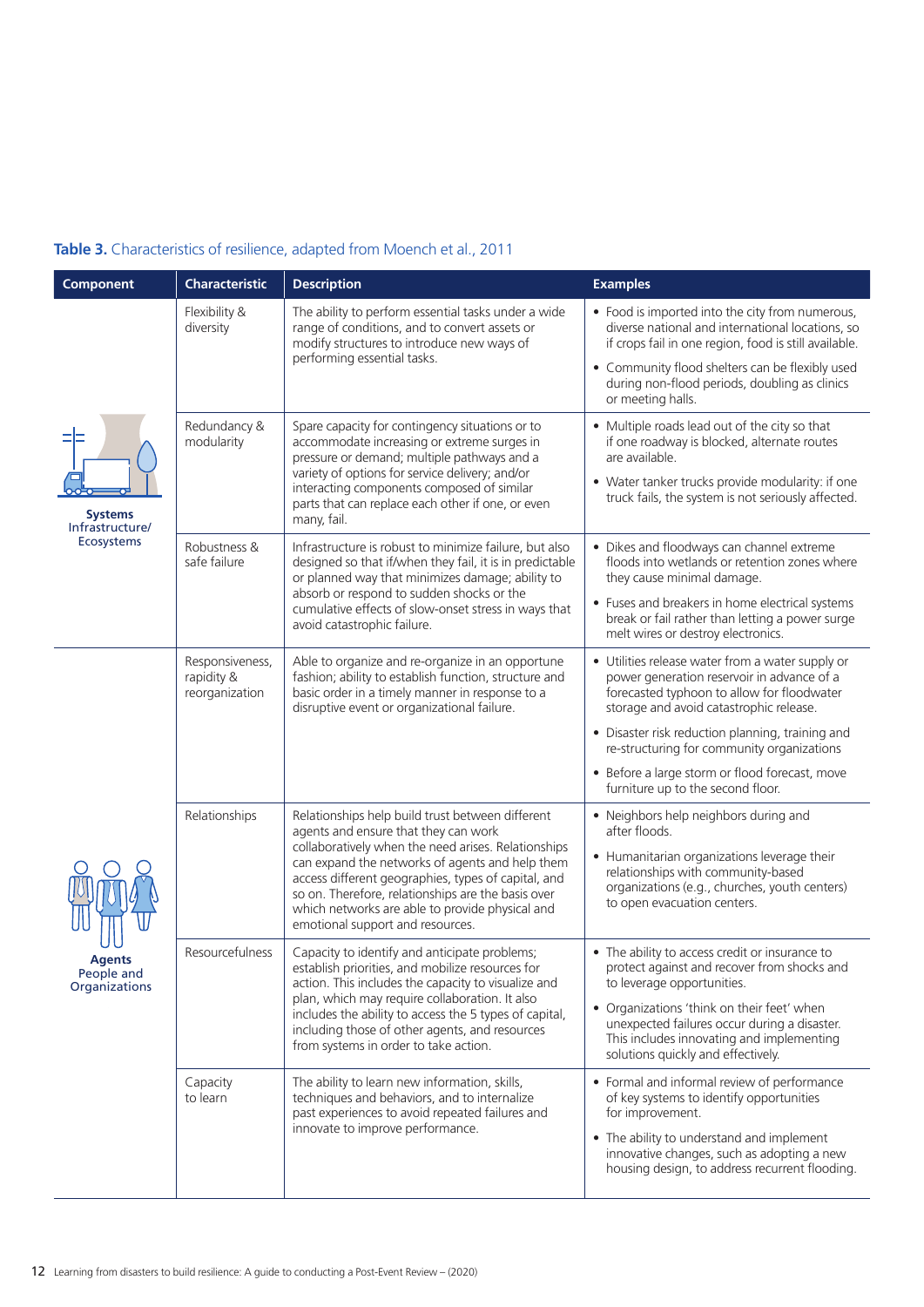| <b>Component</b>                                               | <b>Characteristic</b>        | <b>Description</b>                                                                                                                                                                                                                                                                                        | <b>Examples</b>                                                                                                                                                                                                                                                                                    |
|----------------------------------------------------------------|------------------------------|-----------------------------------------------------------------------------------------------------------------------------------------------------------------------------------------------------------------------------------------------------------------------------------------------------------|----------------------------------------------------------------------------------------------------------------------------------------------------------------------------------------------------------------------------------------------------------------------------------------------------|
| <b>Institutions</b><br>Laws, Regulations<br>and Cultural Norms | Rights and<br>entitlement    | The rights and entitlements to use key resources or<br>access the five capitals; equitable distribution of<br>core system services; etc. Rights and entitlements<br>can enable or constrain responses to disruption and<br>significantly influence the ability to and speed at<br>which recovery unfolds. | • All residents have access to water and water is<br>priced to provide minimum basic needs at a<br>rate that the poorest inhabitants can afford.<br>Lack of legal standing (e.g., illegal immigration<br>$\bullet$<br>status) can exclude impacted households from<br>accessing post-disaster aid. |
|                                                                | Inclusive<br>decision-making | Decision-making processes, particularly in relation<br>to development and systems management<br>follow widely accepted principles of good<br>governance, chiefly: transparency, accountability<br>and responsiveness.                                                                                     | • Diverse stakeholders have ways to provide<br>meaningful input to decisions.                                                                                                                                                                                                                      |
|                                                                | Access to<br>information     | Private households, businesses and other<br>decision-making agents have timely access<br>to accurate and meaningful information to<br>enable judgments about hazard and vulnerability<br>and hence their risk, and for assessing<br>adaptation options.                                                   | • Useful, clearly presented information<br>regarding hazards and possible response<br>options are available to the public through<br>accessible media, such as in newspapers,<br>on the radio or television, and on websites.                                                                      |

#### **Ultimately, recommendations – generated using the Five Capitals and Systems, Agents, and Institutions frameworks – should identify where and how (Tyler & Moench, 2012):**

- 1 Infrastructure and ecosystems can be strengthened. Particularly, where fragility and risk of cascading failure be reduced and/or the provision of services strengthened and made more equitable.
- 2 Capacities of agents can be built. Capacity to anticipate challenges, proactively identify both challenges and opportunities, and develop adaptive responses should be a primary focus.
- 3 Institutional factors that constrain effective action or undermine the ability of agents to act can be addressed.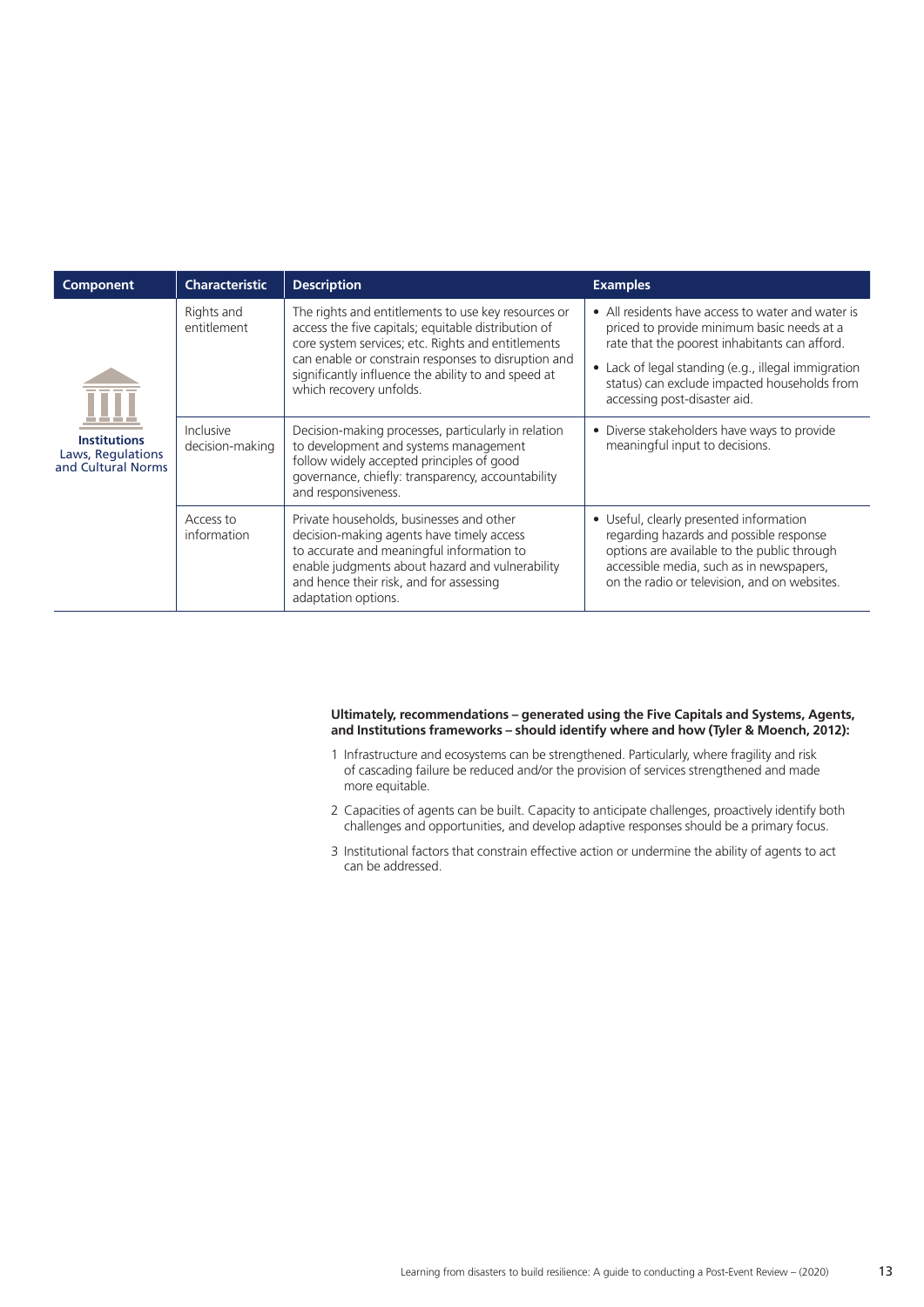## 3 Methodological approach

To effectively conduct a PERC, PERC researchers should understand:

- 1 The conditions that caused the hazard to become a disaster. Here, it is important to remember that while hazards are natural, disasters are not. Disasters result from a combination of natural hazard events occurring, the presence of people and assets in the impact zone of the hazard, and the social, economic, and political vulnerabilities of the people and systems in that area (Blaikie et al, 1994; Oliver-Smith, 2004).
- 2 The experiences of key players in disaster risk management across scales (i.e., national to local). This allows PERC researchers to build the narrative of what happened and identify challenges and successes.
- 3 The core systems, agent capacities, and institutions that need to be addressed to reduce fragility and enhance resilience during hazard events.

Post-event reviews can be conducted in any context. To date, we have conducted PERC studies on every continent except Antarctica, ranging from rural and peri-urban communities along the Karnali river in Nepal to informal settlements in Piura, Peru to densely populated urban areas such as Houston, Texas, USA. Key gaps and successes are surprisingly similar across the full range of these contexts (see Section 6). PERC studies can also be conducted in areas where resilience interventions are already underway, and can be integrated with community-based resilience measurement initiatives such as the Zurich Flood Resilience Alliance's Flood Resilience Measurement for Communities (FRMC) framework and tool to further understand resilience and the necessary types and effectiveness of resilience interventions (see Box 2; Zurich Flood Resilience Alliance 2015c).

#### **Box 2.** The Flood Resilience Measurement for Communities (FRMC)

The Alliance's Flood Resilience Measurement for Communities framework and associated tool is a community-level tool for measuring flood resilience based on the "5C-4R" framework the five capitals that sustain and can help to improve community members' wellbeing (physical, financial, human, social and natural capital), and the four separate properties that characterize resilience (robustness, redundancy, resourcefulness, rapidity).

The FRMC can be used to identify where resilience needs to be built, or how resilience interventions 'performed' post-event, and to monitor and evaluate the success of resilience-building initiatives. Users of the FRMC (i.e., community development practitioners, municipal governments, or civil organizations) work with communities to measure each of the capitals as they are present in the community and as they pertain to flood resilience. Each capital is represented by a set of mutually exclusive indicators, referred to as 'sources of resilience', which can be identified in the community pre-hazard and are proxies for resilience.

In total, there are 44 sources of resilience identified in the FRMC framework. These sources provide resilience because they contain one or several inherent characteristics of resilience (see Table 3). Each source of resilience is measured by comparing data from the community with a definition of what that source can look like and assigning the source a numerical score based on the comparison. The resulting semi-quantitative, semi-qualitative scores can be aggregated to measure resilience within that capital or aggregated across all five capitals.

The insight gleaned from evaluating the resilience level of each of the sources and capitals can be used as an entry point for prioritizing interventions carried out as a part of community programs. Furthermore, the FRMC can be used to measure the impact of resilience building interventions by comparing FRMC baseline assessment scores with endline assessment scores. The validation of the sources of resilience measured by the FRMC is currently underway.

To learn more and apply for the use of the FRMC, visit https://floodresilience.net/frmc

#### **How the FRMC fits into PERC**

The major differences between the PERC and the FRMC are the scales of focus (i.e., community vs. multi-scale) and the time step (pre- versus post-event). PERC is more individualized and flexible, while the FRMC is standardized. The FRMC is designed to be employed before a flood event to understand ahead of time where resilience needs to be built and to track changes in resilience over time, while PERC is a post-event review. In the case of a flood-prone area, PERC can help deconstruct the wider physical, social, economic, and political drivers behind the flood impacts faced by communities and their resilience (or lack thereof). NGOs, government, and other key players can use the deeper context and the opportunities for action identified by PERC to focus, inform and modify resilience-building interventions at the community-level. If the FRMC, or any other community-based resilience or disaster risk management evaluations, have been undertaken in the PERC study area, the information contained within these would provide useful input into the PERC study, in particular for understanding the pre-event resilience at the community-level.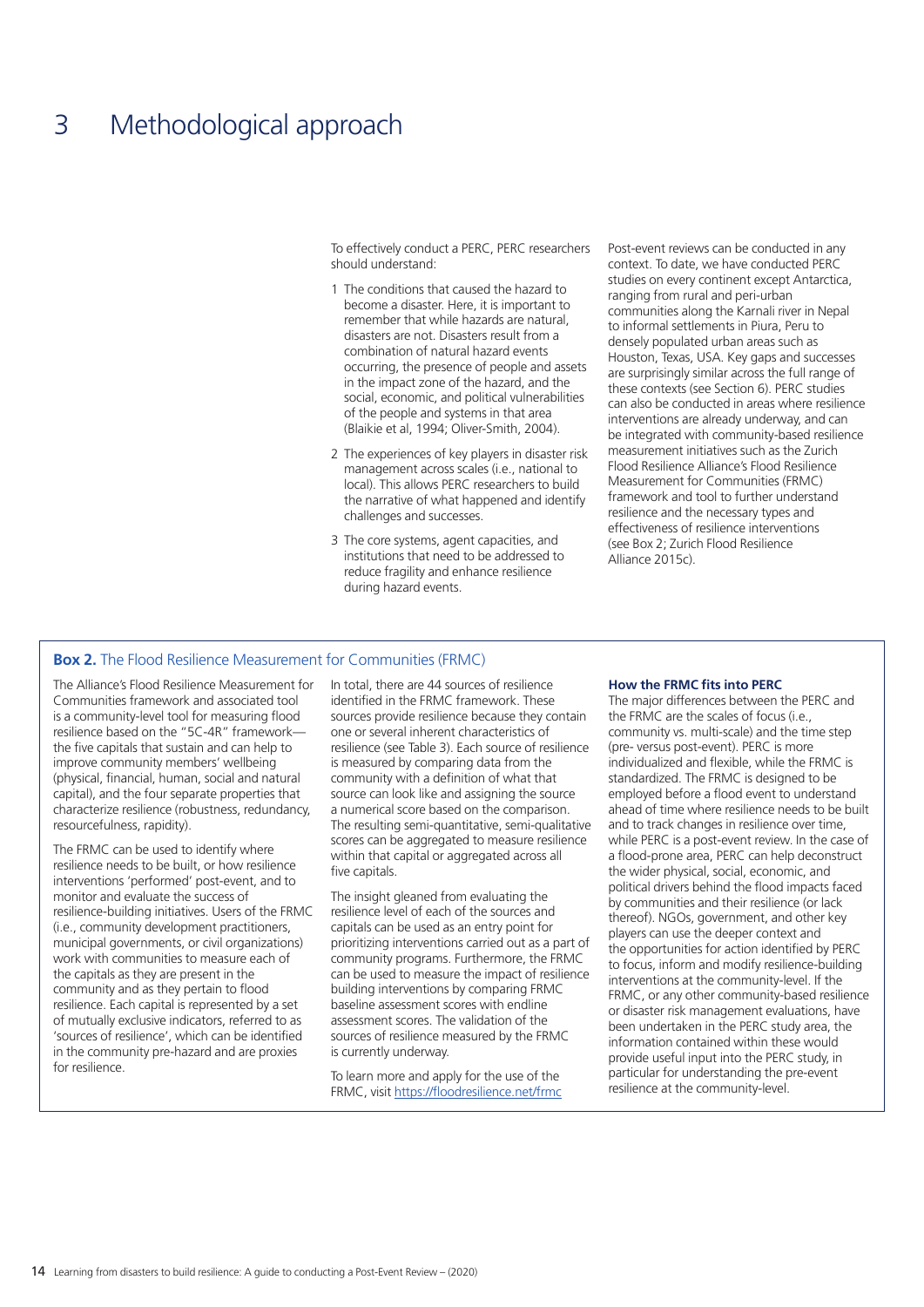

#### **Figure 2.** The Flood Resilience Measurement for Communities (FRMC) process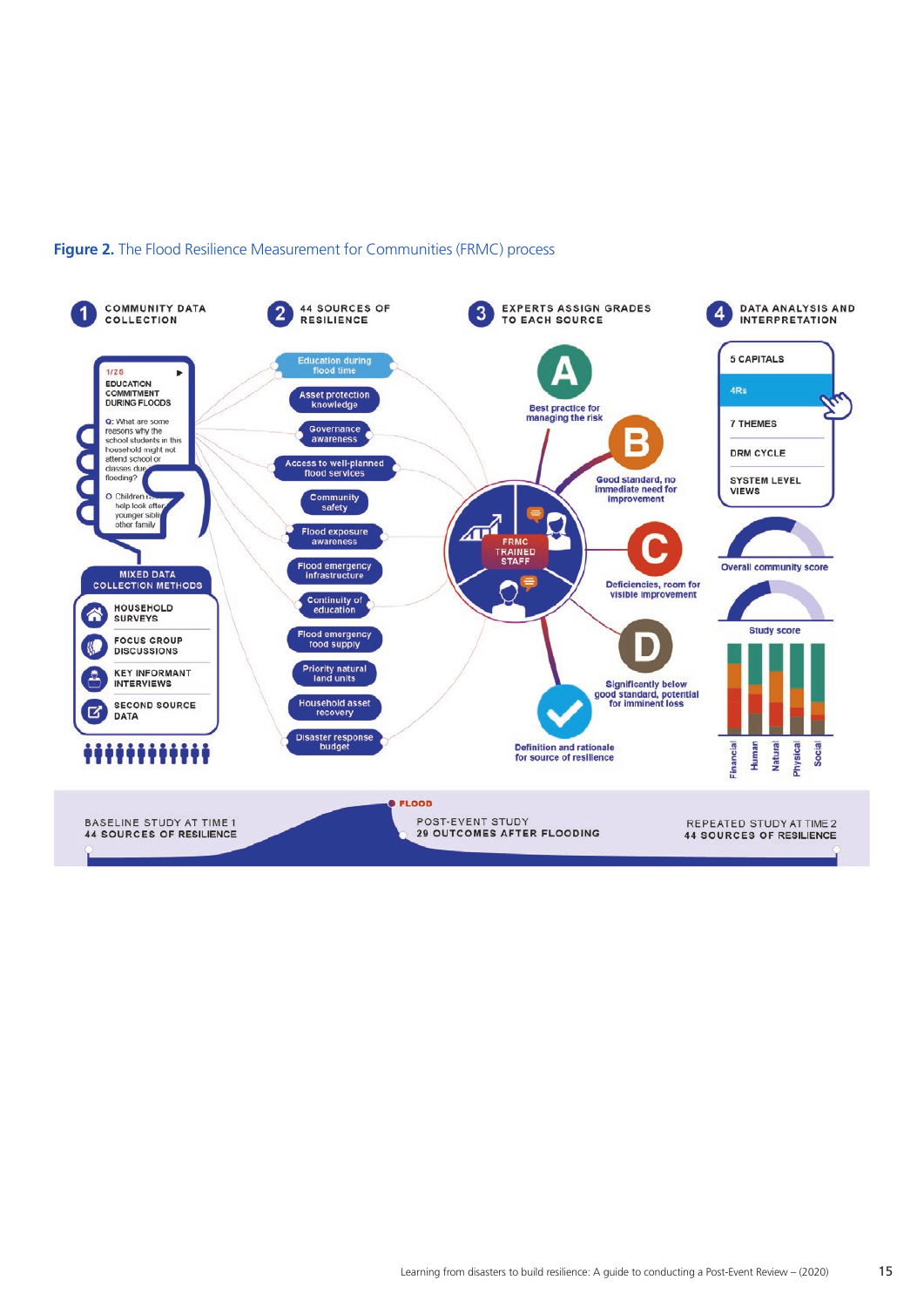*It is equally important to work with partners that have a range of perspectives. When possible, the PERC team should include people from both social and physical science fields.*



#### **3.1 Identifying stakeholders and available information**

A PERC study is best conducted in collaboration with local partners (i.e., government agencies, safety-net organizations, NGOs, community leaders) that have been working in the areas in question for an extended time and have an understanding of the local context and the connections needed to collect useful, reliable, and accurate information. It is equally important to work with partners that have a range of perspectives. When possible, the PERC team should include people from both social and physical science fields. This helps ensure that collected information, analysis, and recommendations are generated through a multi-disciplinary lens. When this isn't possible, retain an awareness of where the PERC team lacks expertise and critically evaluate a range of additional sources to understand how that sector influenced the event.

Partners should not have deeply vested interests in the outcome of a PERC study. While many organizations have a stake in the outcome of a PERC, partners must be cognizant and welcoming of the fact that this is an independent study. Even in an unbiased study, findings critical of the status quo need to be used thoughtfully; however, discounting those findings entirely for political or institutional reasons would be unfortunate.

Partnerships should be built strategically to ensure the uptake of PERC recommendations. The nature of the PERC, as independent and neutral, makes implementation challenging as researchers may lack the authority or opportunity to follow-up on recommendations. Particularly for PERC studies that are conducted primarily for research purposes, teaming up early with people and organizations who are interested in using the PERC results should be considered. Conversely, PERC studies done primarily to help focus post-disaster action will ideally also be sent to the Zurich Flood Resilience Alliance so findings can be included on our Knowledge Portal.

#### **3.2 Study timeline**

PERCs to date have typically been conducted following the response phase and early in the recovery phase, but not so late that the opportunity to learn from the disaster is lost and/or the next phase of disaster risk management has already begun. In the case of floods in subtropical countries, for example, a PERC study is best conducted before the next monsoon season begins.

If a PERC is conducted too soon after an event (i.e. during the response phase), key actors will be focused on providing critical humanitarian

assistance, and will therefore be difficult or impossible to access. Similarly, visiting impacted areas may be impossible, dangerous, or at least insensitive. It will also be difficult to already adequately evaluate what happened and what recovery will look like. Those involved will also have less to say; impacted peoples and key disaster risk management actors need time to overcome the initial shock and process what has happened.

However, if the PERC is conducted too late, memory may fade and information may be lost. What constitutes 'too late' will depend in part on the scale and type of event, and in part on what you want to learn from it. The Fort McMurray Wildfire PERC (number 15 in Table 1) was conducted several years after the event and produced important learning. However, the scale and destructiveness of the event seared it into memory; it was the largest wildfire evacuation ever in Alberta, and one of the most destructive and expensive fires in Canadian history. The Peru pre-event El Niño study (number 11 in Table 1) looked back at previous El Niño events in Peru but did not rely on a current or even recent event; highly destructive El Niño-associated floods in Peru occur roughly decadally and such an event hadn't been experienced in years at the time of the study.

PERCs generally take three to six months from the initial planning to the publication of the final report. This timeline is dependent on the size and scope of the study and the local situation. More or less detailed PERC studies, or those conducted for larger or smaller events, might require different timeframes.

The PERC can be adapted to address other scopes, foci, scales, and timeframes if needed; indeed, this flexibility is one of the strengths of the methodology. For example: a retrospective PERC could be conducted using remotely-sourced materials and interviews; a mini-PERC might be used to look at smaller scales or answer specific questions; a multi-event, historical PERC could be conducted to look at a series of similar historic disaster events to identify places where learning is, or is not, occurring over time; and a 'pre-event', scenarios-based PERC could be conducted to identify potential points of failure and fragility that can be addressed to reduce losses during a future event (see Box 3). The pre-event PERC conducted in Peru in anticipation of a severe El Niño is an example of this last type. While the specifics of the information researchers might look for, the way interviewees are selected, and the types of questions asked will vary based on the context and goals, the basic PERC approach remains the same across all these applications.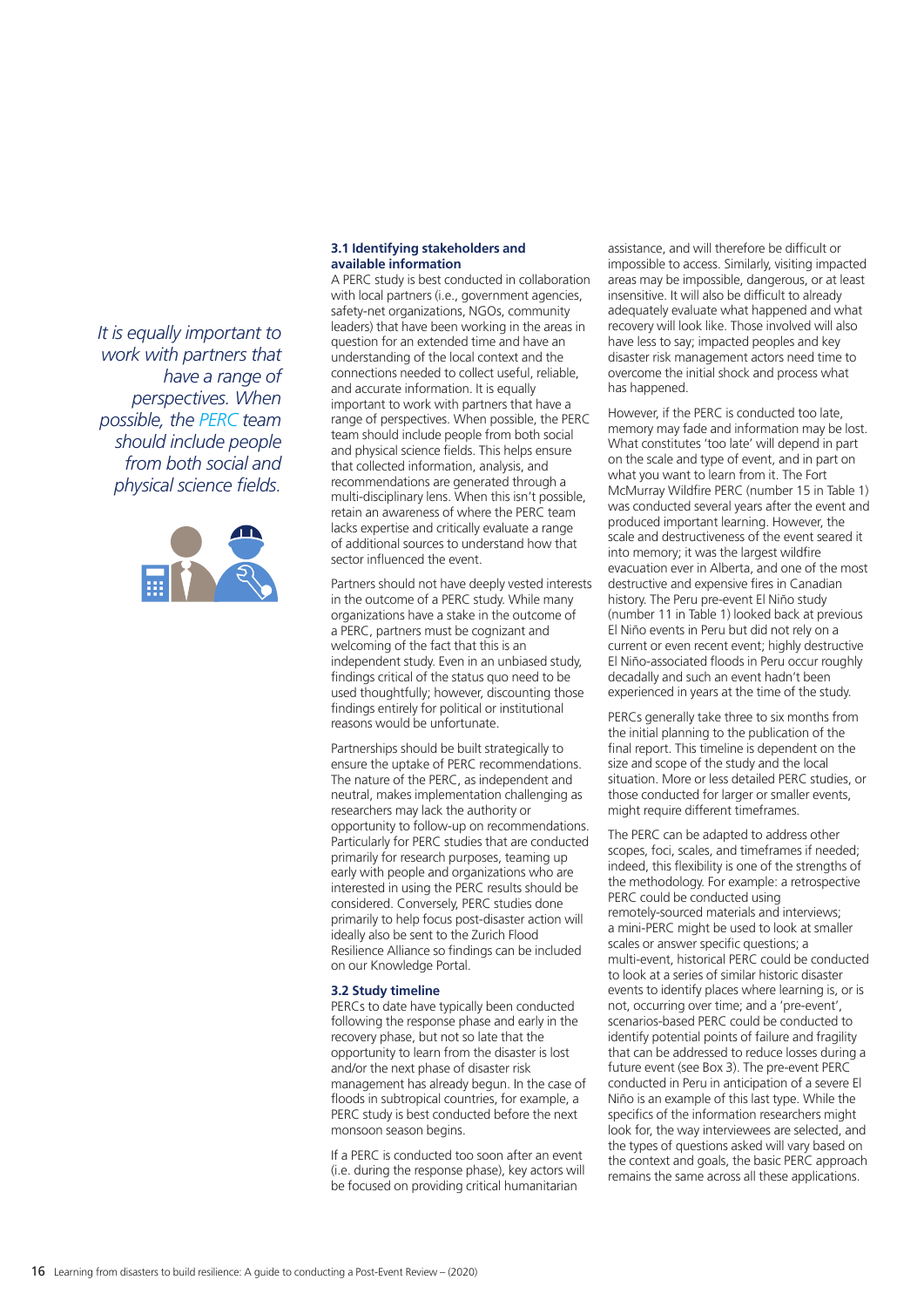#### **Box 3.** Scenarios approach for projecting future risk

The PERC approach can be integrated with forward-looking scenario analysis to identify fragilities and vulnerabilities that, left unaddressed, could lead to future losses and damages. Scenarios link top down scientific information (e.g. generated via climate, economic, or planning models) with bottom up narratives (e.g. generated via participatory processes) to project how shocks could manifest given a particular trajectory of development, urbanization, growth, and shock intensity. Scenario analysis has been widely used for global, collective problems associated with high uncertainty (e.g. climate change) as well as applied in local contexts to explore solutions to local problems (e.g. siting of waste dumps).

Developing future scenarios involves asking the following questions:

- 1 How could the study location change due to physical, economic and social change processes (e.g. climate change, urbanization, population growth, migration) over time?
	- How would this affect exposure?
	- How would this affect vulnerability?
- 2 Is the hazard of interest changing? How will this change affect issues discussed in question 1?
- 3 How are the change processes discussed in questions 1 and 2 likely to exacerbate or reduce the risk posed by hazard events?

For example, in a robust-information context where climate change projections are readily available, projections could be used to explore how changes in sea level rise or flood frequency would influence the prioritization of risk reduction activities. Identifying the economic and social change processes in this example will still require conducting interviews and desk-based reviews. In limited-information contexts, where climate projections may not be available or there are significant gaps and inaccuracies in existing records, PERC researchers would have to rely more heavily on interviews and participatory processes to identify future scenarios.

Once future scenarios are identified, researchers then explore the implications of those change processes, in terms of both how risk might be increased and how that risk could be alleviated. This requires an understanding of gaps in the existing system, ongoing dialogues about how to address risk, what DRM strategies are currently being implemented or will be implemented in the future, and what potential issues still remain.

One way of organizing thinking around identifying future scenarios is along the 5 capitals, which determine exposure and vulnerability:

| <b>Capital</b> | Past<br>(e.g. 20 years ago) | <b>Today</b> | <b>Future</b><br>(e.g. 20 years from now) |
|----------------|-----------------------------|--------------|-------------------------------------------|
| Natural        |                             |              |                                           |
| Social         |                             |              |                                           |
| Human          |                             |              |                                           |
| Physical       |                             |              |                                           |
| Financial      |                             |              |                                           |

For each of the capitals, think through what life was, is, and may be like within each of the capitals due to the key change processes identified. Then, think through how a shock may disrupt each of the capitals, and what impact that could have on what you have described. This will help identify and prioritize how to best address risk and build resilience in the study location.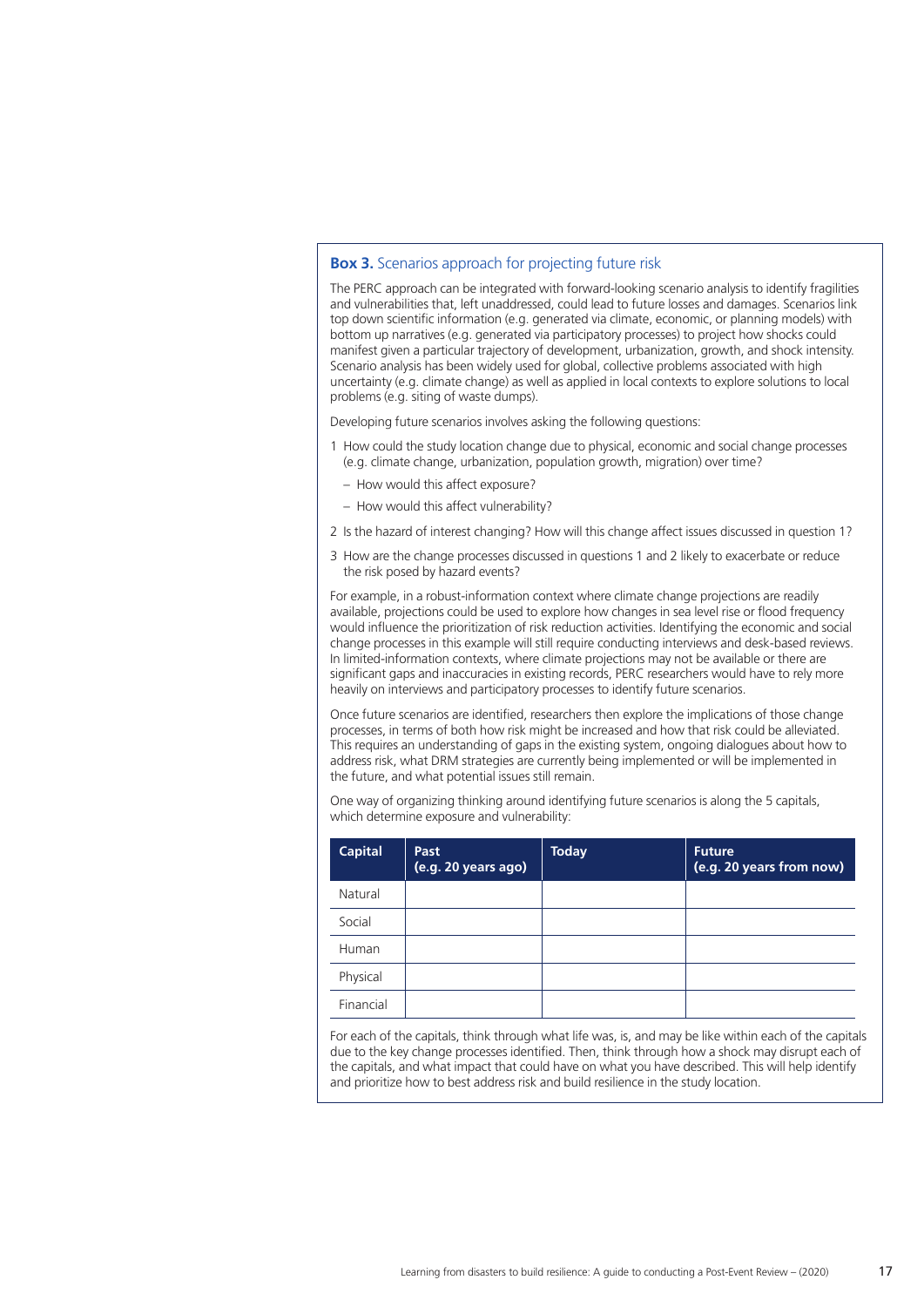#### **3.3 Desk review**

The first step to a PERC is to conduct a desk review. A desk review involves looking at newspaper articles, opinion pieces, peer-review articles, working papers, and reports about the disaster event itself as well as further background material. In the desk review, explore not just the current event, but also previous, similar events, as well as the prevailing risk context, the physical landscape, the vulnerability context, the institutional landscape, and so on. This research provides necessary context and will help direct and focus fieldwork. It will also help to identify key players and potential interviewees and to find on-the-ground groups or key actors to collaborate with for the PERC.

An independent and objective PERC necessitates an honest scoping of the literature that includes opposing viewpoints rather than specifically chosen sources supporting one particular position. Secondary literature (for example, sources used during the desk review) must be drawn on throughout the study, particularly when judgements are made. Tying judgements and conclusions back to specific sources and/or interviews as you do your analysis will significantly strengthen your conclusions and result in more compelling study results.

#### **3.4 Understanding physical conditions**

An initial understanding of the physical conditions on the ground will come from the background literature review. This should be expanded through an analysis of the physical drivers of the disaster event. Much of the more detailed information will come from interviews, as described in the next section. If the team does not have a physical scientist (depending on the hazard, a hydrologist, geologist, etc.), then this information can be derived through secondary literature and through interviews with the appropriate experts.

In exploring event details, consider what the event was, why it occurred, how it unfolded, etc. In the case of a flood, this would include hydro-meteorological analysis of the event—was it due to intense rainfall, sustained rainfall, high tide, dam or embankment break, etc. This analysis should be compared back to previous events—for example, was this the expected flood pattern or was this an unanticipated or very different type of event compared to previous floods?

If possible, calculate or estimate the return period of the event to provide a sense of the frequency or rarity of the event. Identify and

explore evidence that these events are occurring more frequently or with greater magnitude than in the past. In particular, give thought to whether perceived increase in the frequency and/or magnitude of events stems from changes in the hazard (e.g., heavier rainfalls), changes in exposure (e.g., more people living in the floodplain, infrastructure changing flood water flow paths, etc.), and/or changes in vulnerability of the people and assets in at-risk areas (e.g., because of population increases and associated pressure on locally-available building material, home construction techniques are less robust than they used to be) or purely from improved observation and measurement techniques (e.g. the occurrence of lightning strikes or tornadoes).

In identifying the severity of the event, note whether the event was of a severity that was planned for or whether it was beyond the planned severity. For example, in many parts of the world, infrastructure is designed to handle 1-in-20 to 1-in-100 year floods. Similarly, first responders typically prepare to provide emergency housing for up to a certain number of people of a certain demographic. How did the event compare relative to local planning standards?

If a component of the event was due to physical structure failure (i.e. a dam or levee broke), include an exploration of that failure. Why did the physical structure fail? Was this anticipated or unanticipated? If anticipated, were damages greater or less than expected? If, for example, a levee failed, why was the levee not strong enough for this size event? Sometime events are truly just bigger than we plan for; more often, we fail to plan realistically, fail to maintain our infrastructure, and/or fail to set up regulatory environments to support our infrastructure to work the way it was intended to work. All of these issues should be explored as you look at what happened.

The analysis of the physical events underlying the disaster helps set the stage for what unfolded. Most of our PERC studies have been of 'unprecedented' events. A few of them have included truly unprecedented elements, but most of them highlight known gaps where something failed with catastrophic impacts. A familiarity with the scale and intensity of the event and how it aligns with historical events (see Figure 3 for an example timeline) both at the same location and within the same country or region, will strongly inform the interviews.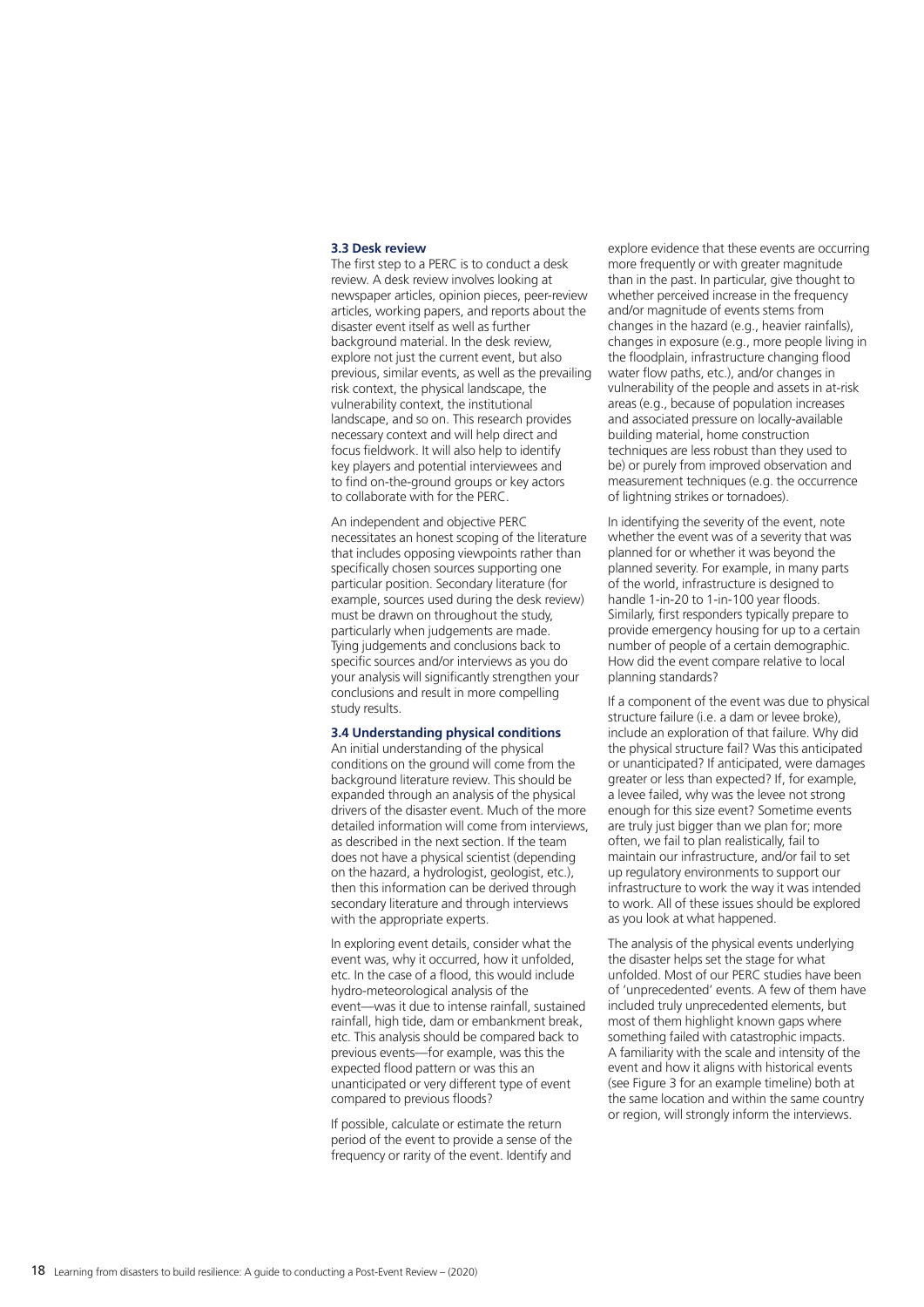#### **Figure 3.** Example timeline of past floods and major disaster-related institutional events in Nepal.



Increasingly, an element of this analysis for any natural hazard event needs to include an evaluation of the role played by climate change. It is beyond the scope of a PERC to attempt a climate change attribution exercise, and for the most part research studies linking the scale or intensity of a particular hazard event to climate change tend to lag the PERC in timing. Consequently, for most of our PERCs, we note if there is an association — for example, Hurricane Harvey resulted in the third 500-year flood in three years, hurricane intensity and moisture content is known to increase with sea surface temperature, and summer sea surface

temperatures off the Houston coast are now averaging 4°F higher than they were 60 years ago when the flood maps were drawn. This would suggest that Houston should be prepared for more events like Hurricane Harvey. It was not, perhaps, as 'unprecedented' as one might hope. Similarly, the Tasmania and California wildfire PERCs found strong evidence that climate change is leading to increased dryness during fire season, which in turn is exacerbating the potential for ignition and contributing to increased extent of burned areas when fires are ignited.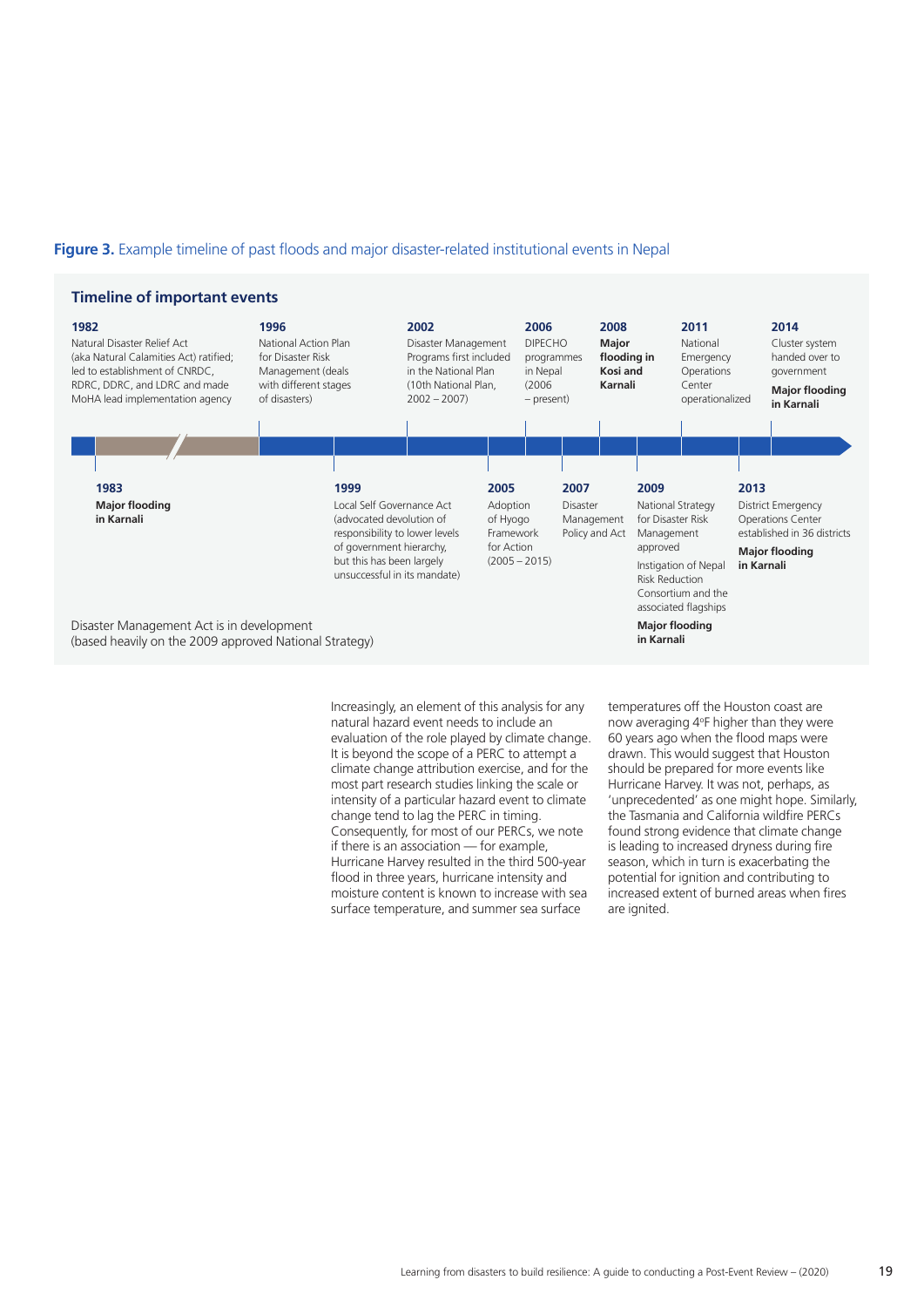#### **Box 4.** Applying the PERC to a non-flood hazard

Though initially developed for use in studying flood hazards, the PERC is rooted in an understanding of why a hazard became a disaster and applies a vulnerability and disaster risk management lens to generate recommendations. As a result, the PERC can be adapted to a wide range of hazards, for example in examining the wildfires in 2018 & 2019 in California, USA; the Fort McMurray Fire in Canada, and the Tasmania fires in Australia. Other hazards can be studied using the same systematic process:

- Desk reviews and interviews will need to be conducted with a broad pool of stakeholders, including key disaster risk management organizations and officials, government, critical service providers, humanitarian aid and safety-net personnel, and community-based organizations and committees, as well as community members and small business owners.
- An analysis of broader systemic processes should be used to build an understanding of the dynamics of the hazard in general and the study event in particular.
- Exploration of broader demographic and economic patterns will help uncover development trends that may have exacerbated exposure or vulnerability.
- Past events should be used to inform understanding of current events and broader

patterns and trends, including whether the hazard event is changing in intensity or frequency, is completely new to this geography, etc. The goal is to understand whether perceptions of intensity or frequency are the result of changes in exposure, vulnerability, or in the hazard itself.

More significant modification to the methodology may be needed for a very different event type, for example for a slow-onset event like a long-term drought as opposed to the fast-onset nature of floods and wildfires. Similarly, very different hazard types may have very different entry points for building resilience and recommendations may be more relevant for very different audiences or levels. The following points need to be considered when applying a PERC to a non-flood event:

**Timing**: Usually PERCs are conducted after the response phase and during the recovery when there is more time for introspection and learning. This will differ depending on the hazard and the context. Applying the PERC to a drought, for example, might mean doing a "mid-event" review rather than a "post-event" review if a particularly long, multi-year drought is being studied.

**Experts**: Reach out to country and hazard-specific experts at the beginning of the PERC to provide guidance and insight for setting up, conducting and writing up the study.

**Flexibility:** While desk research provides insight into where researchers should focus their interviews and field research, information provided once in the field may require a shift in location or focus. Flexibility is an element of any PERC, but greater flexibility may be required in some events than in others. During the California Wildfires PERC, for example, it immediately became clear that finding community members, local government, and small businesses to talk with following the 2018 Camp Fire in Paradise, California would be extremely difficult as nearly the entire town had been displaced due to the wildfire. These types of situations require researchers to adapt plans and timeframes.

**Stakeholders:** Key institutions involved in response and recovery and key sectors and populations impacted will most likely differ depending on the hazard and context. For example, floodplain managers are key informants for a flood, wildland management specialists are key informants for wildfire, and the Office of Emergency Management will probably be involved in both events. A comprehensive desk review of the hazard and context, followed by soliciting input from experts, will help researchers begin to expand their knowledge of key stakeholders.

In sum, modifying the PERC approach for other hazards isn't hard, but it does require time, thought, and a systematic approach to do it well.

#### **3.5 Fieldwork**

The heart of the PERC is the fieldwork. Visiting the affected areas and speaking with those involved in the disaster provides a level of context, information, and understanding that would be otherwise near-impossible to obtain. It is during fieldwork that the majority of questions will be asked and answered. As mentioned earlier, the fieldwork is best done in collaboration with at least one local partner. Even local partners, talking to existing contacts, will learn new things over the course of a PERC.

In the field, the main methods for information collection are personal observation and interviews. Personal observation quite simply

consists of documenting the thoughts, comments, questions and observations of the PERC team – it is part of the "forensic" aspect of the PERC, collecting and reviewing the evidence and trying to put them in the right place. It also helps in building and corroborating or rejecting hypotheses of what happened and why, which will quide your questions and preparations for interviews. This section will focus more on how to conduct interviews.

PERC interviews are conducted using a semi-structured interview process. Unlike formal interviews, which follow a rigid format of set questions, semi-structured interviews focus on specific themes but cover them in a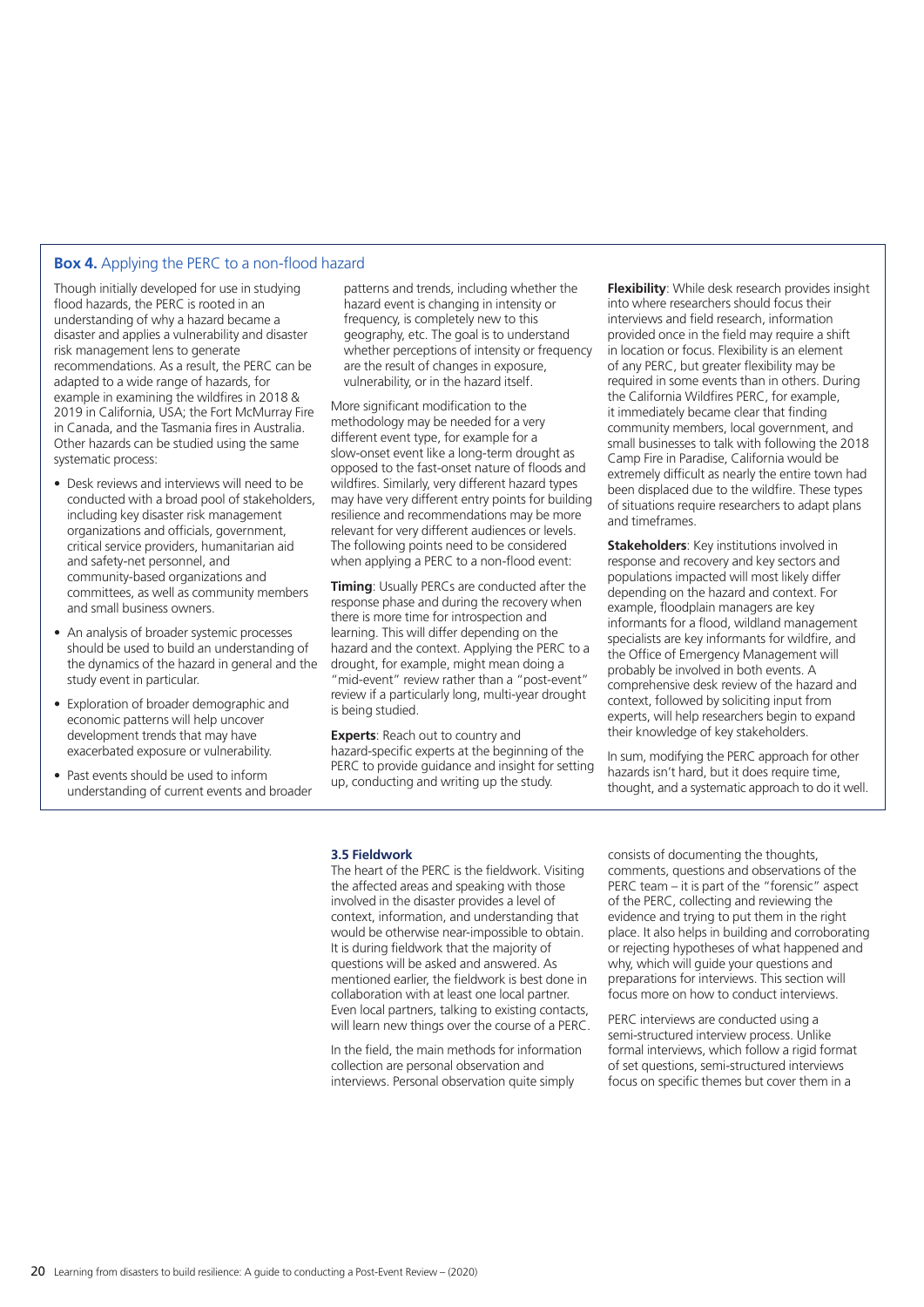conversational style. The loose format means that interviewees can provide valuable information and stories that were not anticipated by the PERC team. It also allows the interviewer to deviate from the plan in order to explore more pertinent topics with the interviewee as they arise.

Initial interviewees are identified during the desk research. Once in the field, a snowball sampling methodology is used where current interviewees identify additional potential interviewees. Not all of these recommendations will be followed up on; ultimately, the goal is to engage with a broad range of stakeholders from different sectors and levels of action (i.e., household to national) with different expertise and vested interests.

The interviewees provide the information needed to structure the institutional landscape map (see Section 3.6 for more details), the narrative of what happened before, during, and after the event in question, and the socio-economic and socio-political conditions that led to vulnerability.

#### Who to interview:

- 1 Key people and organizations in the disaster risk reduction, preparedness, response, and recovery processes across scales (including local, district, provincial, national, and regional if applicable), including emergency response personnel, key humanitarian aid agencies, public, private and non-profit groups working on preparedness, government officials, engineers building key disaster protection systems, groups active in recovery, and loan providers among others.
- 2 Decision-makers and planners whose work affects risk, such as planning authorities, municipal authorities or local governments, community representative groups, local and international NGOs working in the affected areas.
- 3 Those who are responsible for providing key services such as electricity, water treatment, solid waste management, transportation, communications.
- 4 Communities, households and businesses (including industry associations) that were impacted by the event, and possibly those

who weren't if there is reason to believe lack of impacts were due to preparedness or mitigation actions that would provide a valuable story.

- 5 Local/national academics or experts who may have insight into any aspect of why the event unfolded as it did. This could include people with insight into the contexts of vulnerability, historical and current land-use, enforcement, physical science, political context, and so on.
- 6 The initial group of interviewees should be determined with local partner(s) and informed by the desk review; this may involve people and groups that the PERC team knows personally or have worked with in the past. Who else to interview will depend on the questions and remaining gaps. Stop interviewing once the information provided feels repetitive and does not provide new, important information.

#### During each interview, it is important to:

- 1 Explain the purpose of the interview and the study, emphasizing that PERC is designed to be an independent process for learning. The PERC is not about assigning blame or reviewing the performance of any individual or institution. Rather, it is focused on finding insights that will support building a systemic picture of the event, highlighting successes that prevented greater damage, and identifying particular opportunities for building resilience moving forward.
- 2 Before starting the interview, obtain consent for conducting the interview and for using the interviewee's name/other identifiers in the report. If interviewees do not consent to using their name/other identifiers in the report, keep their identity anonymous in the report, including by removing identifying details in their account. Commit to sharing the draft report with the interviewee for review purposes and the final report for their future reference. (Note: Zurich Flood Resilience Alliance reports typically keep interviewees anonymous with the exception of particularly compelling stories or quotes, for which we obtain explicit permission and have those quoted approve of what we have written/quoted.)

*the loose format means that interviewees can provide valuable information and stories that were not anticipated by the PERC team*

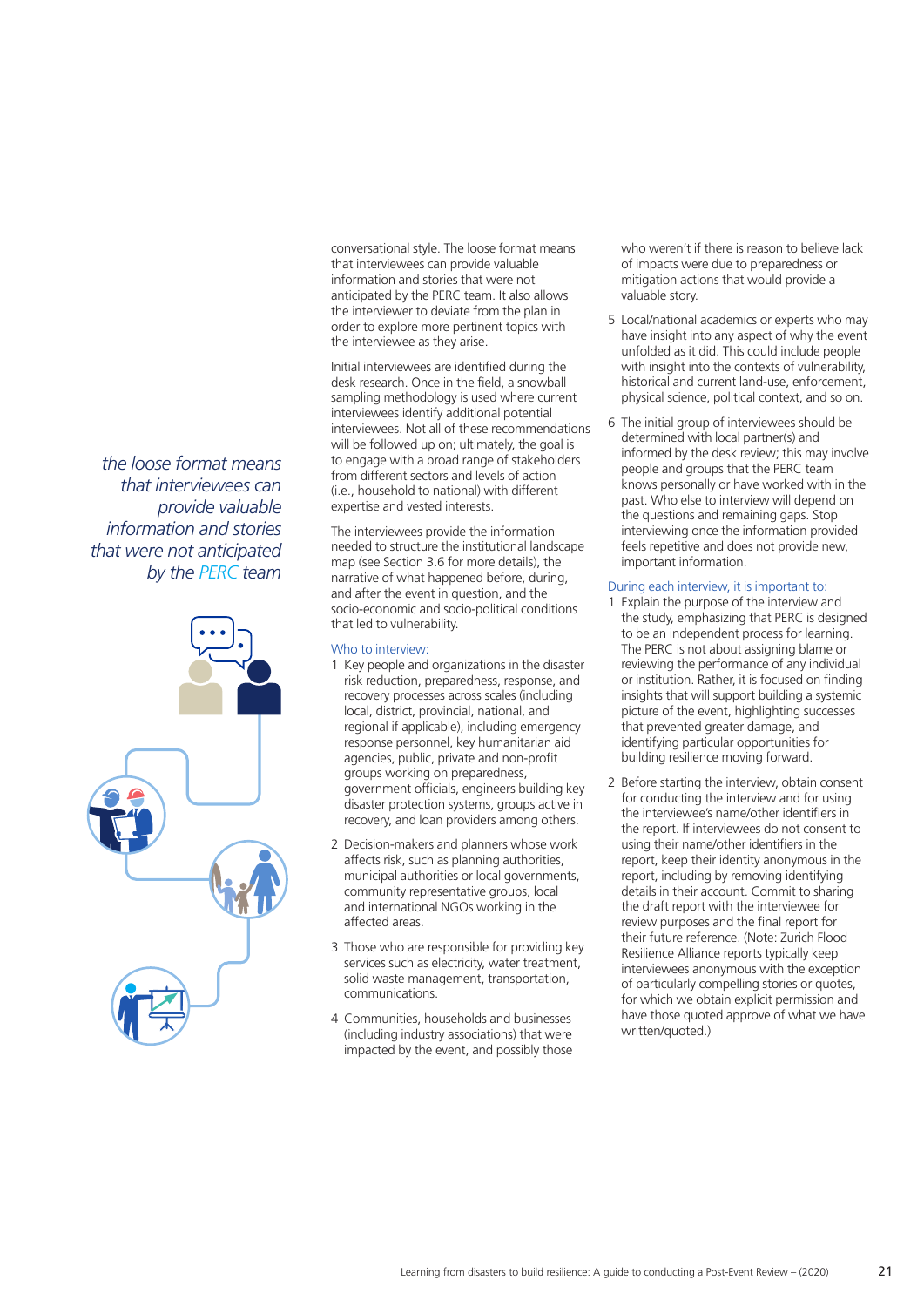- 3 Conduct the interview in the language that the interviewee is most comfortable speaking. If no one on the PERC team speaks the local language, hire or include in the PERC team an independent and impartial translator who is familiar with the disasters field, the types of questions being asked, and the types of information being sought. While partner organizations may be a useful translator resource, remember that staff of partner organizations may not be as independent as other, external translators.
- 4 Ask appropriate questions. Box 5 below provides a list of questions that can be used to help guide discussion. Whether and how these questions are asked will depend on the context (i.e., who is being interviewed and the type of information already collected).
- 5 Think outside the boundaries of the guideline questions to obtain the information needed:
	- a **Probe for more detail** ask who, what, when, where, why and how. (e.g. If someone relays that they have been implementing preparedness activities, ask, "what kinds of preparedness activities have you been implementing? Have they been successful? Why or why not?")
	- **b Compare and contrast** Prompt the interviewee to think about similarities and differences between things—especially before and after key events. ("How did you change your practices after the 2006 floods? How did it help during the most recent floods?")
	- c **Imagine alternate futures**  Ask questions that invite the interviewee to imagine 'what if' in an alternate reality. ("What would you have done if you had received a flood warning a day in advance?")
- 6 Be respectful of time. PERC interviews conducted to date typically ask interviewees for an hour of their time and bring the interview to a close at the end of that hour. If the interviewee is particularly informative you can ask if they would be willing to be available for follow-up questions or extend the interview for an additional set period of time (e.g. 'I know we've been talking for an hour, but I'd like to hear the rest of your story. Can we continue for an additional 15 minutes?')
- 7 Think critically about the information that is being provided. Is it accurate? Is the information provided blurring the facts? Does it feel particularly one-sided or lacking critical detail? Does this information give rise to other questions that the interviewee may not be able to answer? Write down these thoughts immediately following the interview.

Make sure to ask the interviewee whom else they think the PERC team should talk to, for contact information, and possibly for an introduction to those people. During the site visits, there will also be opportunities to conduct informal interviews, perhaps with directly impacted communities, businesses, and households, indirectly impacted businesses (e.g., businesses impacted by loss of customer base), and so on. Informal interviews, because they take place within the context of where people live and experience their daily lives, can provide a wealth of information and can serve to answer immediate questions at a particular location. The protocols regarding permissions should also be observed for informal interviews.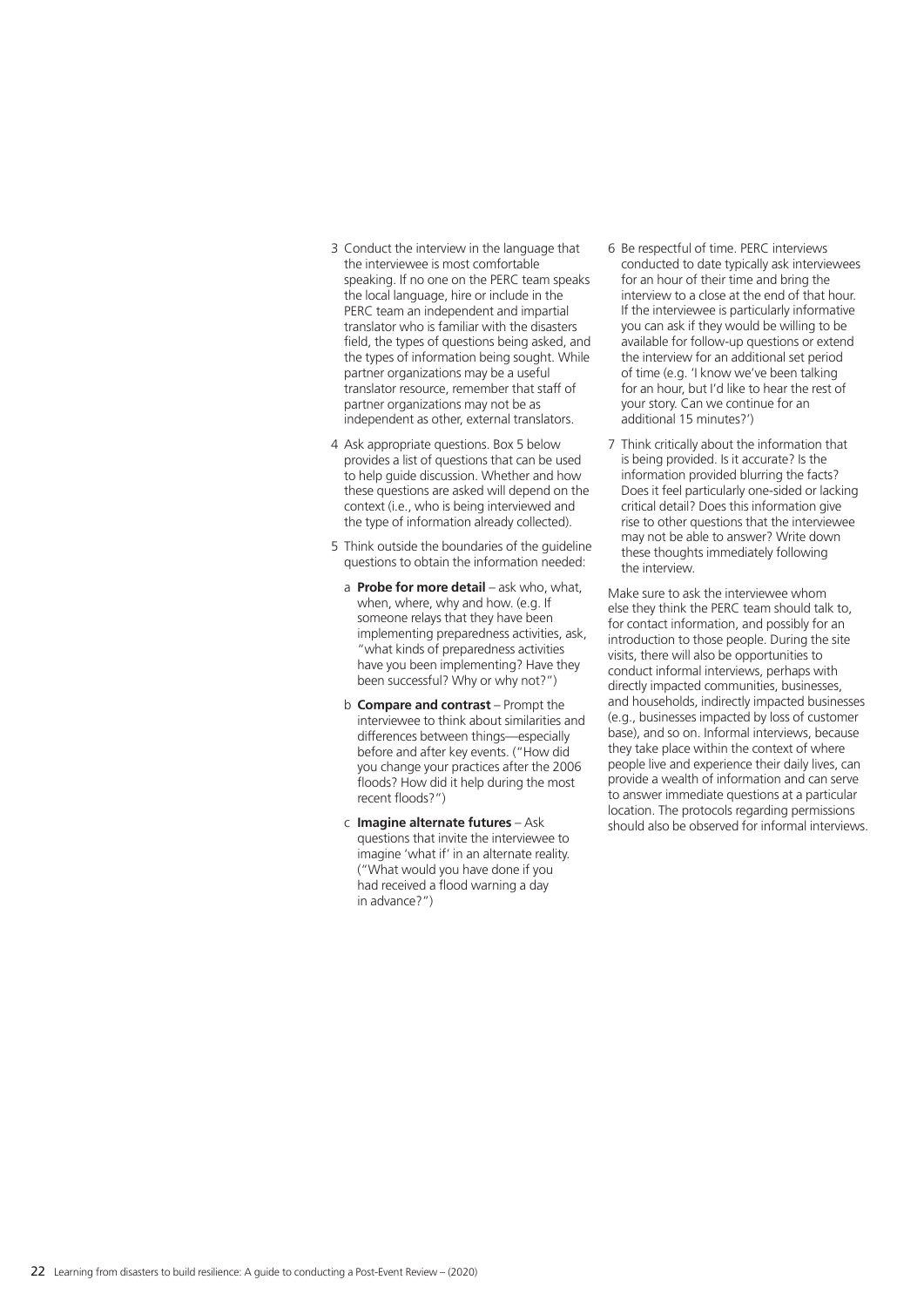#### **Box 5.** Guiding interview questions

Guiding questions for interviews with key disaster risk management, government, humanitarian aid and safety-net personnel, and community-based organizations and committees:

- What is/was your role with regards to the event—what establishment or group are you part of, and what is that group's specialization with regards to the disaster?
- What was the situation in the area before the event in terms of trends in people and assets?
- What, if any, risk reduction activities were in place prior to the event? (For example, reforestation schemes, embankment walls.) What was the status of those and why? (For example, community levees were poorly maintained, people felt a new government levee would provide enough protection and local levees wouldn't be needed.)
- What, if any, preparedness actions were taking place? (For example, shelter building, emergency drills, first aid training.)
- What happened during the event? Was this event different from past disasters of this type? Why?
- What was the extent of the loss of life and damage to assets? Which groups were most affected?
- What did the interviewees/their organizations do before/during/after the event (depending on whether they/their organizations are involved in preparedness/risk reduction, response, and/or recovery)? Have past events influenced their actions and capacities? How?
- Were their actions successful? Did they achieve what they set out to achieve? Or were there limitations/obstacles that prevented or inhibited them from acting effectively?
- What have they learned from the event in question? What would they like to see in terms of preventing future disasters? What can they do better and how can they do it better in future, similar situations?

Guiding questions for interviews with local groups (e.g., Community organizations, community disaster committees) and impacted communities, households and businesses:

- What happened during the event?
- How were you affected during this event? And why? Was this event different from past, similar disasters? How/why?
- Was there an early warning system? What is it? Did it work? Why/why not?
- Have you implemented any strategies to reduce the risks that such an event poses? What kinds of strategies? Have you faced obstacles/limitations in trying to implement risk reduction/preparedness strategies? Were the implemented strategies effective during the event? Why or why not?
- What has been your experience with external humanitarian aid efforts? Which groups of people benefited, or not?
- How is recovery progressing? How is recovery being financed? Who is getting recovery financing and who is not?

#### **3.6 Institutional landscape map**

The institutional landscape map, although an optional undertaking, is a useful visual for:

- 1 Understanding the institutional, political and civil system in which disaster risk management takes place, and for visualizing the system boundaries and connections.
- 2 Identifying key interviewees.
- 3 Showing key actors involved in the disaster risk management system. This includes actors across scales (national, provincial, district, local) that are involved in planning, implementation, monitoring, evaluation, etc.
- 4 Showing key decision-making and communication channels and structures.
- 5 Showing where there are bottlenecks in the system or where the system failed. For example, identifying that the whole response system is at risk of collapse if one person/ agency is not able to perform.

Creating the institutional landscape map is a process that begins during the desk review and goes through the interview phase. The creation of the map is supported by the identification of interviewees using the snowball sampling methodology, as interviewees largely represent

the key actors involved in the disaster risk management system. Gaps in the map likely indicate that more interviews are needed to understand how that part of the disaster risk management cycle functions and point to the types of interviewees needed to clarify that information. It is possible to complete an institutional landscape map once you collect enough information from and about key actors, occurrences and experiences before, during, and after the event. However, it can be difficult to access all the information needed to complete such a map due to social, institutional, and political constraints. Gaps that cannot be filled should be mentioned in the PERC analysis.

Disaster risk management practitioners should be able to look at the map and identify agencies/groups that they need to work with for specific interventions based on the recommendations made in the PERC. This may include agencies/groups they need to partner with or build the capacities of. Figure 4 provides an example of an institutional landscape map that was built as an info-graphic in Adobe Illustrator. A much simpler figure in Word, PowerPoint, or other available software could be used to convey the same information.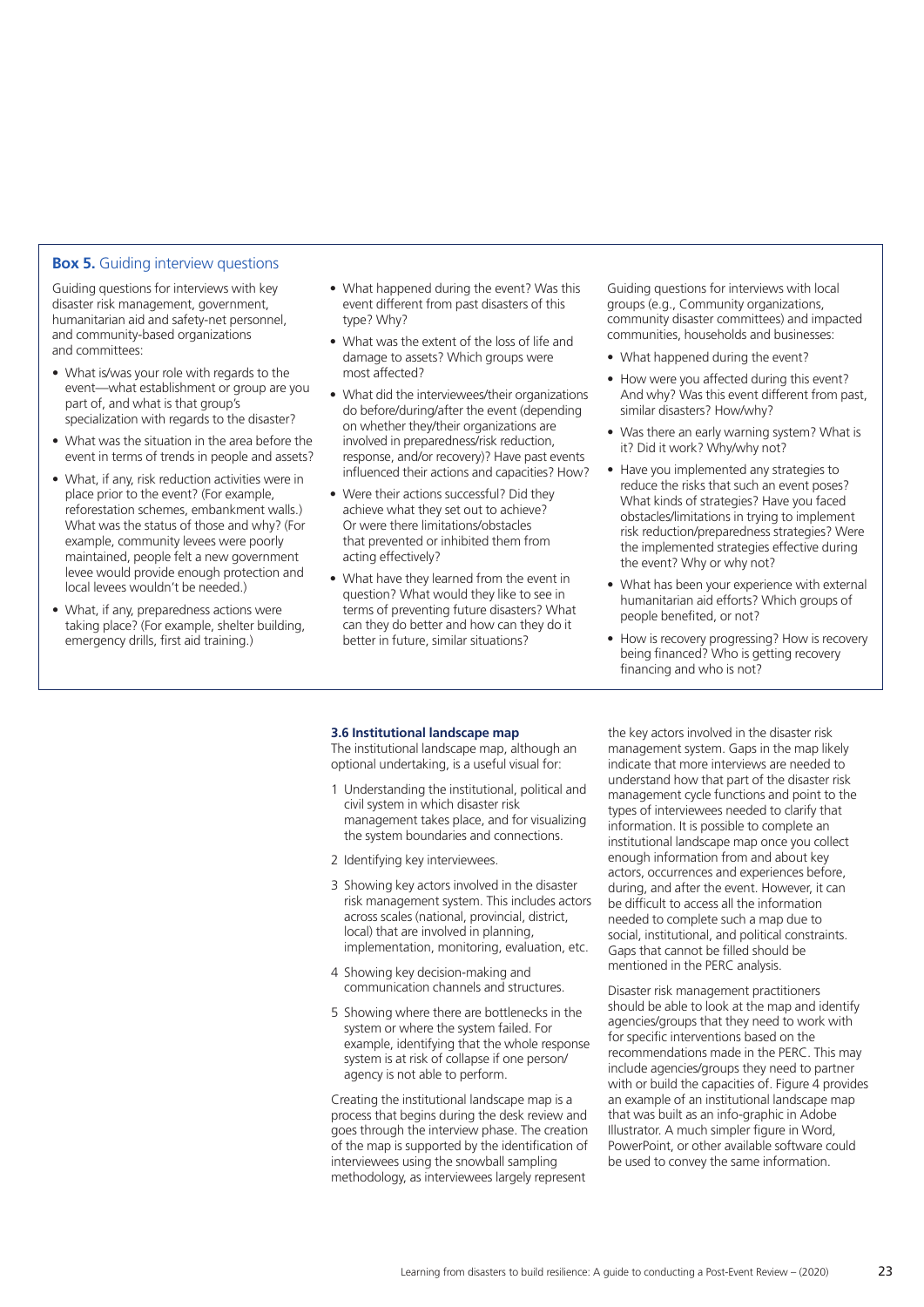#### **Figure 4.** Disaster institutional landscape map of Nepal (Michelle Fox, ISET-International)

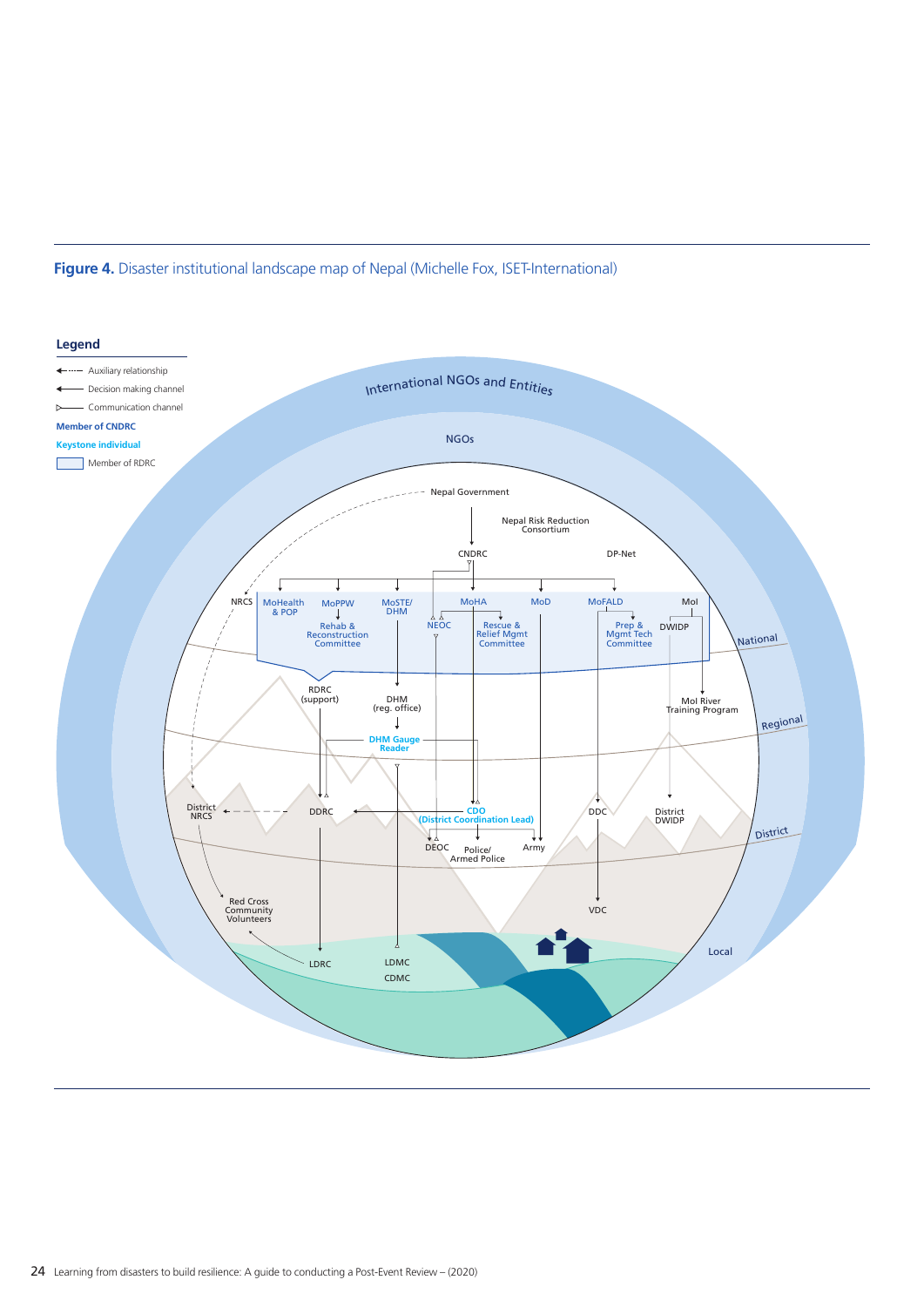## 4 Putting it all together

#### **4.1 Analysis**

After desk research and fieldwork, the next step in the process is to organize and analyze the information that has been collected. The report structure in Table 4, below, provides an example for organizing PERC data and building the narrative. The PERC report structure is the framework for operationalizing the PERC. Whether or not you choose to produce a final

report, it is important to structure the PERC analysis in this format. The report structure reinforces the information that needs to be collected, the types of questions that should be asked in analyzing that information, and how the results can be organized and presented for different audiences. This structure is intended to be flexible, as different contexts and needs may necessitate different kinds of information.

#### **Table 4.** Suggested structure of a PERC report

| <b>Section</b>                       | <b>Contents</b>                                                                                                                                                                                                                                              |
|--------------------------------------|--------------------------------------------------------------------------------------------------------------------------------------------------------------------------------------------------------------------------------------------------------------|
| Executive summary                    | Report summary with key findings and key recommendations                                                                                                                                                                                                     |
| Introduction                         | Goals and objectives of the study                                                                                                                                                                                                                            |
|                                      | • Why is this study important?                                                                                                                                                                                                                               |
|                                      | • Why is this event, in particular, being studied?                                                                                                                                                                                                           |
|                                      | Short overview of event (i.e., duration, location, damages/losses)                                                                                                                                                                                           |
|                                      | Short overview of geography of area and the hazard-scape                                                                                                                                                                                                     |
|                                      | Study methodology                                                                                                                                                                                                                                            |
|                                      | Overview of report structure                                                                                                                                                                                                                                 |
|                                      | Key Figures: Map of study location                                                                                                                                                                                                                           |
| Section I:<br>The Physical           | The history of this type of event in the country/region/location, including changes in frequency and<br>severity over a relevant time horizon, e.g. the last two decades.                                                                                    |
| Context                              | How this specific event physically manifested (i.e., in the case of floods, this would involve<br>hydrological and meteorological analyses) and which determinants, including but not limited to<br>climate change effects, can be attributed to this event. |
|                                      | How this event compares to previous events in the country/region/location                                                                                                                                                                                    |
|                                      | An estimate of how future scenarios may play out.                                                                                                                                                                                                            |
|                                      | Key Figures: Further maps of study location, timeline showing past disasters and major<br>disaster-related institutional events (i.e., the passing of key acts/policies, formation of key<br>government groups; see Appendix 1 for an example)               |
| Section II:                          | Risk and vulnerability                                                                                                                                                                                                                                       |
| Socio-Economic<br>Disaster Landscape | • How has exposure to this type of event changed in the last two decades? Has there been a<br>build-up of assets in this at-risk area?                                                                                                                       |
|                                      | • Which groups of people, services, and functions are vulnerable during this type of event?                                                                                                                                                                  |
|                                      | • What underlying factors give rise to that vulnerability?                                                                                                                                                                                                   |
|                                      | Constraints to reducing risk and vulnerability                                                                                                                                                                                                               |
|                                      | • What conditions are maintaining vulnerability and constraining adaptation and resilience?                                                                                                                                                                  |
|                                      | Prospective and corrective risk reduction and preparedness                                                                                                                                                                                                   |
|                                      | • Has there been attention or action relating to the build-up or reduction of assets in at-risk areas?                                                                                                                                                       |
|                                      | • What are the socio-economic drivers of trends in the magnitude and type of assets in at-risk areas?                                                                                                                                                        |
|                                      | • What types of regulations exist to avoid the build-up of more exposure and/or vulnerability?                                                                                                                                                               |
|                                      | • What types of physical protection structures (grey or green) exist? Have they worked in the past?                                                                                                                                                          |
|                                      | • How did individuals, households, NGOs, government, and other actors prepare and respond in<br>previous events and prepare before this event?                                                                                                               |
|                                      | • Have these actions and/or capacities exacerbated or reduced vulnerability to this particular hazard?                                                                                                                                                       |
|                                      | <b>Key figures:</b> Institutional landscape map showing the key actors involved in prospective risk<br>reduction, corrective risk reduction, preparedness, response and recovery, and the decision-making<br>and communication channels (See Figure 3).      |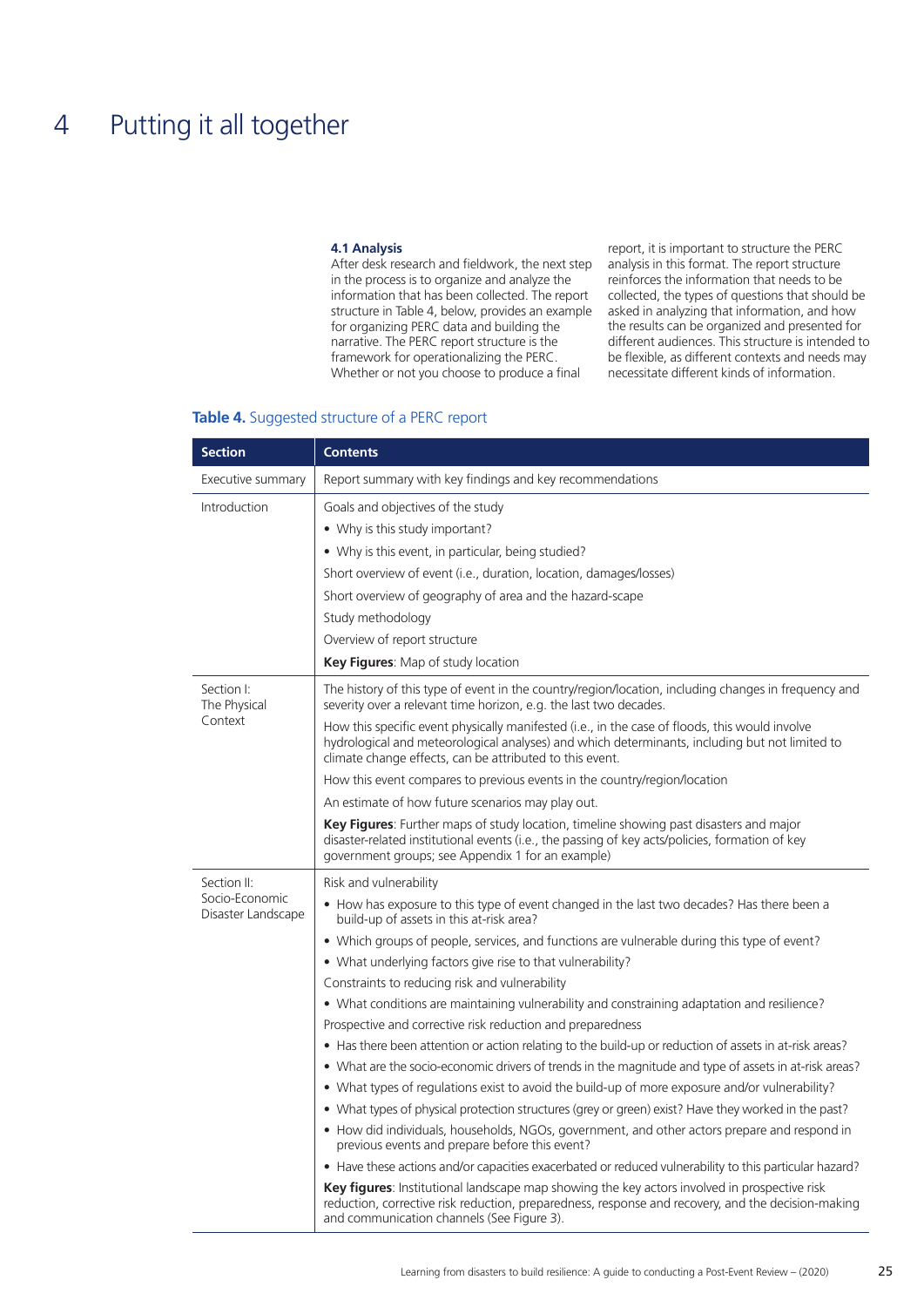| <b>Section</b>                 | <b>Contents</b>                                                                                                                                                 |
|--------------------------------|-----------------------------------------------------------------------------------------------------------------------------------------------------------------|
| Section III:<br>What Happened? | Observations and factual information regarding the event; this section should not be mixed with<br>interpretation or recommendations                            |
|                                | • What happened immediately after people realized an event had struck? (Early warnings?<br>Evacuations? Protection of important assets?)                        |
|                                | • What were the impacts of the event? (This will be dependent on the time-frame you're looking<br>at and the context within which you are working.)             |
|                                | • How did physical protection structures perform?                                                                                                               |
|                                | • What kinds of damages and losses did places experience?                                                                                                       |
|                                | • What were the indirect impacts?                                                                                                                               |
|                                | <b>Response</b>                                                                                                                                                 |
|                                | • How did agents respond? (Rescue, evacuations, relief distribution)                                                                                            |
|                                | • What enabled and constrained response? How did agents work around constraints?                                                                                |
|                                | • Were there cascading failures?                                                                                                                                |
|                                | . Who ultimately benefited from response activities? Did everyone who needed help receive help?                                                                 |
|                                | <b>Recovery</b>                                                                                                                                                 |
|                                | • What recovery actions are being taken at the household and community levels and by<br>government and organizations at local and higher levels?                |
|                                | • Will these actions reduce long-term impacts?                                                                                                                  |
|                                | • What is enabling and constraining recovery?                                                                                                                   |
|                                | . Who is benefiting from recovery mechanisms? Is everyone who needs help receiving help?                                                                        |
|                                | • What are the long-term impacts of the event, particularly for the most vulnerable groups<br>in society?                                                       |
|                                | • Is reconstruction being undertaken in a way that avoids the rebuilding of the same risk?<br>What is facilitating or constraining this?                        |
|                                | Learning                                                                                                                                                        |
|                                | • Who is learning from the event?                                                                                                                               |
|                                | • How is that learning being accomplished?                                                                                                                      |
|                                | • Is that learning being incorporated in ways that will improve future outcomes?                                                                                |
| Section IV:<br>Key Insights    | What were successes in prospective risk reduction, corrective risk reduction, preparedness,<br>response, and recovery? What are the drivers of these successes? |
|                                | What were critical gaps in prospective risk reduction, corrective risk reduction, preparedness,<br>response and recovery? What are the drivers of these gaps?   |

÷.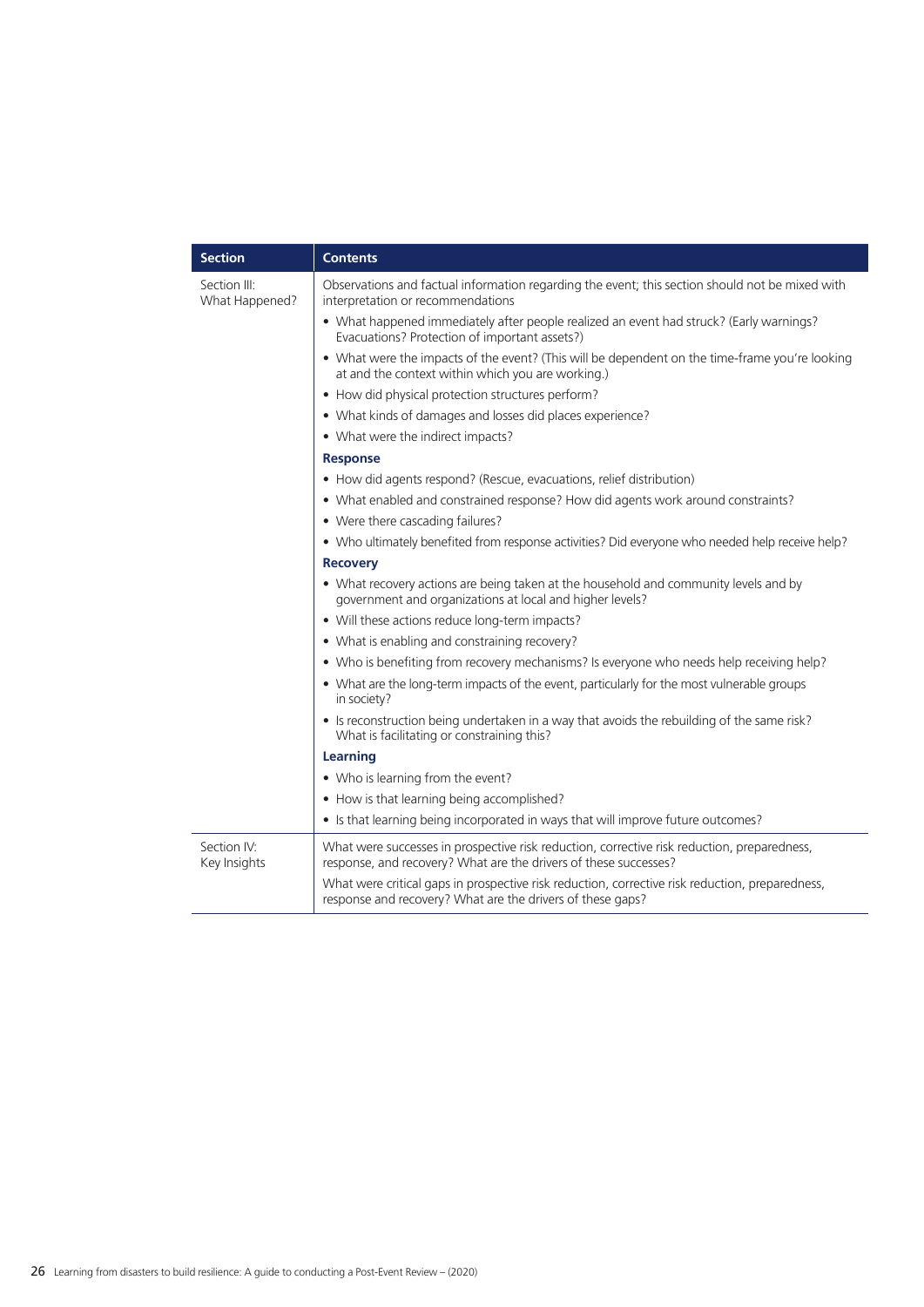| <b>Section</b>         | <b>Contents</b>                                                                                                                                                                                                                                         |
|------------------------|---------------------------------------------------------------------------------------------------------------------------------------------------------------------------------------------------------------------------------------------------------|
| Section V:             | Recommendations and opportunities for action                                                                                                                                                                                                            |
| <b>Recommendations</b> | • These should be actionable, feasible, equitable and just.                                                                                                                                                                                             |
|                        | • They should also be realistic given the social, political, geographical, and economic context.                                                                                                                                                        |
|                        | • Particular attention should be paid to the needs and perspective of the most marginalized and<br>vulnerable groups in society.                                                                                                                        |
|                        | Focus not only on the things that went wrong, but also on strengthening things that worked well.                                                                                                                                                        |
|                        | Emphasize single points of failure or bottlenecks where small changes to strengthen systems could<br>have substantial impact.                                                                                                                           |
|                        | Recommendations should avoid the rebuilding of risk into the system.                                                                                                                                                                                    |
|                        | Recommendations can consolidate patterns of items or elements repeated across scales that were<br>identified during the PERC; they can also summarize patterns seen in this and prior PERC studies<br>that together should be considered going forward. |
| Conclusions            | Concluding statements                                                                                                                                                                                                                                   |
|                        | Could include the national, regional, and/or global relevance of the study                                                                                                                                                                              |
| References             | If you refer to other documents or printed sources in your PERC, provide a list of those documents<br>and sources, referenced in a format that will make them easy for other users to locate.                                                           |

The 'What Happened' section provides the detail of exactly what happened during the response and recovery phases–this is not an analysis-heavy section. Rather, the goal here is to provide the facts of what happened during and after the event in a compelling manner. This bird's eye view of the event sets the stage for deeper exploration into the 'Physical Context', 'Socio-economic Disaster Landscape', and 'Key Insights'.

The 'Physical Context', 'Socio-economic Disaster Landscape', and 'Key Insights' sections are analysis-heavy and identify larger trends and patterns contributing to risk and vulnerability, but also resilience and impacts avoided. The 'Physical Context' and 'Socio-Economic Disaster Landscape' sections should bring out the underlying physical conditions that caused the event to manifest in the way it did and the socio-economic/socio-political conditions that

led to vulnerability. When considering vulnerability, consider what kinds of capitals people need to prepare for, cope with, and recover from that particular type and severity of event, whether or not they have access to those capitals, and why they do or don't have access to those capitals.

The 'Key Insights' section presents the lessons learned and critical gaps. When analyzing the data, look for the characteristics of resilience identified in Table 2. Were core systems flexible and redundant? Were agents able to draw on their capitals to be resourceful and responsive? Did legal and social norms enable equitable, efficient, and effective response and recovery? Have people and organizations learned from past events and are people and organizations learning from this event? What are the prevalent systemic issues inhibiting disaster resilience in the disaster risk management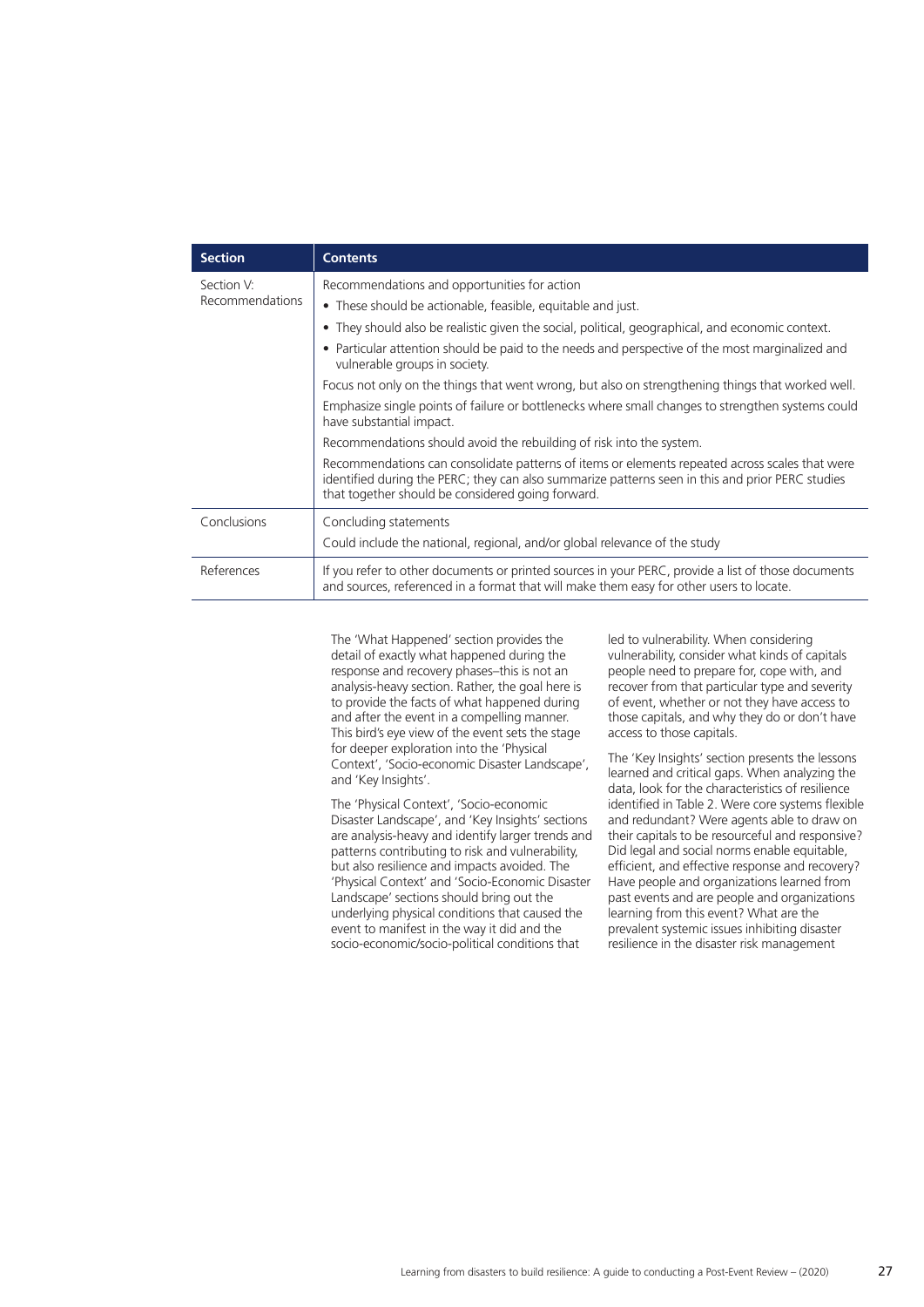

*It is essential to look at the data critically. Do not accept everything that interviewees and secondary sources present as fact.* 

system? These trends and patterns should be grounded in examples from the 'What Happened' section; everything you write must be justifiable.

It is essential to look at the data critically. Do not accept everything that interviewees and secondary sources present as fact. People may have different yet equally valid interpretations of the disaster or how the system works. Equally, don't feel required to pick one position; objectively presenting alternative views on contentious issues can help provide depth and nuance to the report. PERC interviewees are not always fully transparent, and secondary sources are often biased, but this does doesn't mean the information they provide is useless. Read between the lines. Did an interviewee claim something and then contradict him or herself? Were they unable to answer a question that they should know the answer to? Did they deflect your questions or answer a question that was different from what was posed? All of these issues may provide useful information about the issues within an organization or components of the disaster risk management system. This will and should also lead to discussions within the PERC team during the field work and analysis phases – did this answer the questions? Why is there this inconsistency? How can be provide a balanced picture of this situation? This is a useful reflection and should be part of the analysis.

#### **4.2 Developing recommendations**

The 'Recommendations' section should reflect key insights and identify actionable opportunities. 'Actionable' is particularly important. For example, there is no point in making a recommendation along the lines of "the governance system needs to completely change". It is more effective to make recommendations that are mindful of existing, deep-set constraints. At the same time, the goal is not to design specific interventions; rarely will a PERC team have the expertise and contextual insight required to make such recommendations. Rather, recommendations should focus on wider trends and critical gaps identified in the 'Key Insights' section and provide the justification for local actors and organizations to take action in these areas.

Recommendations should be constructed such that owners who can potentially operationalize the recommendations are identifiable (but not specifically identified in the study by name or organization as to not undermine the trust-based approach of PERC). The exception to these guidelines is if the PERC is conducted in close collaboration with an implementing organization or agency, in which case recommendations can be more specific and targeted as long as they can be directly drawn from and supported by PERC information.

Finally, the Recommendations section should read as a standalone section so that those who do not read the full report will be able to make sense of the recommendations.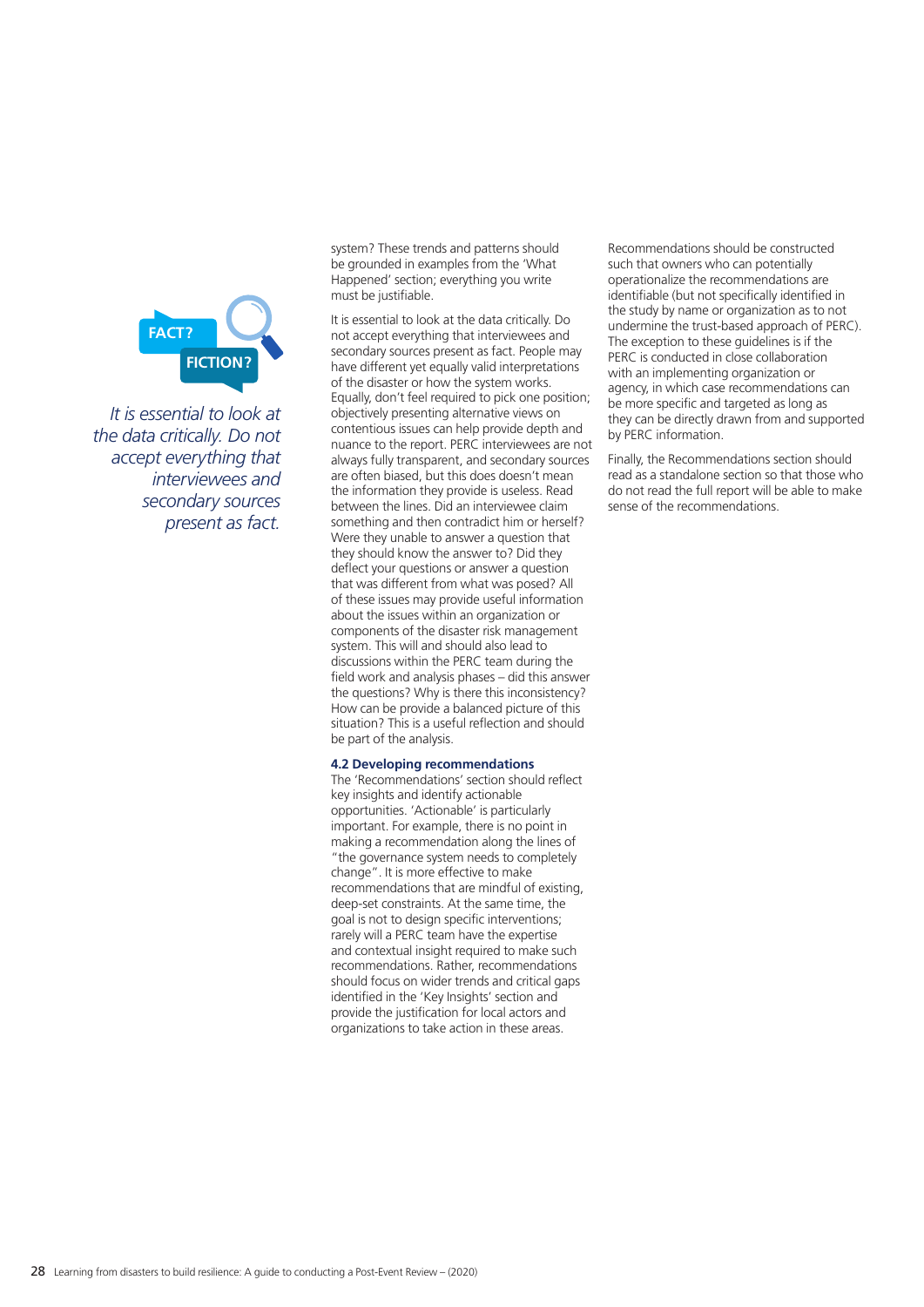

*PERC database learnings are searchable and can be shared actively and widely amongst global stakeholders.*

The full report as described in Section 4 above is how we recommend the PERC analysis be conducted and the questions that should be explored and answered. However, a physical report is only one way to bring PERC research into a structured and credible form. PERC "products" can take many different forms depending on the intended use and the audience(s), including but not limited to individual or group meetings to share learning, topical policy briefs, focused reports for specific audiences, blogs, articles, opinion pieces, or dynamic assets such as podcasts or videos (see Box 6).

Whatever form your PERC products take, make sure they are streamlined and focused. Tailor them for the intended audience, including producing them in the local language, and make sure what is said is justifiable and grounded in the PERC data. A key part of validating study findings is sharing draft materials with interviewees as a 'sense check' before they are finalized to help identify critical errors or gaps.

The PERC is made freely available with the understanding that PERC products developed using this approach will be made freely available on author and partner organization(s) websites and distributed electronically or in paper-format as appropriate to all involved

organizations and individuals, in particular to all interviewees. In addition, a distribution or promotional strategy could be devised with partner organization(s) to disseminate study findings and associated products widely. This could include a media release with high level findings distributed to local and national news outlets, a workshop where findings are presented and discussed in more detail with the local community, or other activities such as a stakeholder roundtable, a newspaper opinion piece, etc.

As a condition of utilizing the PERC approach presented here, we remind that PERC studies are not meant to be individual, isolated event reports, but are part of an overall initiative to collect and share learnings. The Zurich Flood Resilience Alliance has built a central knowledge repository (https://floodresilience. net), including a central PERC database, and suggest that all PERC reports are uploaded to this database. Database learnings are searchable and can be shared actively and widely amongst global stakeholders who are grappling with building disaster resilience in their respective locales. We believe this will contribute to a powerful tool for global development practitioners. Please contact info@floodresilience.net for support.

#### **Box 6.** Examples of PERC products

Different types of PERC outputs have been generated based on audience, emerging policy, and organizational needs:

- Peru: three outputs were produced, a full report and two policy briefs, targeted at national policy discussions related to resettlement and recovery spending, in the aftermath of the El Niño Costero flooding. All materials were produced in both Spanish and English.
- Houston, Texas, U.S: three outputs were produced, a full report and two briefs, focused on business preparedness for disasters and the role of small businesses in recovery, in the aftermath of Hurricane Harvey.
- Malawi, Mozambique, and Zimbabwe: seven outputs were produced, including a full report, a standalone Executive Summary, and five country-specific policy briefs, focused on critical policy and funding gaps, strengthening early climate information and early warning systems, and improving disaster risk reduction programming in the aftermath of Cyclones Idai and Kenneth.

Individual PERCs have also been followed by blogs that present key lessons learned and recommendations for lay audiences.

These outputs are available at: https://floodresilience.net/perc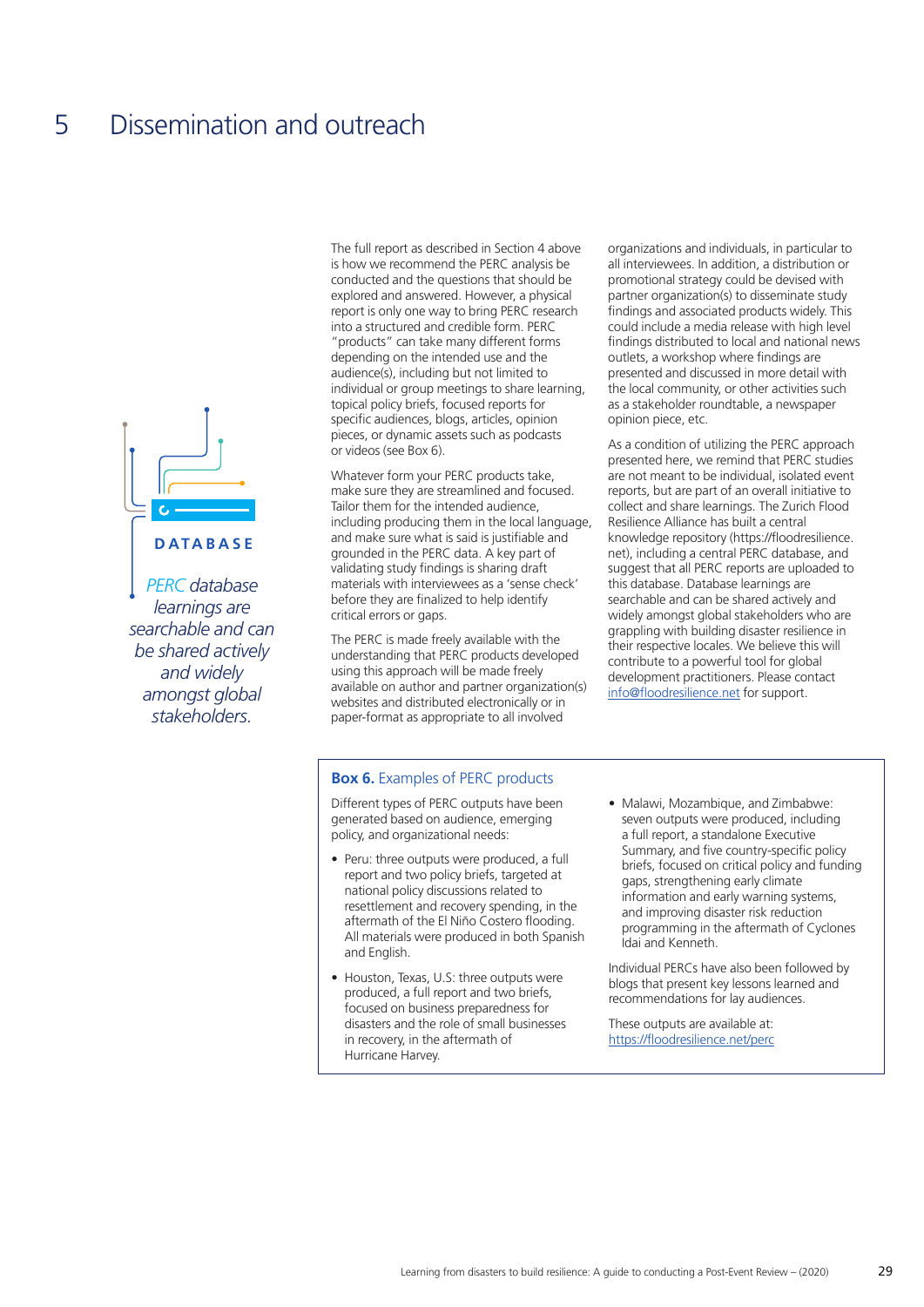## 6 Consolidated PERC findings to date

Despite the rich and varying context in which PERCs have been conducted, ranging from small-scale, high-intensity flash floods with a surprisingly large number of fatalities (Germany 2016), large-scale cyclones that led to catastrophic flooding across vast areas (USA 2017 and 2018, South East Africa 2019), to rainfall-induced flooding in emerging country contexts (Morocco, 2014) or highly vulnerable countries and remote regions (Nepal 2014, Peru 2016 and 2017), there are many commonalities and recurrent findings. Disasters have much more in common than just the devastation of lives and property they leave behind – they all teach many of the same hard lessons. We have published several summaries of these lessons learnt (Zurich Insurance Group, 2019 and 2020; Keating et al., 2016<sup>6</sup>); in this section we discuss a few of the highlights from these more extensive studies.

The most recurring or pressing issues that we have seen across the globe include:

**Disaster risk management, particularly flood disaster risk management, is playing catch-up as natural hazard risk increases.** Climate change is increasing hazard intensity, frequency and/or duration of events. Both material exposure and the vulnerability of this physical capital is increasing despite a slowly growing awareness that there is nothing 'natural' about 'natural hazards' and that the impacts of hazard events can be avoided through risk reduction and planning. PERC studies highlight in particular that "managed risk" is accumulating behind levees, canals and reservoirs. More aggressive land use planning and nature-based solutions are urgently needed to reduce risk prospectively by reducing development in hazardous areas, thereby reducing exposure.

**Globally, spending on response is still far greater than investment in pre-emptive risk reduction strategies.** Individuals, businesses, communities, civil society organizations and governments all suffer from false incentives which lead to a lack of investment in pre-event risk reduction. Correcting these will require multi-stakeholder initiatives.

**Where money is invested on prevention, it typically goes to protecting physical structures rather than more cost-effective flood risk management approaches such as environmental planning and nature-based solutions.** These 'softer' approaches can fundamentally reduce flood risk and help communities learn to live with water in ways that result in fewer losses and damages during floods.

#### **Infrastructure protection already in place – levees, for example – can both underperform and produce a false**

**sense of security.** Some element of this has been seen in every flood PERC we have conducted. Protection infrastructure is too often poorly maintained, leading to failure in the face of challenges well below design capacity. Safe failure mechanisms, either mechanical or operational, are often lacking. Consequently, failures, when they occur, can be severe and contingency plans and early warning lacking. These failures are compounded by the fact that levees and other types of physical defenses lull people into a false sense of security and induce asset build-up in the "protected" area. As a result, total risk increases behind the levee while at the same time alternative measures and behaviors to cope with flooding are forgotten or unpracticed, resulting in catastrophic impacts.

**The vulnerability of critical infrastructure needs to play a more prominent role in disaster risk management.** Cascading failures from infrastructure such as transportation, energy production and/or energy distribution were observed in almost every PERC, leading to further cascading failures where users lost access to linked systems and suffered from often severe and long-lasting indirect losses. Such failures can send shockwaves through local economies, stifling recovery.

**Few incentives exist to encourage "building back better" or including resilience in the rebuilding process.** The futility of rebuilding to the same level of risk after a disaster and the benefit of using reconstruction to rebuild to a better standard is intuitively simple but difficult to implement for many different reasons including complexity of government schemes, the speed and timeframe with which building back better incentives and subsidies can be applied for and implemented, and the lack of certified products or a certification process.

**The poor and marginalized typically suffer the most and are aided the least both before and after disasters.** Recovery mechanisms generally prioritize rebuilding physical structures and critical infrastructure, and rarely account for the recovery needs of households and communities, despite the fact that livelihoods have been destroyed and assets have been lost. PERCs focused on larger disasters uniformly find communities and households have not fully recovered from previous events when the next one strikes.



*More aggressive land use planning and nature-based solutions are urgently needed to reduce risk prospectively by reducing development in hazardous areas*

6 Summary of wildfire PERCs forthcoming.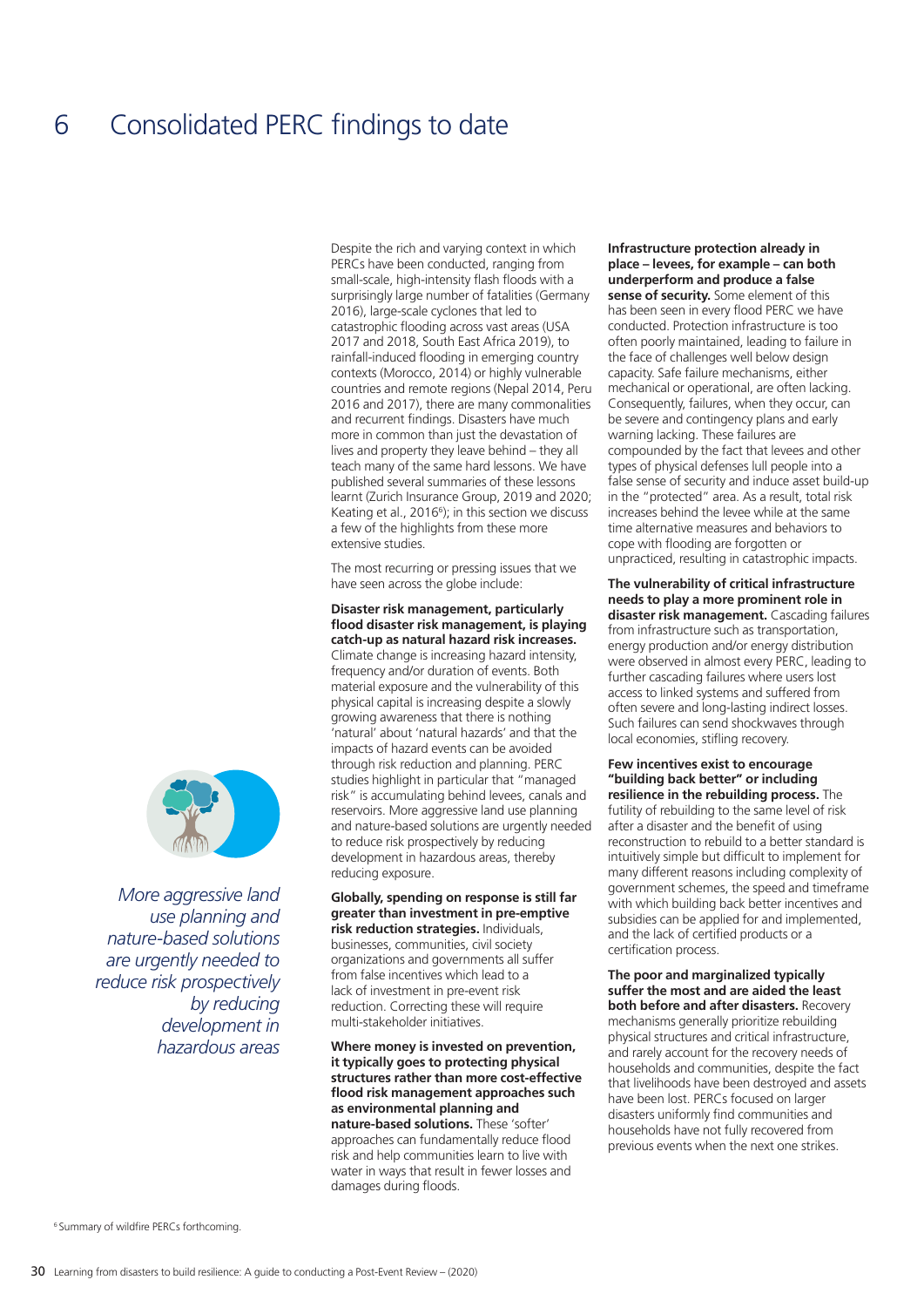**Early warning saves lives and assets, especially in high vulnerability contexts, but only if they operate within an effective early warning system and lead to appropriate action.** The presence of a system alone is not enough to ensure that it will function as it should. It must be structured to properly consider the threat of disaster and be quickly and efficiently communicated to those in harm's way such that they understand the risk and the actions required of them, which in turn must be realistic to implement.

#### **Coordination and collaboration are critical to saving lives and assets and reducing**

**risks.** In both high and low-resource settings, PERCs have highlighted how strong collaboration between community-based organizations, NGOs, and local, regional and national governments can help minimize the impacts from a hazard event. Both pre-planned coordination between existing groups and

collaboration between existing structures and emergent groups play a critical role in response and recovery around the world.

Just because an event has not yet happened in a particular location does not mean it couldn't. In March 2019, Cyclone Idai hit central Mozambique. The strong winds severely impacted the port city of Beira, and torrential rains created an inland ocean miles across. Similarly, Hurricane Harvey in 2017 was not just a wind, but mostly a flood event of a scale not anticipated. Yet, though these particular events in these locations were unprecedented (in recent historic times), the event and the subsequent impacts were not unthinkable. It is reasonable to assume that awareness, risk reduction and preparedness programs would benefit many other areas where such a severe event can occur but where it has not (recently) happened.

#### **Box 7.** Consolidated PERC wildfire findings

Just as there are common themes that have emerged from the collection of flood PERCs, there are striking similarities in terms of key insights and recommendations from wildfire disasters that can inform businesses and communities globally. The three wildfire PERC studies aim to help broaden the perspective on wildfire risk management beyond only ex-post reactions such as emergency response, and identify adaptation requirements across the risk management cycle, with a focus on land-use and community resilience.

- 1 Both fire hazard and fire risk overall is changing. The wildfire PERC studies conducted to date show a clear climate signal in all three events. New fire regimes are emerging in terms of seasonality, duration and intensity. If we want to better forecast future fire risk, take appropriate action, and maintain a certain level of protection, we need to accept that relying on historical data is not enough to understand future fire hazard and risk. Fires are burning longer, stronger and in multiple locations at the same time; firefighting intervention strategies, wildfire mitigation, building codes, and other fire mitigation and adaptations have not yet evolved to address this new reality.
- 2 Wildfire risk management, like risk management for any natural hazard, is a team effort that needs coordination across users, institutions and political and administrative boundaries. Fires respect no

borders, and prevention is key in any risk management strategy. It is important to take an integrated resilience approach to wildfires and not just look at wildfire mitigation and response to fires that are already burning. Wildfire in particular is one peril where a citizen action can have a tremendous effect on the resilience of the overall community, as fire performance can depend on how a single property interacts within the Wildland Urban Interface (WUI). The WUI is a decisive zone to understand how fires halt or spread. Building materials, landscaping maintenance and the choice and positioning of vegetation are key determinants for this.

3 Beyond the immediate intensity of the fires themselves, the fire PERCs highlight the knock-on, secondary and tertiary effects that have far-ranging implications beyond the area burnt and direct fire impacts and losses. This includes physical and social impacts for individuals and households such as difficulties in recovering damaged or lost homes or returning to a "normal life". It includes institutional losses such as the loss of core water distribution or communications infrastructure coupled with the loss of the taxpayer base to support even operation let alone reconstruction. Finally, the timeframes involved in widespread fire recovery are proving to be even slower than flood recovery, with cascading implications for loss of community, loss of businesses, and loss of livelihoods.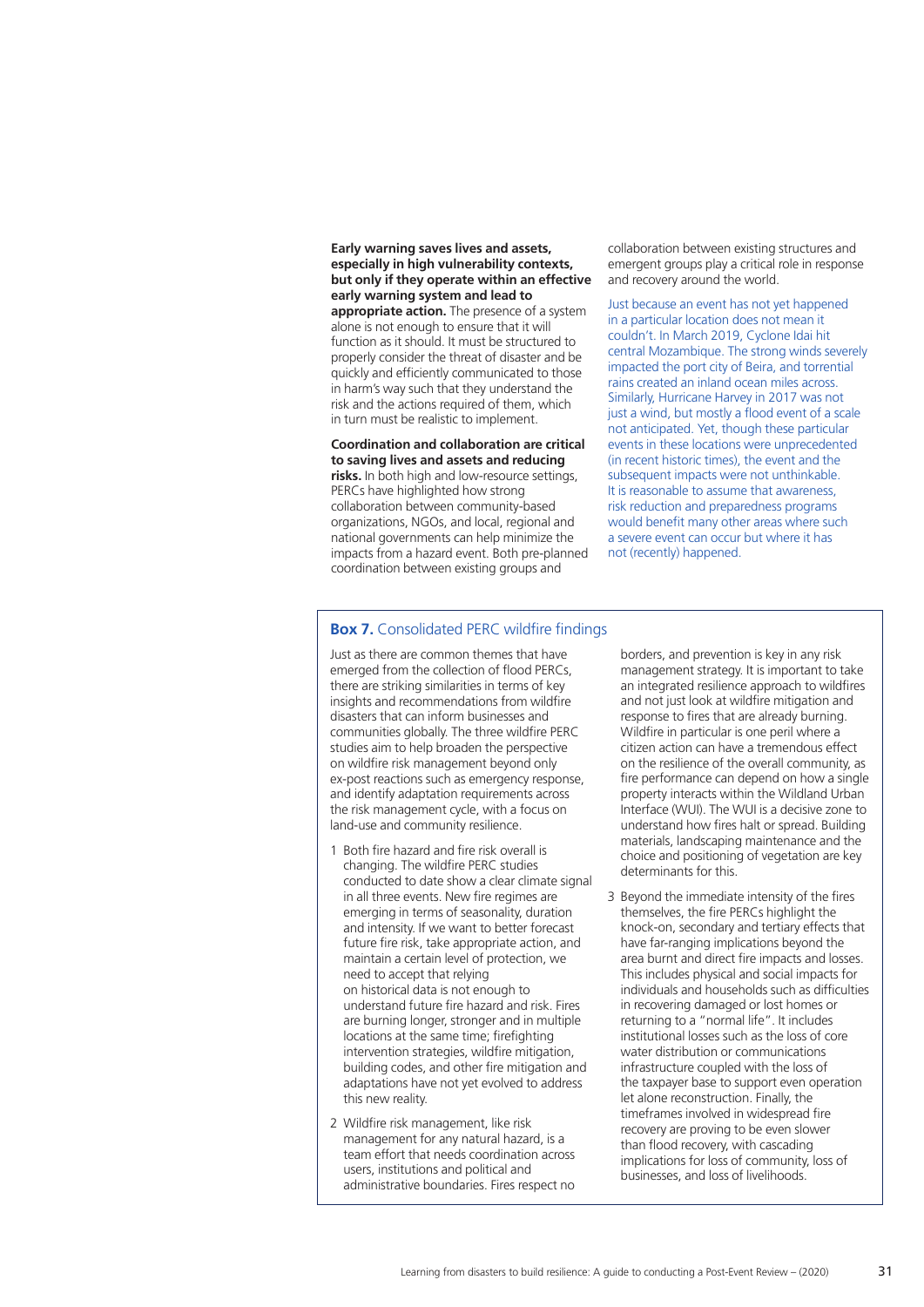## 7 Conclusion

In this manual, you have been provided with the necessary information on process and relevant tools to conduct your own post-event review using the PERC methodology. Following many catastrophic disasters of regional and global scale in recent years, it has been widely acknowledged that forensic reviews and learning from events are crucial to avoid mistakes being repeated and to grasp opportunities to make things better next time. It is also important that learning can take place in an unbiased and flexible context – it should not come in the form of a checklist. The PERC process is not set in stone; rather, it can and should be modified and adapted to suit the context you are studying. This is important because all contexts are different. Using rigid sets of tools, methods and questions will only stifle the unanticipated yet important narratives that exist.

The benefit of conducting a PERC is that it looks at disasters from a systems-wide lens, synthesizing lessons learned across sectors and scales, utilizing an unbiased perspective and

tone, following the leads that the facts present – this is why it is called a forensic analysis. While we have found that a PERC is never really complete, the goal of each study is to assemble the fullest possible picture of what happened, why it happened, and what opportunities for action exist. It is not the goal of the PERC to design specific interventions that deal with the minutiae; rather, it is to point out wider trends and systemic gaps for which on-the-ground disaster risk management practitioners can design interventions and/or strategize advocacy.

Ultimately, the goal of a PERC is to inform and encourage resilience-building processes that prevent hazards from becoming disasters. In the face of growing risk, PERC is an important tool for disaster risk management, disaster risk reduction and climate change adaptation practitioners and researchers, one they can use to tackle increasing burdens from disasters.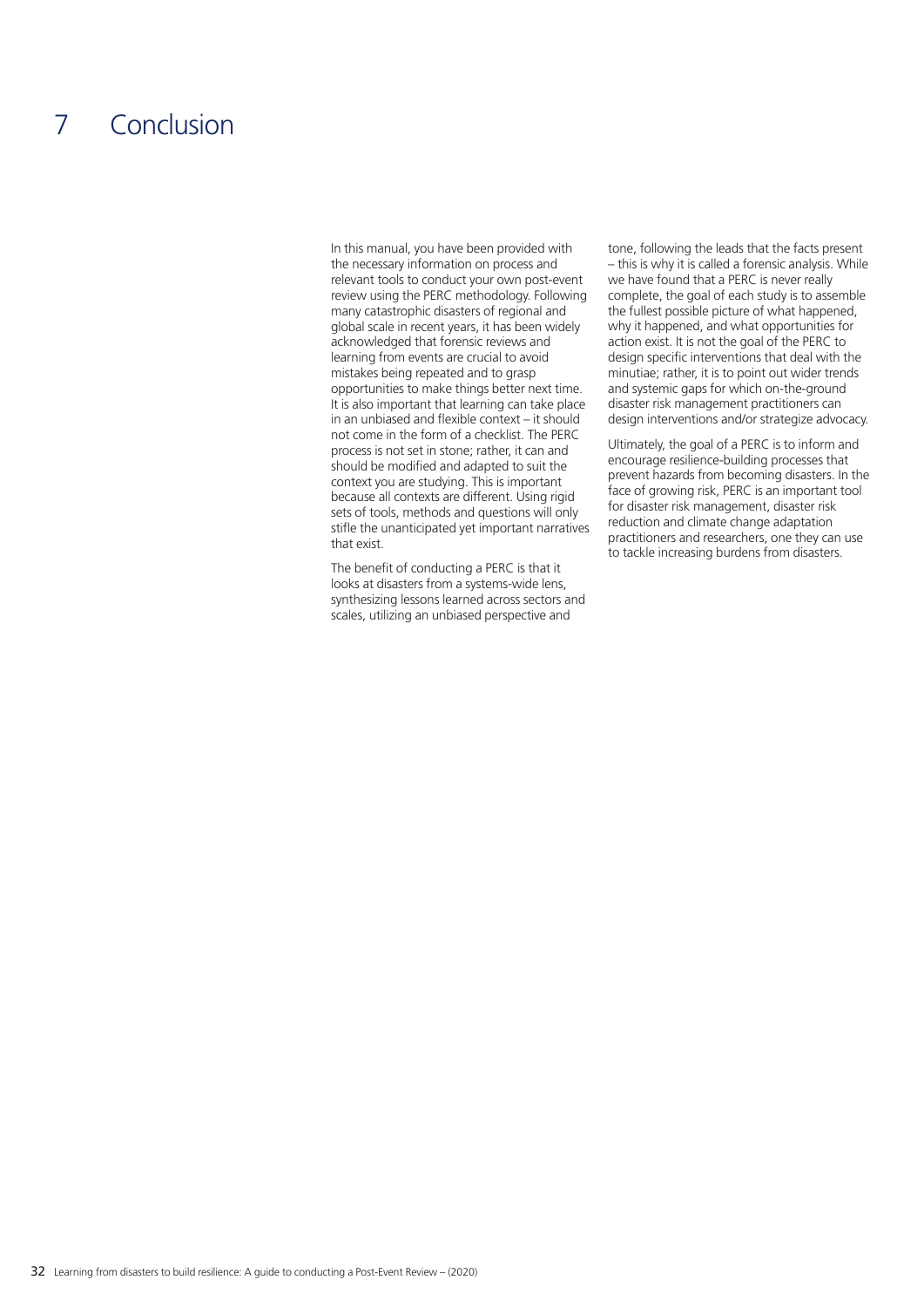### Glossary

**Adaptation** – Responding or adjusting to risk in a way that reduces potential damage or loss, makes the most of resulting opportunities, and helps better cope with the consequences.

**Agents** – People and their organizations, whether as individuals, households, communities, private and public sector organizations, or companies, and their capacity to respond to and shape the world around them.

**Capacity** – The ability to do a specific thing, which requires having the appropriate knowledge, skills, and resources.

**Cascading failures** – When failures in a system lead to a series of failures in the same or other systems such that the systems then fail to provide the intended services to their users. For example, flooding of a power plant or transformer station leading to failures in an electricity system which lead to failures across a range of systems that rely on electricity to function, including but not limited to water treatment, communications, and transportation.

**Corrective risk reduction**: The actions taken to reduce risk to already at-risk assets, such as building levees to better protect existing assets or upgrading the construction of a house so it better withstands flooding.

**Damages and losses** – The impact to human, financial and physical assets by an event. Damages and losses are frequently calculated in terms of financial losses resulting from the disaster, number of people injured or killed, and homes and infrastructure damaged or destroyed. Damages and losses can result from both direct and indirect impacts.

**Direct impact** – The impacts through a direct interaction between a shock or stress and a physical, economic, social, or political component. In the case of flooding, this includes people injured or killed and homes and infrastructure destroyed due to floodwaters.

**Disaster** – "A serious disruption of the functioning of a community or a society involving widespread human, material, economic or environmental losses and impacts, which exceeds the ability of the affected community or society to cope using its own resources" (UNISDR 2009). Disasters occur when hazards interact with a combination of social, political, economic, environmental and physical factors to cause losses and damages.

**Disaster forensics**: Disaster forensics borrows the term forensics from the field of scientific applications to criminal investigations and applies it to study the "anatomy of disasters" (Disaster Forensics, Springer, 2019). Disaster forensics describes a consistent, comprehensive analysis of a large natural hazard or human-caused event and its underlying causes, actions (or inactions) and behaviors within a complex system of norms, institutions, and actors in the lead-up to, during, and following the event. While enabling a systematic approach, disaster forensics is open to new insights (for example, understanding a recent build-up of risk in an area) and encourages a diligent and flexible analysis.

#### **Disaster risk management (DRM) cycle**:

The systematic process of using administrative directives, organizations, and operational skills and capacities to implement strategies and policies and improve coping capacities to avoid, lessen, or transfer the adverse effects of hazards. The cyclical nature of the DRM cycle means that the stages of the cycle blend into one another. We define five stages of the DRM cycle: preparedness, response, recovery, prospective risk reduction, and corrective risk reduction.

**Disaster risk reduction (DRR)** – "The concept and practice of reducing disaster risks through systematic efforts to analyze and manage the causal factors of disasters, including through reducing exposure to hazards, lessening vulnerability of people and property, wise management of land and the environment, and improving preparedness for adverse events" (UNISDR, 2009).

**Early warning system** – A system that provides people with advance warning of a potentially hazardous event occurring, giving people time to protect themselves, important assets, and important services.

**Ecosystem services** – If we use natural capital to provide a service to a user (such as an individual, group, or society), that service is an ecosystem service. Services can be for provisions (food and water), for support (providing air or nutrients or an environment for a particular service), for culture (such as recreation, spiritual, etc.) and for regulation (e.g. flood protection, water filtration, etc.).

**Exposure** – "People, property, systems, or other elements present in hazard zones that are thereby subject to potential losses" (UNISDR, 2009).

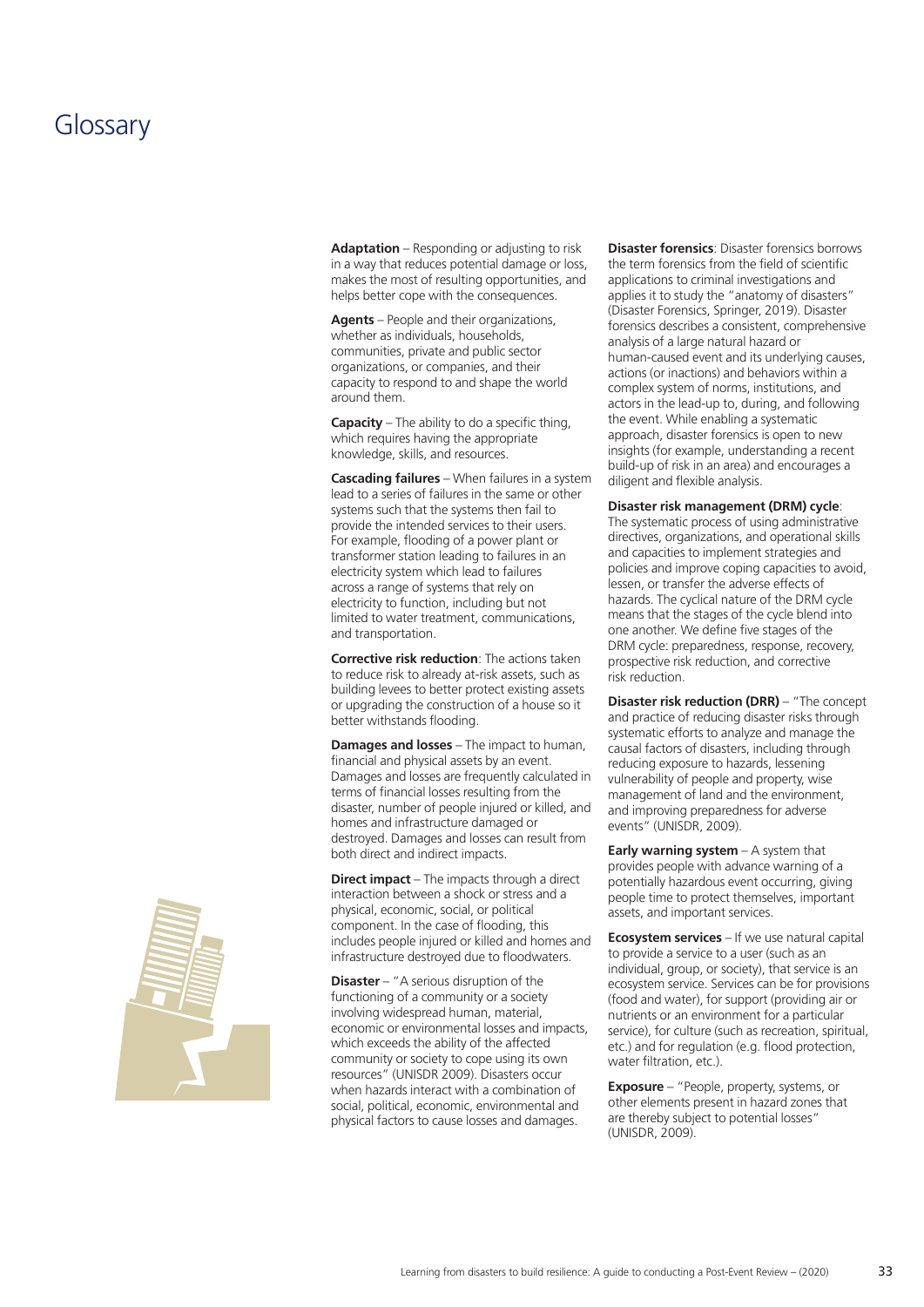

**Financial capital** – The level, variability, and diversity of income sources and access to other financial resources that contribute to wealth.

**Flood** – An overflow of water beyond its normal limits, especially over what is normally dry land. Flood types can include flash floods, river floods, coastal floods (from storm surge, high tides, and/or increasingly, from sea level rise), and surface floods (from heavy rainfall, elevated groundwater levels and/or poor or blocked drainage).

**Flood resilience** – an outcome that ensures that a community can continue to thrive and develop in the face of flood risk. In other words, if a flood-prone community has resilience, its development will not be derailed due to flooding. More specifically, we define Disaster Resilience as: The ability of a system, community or society to pursue its social, ecological, and economic development and growth objectives, while managing its disaster risk over time in a mutually reinforcing way.7

**Hazard** – A substance, object, or situation that can give rise to injury or damage. Hazard is the potential for threat to life or property. For example, to create (flood) risk, a natural or flood hazard, e.g., from rivers, the sea or from surface water runoff after intense storms, needs to be present first. Hazards can be natural or non-natural. Natural hazards are caused by weather, climate, and geophysical drivers; non-natural hazards are caused by social, political, economic and technological failures. Flood hazard is a specific type of natural hazard, can be expressed as the probability of flood occurrence at a given location, and can be modeled or mapped using flood maps.

**Human capital** – The education, skills, and health of a group of people.

**Indirect impact** – An impact due to a secondary interaction between a shock or stress and a physical, economic, social, or political component, or an impact resulting from a complex pathway of impacts. In the aftermath of disaster, indirect impacts could include business losses arising from customers spending less money as they recover from the disaster, or indirect physical consequences from a flood due to water contamination (not effects that the flood waters caused directly).

**Institutions** – The rules, norms, beliefs, and conventions that shape or guide human relations and interactions, access to and control over resources, goods and services, and assets, information, and influence. Legal norms are the formal rules and regulations created by legislative and administrative bodies. Cultural norms are informal rules, or social and cultural expectations, that govern human behavior.

**Land-use planning** – Formal management of land development by mandated authorities. Ideally, land-use planning should ensure that land use minimizes exposure to hazards.

**Levee effect** – When the presence of flood protection structures such as levees result in increased development in the floodplain or in the 'shadow of the levee', thereby increasing potential losses and damages during floods if the protection structures fail. The levee effect reduces short-term risk but increases long-term risk and possibly increases total risk due to a false sense of safety behind a protection structure. A more detailed description of this phenomenon can be found in Tobin (1995).

**Magnitude** – A measure for the relative size of something. In terms of natural hazards, magnitude often means the extent or severity of a specific natural hazards event. This more general term is not to be confused with the specific term magnitude when discussing earthquakes.

**Natural capital** – The natural resource base, including land productivity and actions to sustain it, water, clean air, fisheries, forests, and other resources that sustain livelihoods and wellbeing.

**Physical capital** – Things produced by economic activity from other capital, such as infrastructure, equipment, improvements in crops, and livestock.

**Physical protection structures** – Structures built to mitigate hazard impacts or prevent hazards from reaching settlements and important assets. In the case of floods, physical protection structures include levees, dikes, embankments, and sea walls, as well as nature-based protection like bio-dikes, engineered reefs, and intentionally planted or maintained mangrove forests.

7 See Keating et al. (2017) 'Disaster resilience: what it is and how it can engender a meaningful change in development policy' Development Policy Review vol. 35, issue 1, pg. 65-91.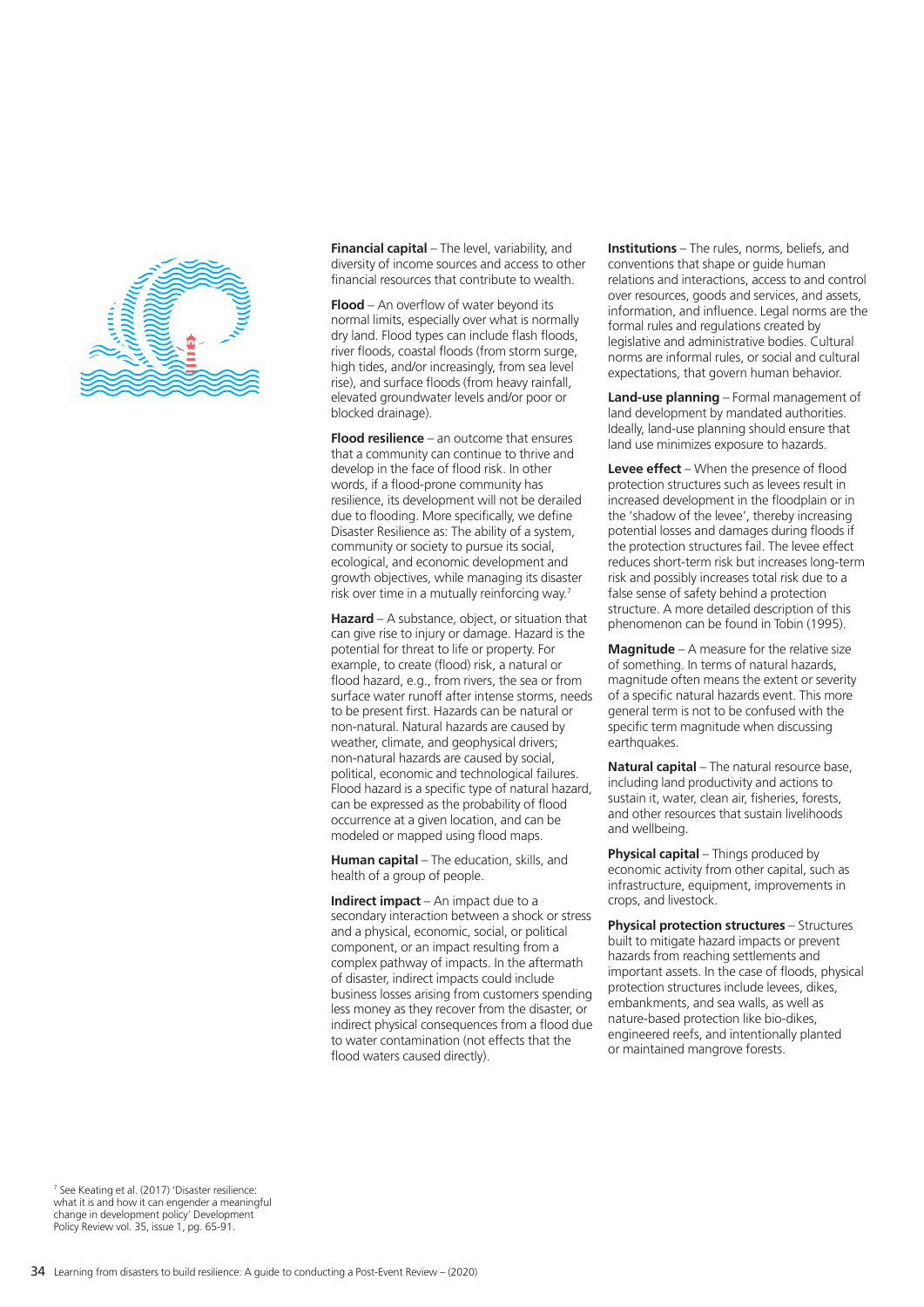

**Preparedness** – Precautionary actions taken prior to events that could turn into disasters. At the household level, this could include understanding your risk and knowing what resources you have and actions you can take to mitigate that risk (such as getting papers and equipment raised off the ground when you receive a flood warning). At the community level, this could include establishing evacuation routes. At the district or national levels, this could include humanitarian agencies prepositioning emergency relief supplies.

**Probability of occurrence** – The probability, typically expressed in percent per year, that a particular hazard event will occur. It is the inverse of the return period. For example, major infrastructure like hydropower dams are typically built to withstand 1-in-100-year events, or events with a 1% annual probability of occurrence.

**Prospective risk reduction** – Actions taken to avoid the build-up of new or increased risk, for example implementing and enforcing building regulations and land use planning to avoid new construction in hazardous places.

**Rapid onset hazard** – Hazards that arrive rapidly with little or no warning such as flash floods or earthquakes.

**Recovery** – The actions taken after a disaster (either in the short- or long-term) to help people cope with disaster impacts, reconstruct damaged physical systems (e.g., homes, roads, damaged flood protection structures) and restore services.

**Resilience** – "The ability of a system, society or community to pursue its economic and social development and growth objectives while managing its risk over time in a mutually reinforcing way" (Keating et al., 2014).

**Response** – The actions taken during and immediately after a disaster to contain or mitigate disaster impacts, including evacuation, search and rescue, emergency relief distribution, and first aid.

**Return period** – The long-term average period between events of a given magnitude or probability, e.g., a one-in-100 years return period would indicate an event that *on average*

occurs once every 100 years. It is important to recognize that this does not mean that the event will only happen once in a 100-year period, or once every 100 years. Two 100-year flood events could happen more in the same year, and once a year over several years in a row. To better understand the flood probability, a 'one percent annual chance' is better-suited to expressing the situation. A 100-year flood is simply a statistical benchmark indicating the type of event that has a 1% probability of occurring in any given year. The water level of a 100-year event may be referred to as HW100 and the corresponding floodwater flow as HQ100.

**Risk** – The probability of an event combined with the negative consequences that people and systems will suffer if that event occurs. Risk is the potential loss, assessed in terms of impact severity and occurrence likelihood. Flood risk is thus the combination of a flood hazard and its occurrence in an area of exposed assets or people that can be harmed to different degrees depending on their vulnerability. In short, risk is determined probabilistically as a function of hazard, exposure, and vulnerability. It can also be expressed as the product of the event probability times the severity of the consequences.

**Semi-structured interview** - A relatively open interviewing method where there is not a pre-determined set of questions. Rather, there is a set of guiding questions and the freedom to pursue otherwise unforeseen topics.

**Sendai Framework** – The Sendai Framework for Disaster Risk Reduction (SFDRR) 2015-2030 is the roadmap for how communities can be made safer and more resilient to disasters. It is administered by the United Nations Office for Disaster Risk Reduction (UNDRR). SFDRR promotes the urgent need for learning from disasters. It advocates for *"the substantial reduction of disaster risk and losses in lives, livelihoods and health and in the economic, physical, social, cultural and environmental assets of persons, businesses, communities and countries" and explicitly mentions the importance of learning from disaster events in two of its priorities, where "the sharing of expertise, knowledge, post-disaster reviews*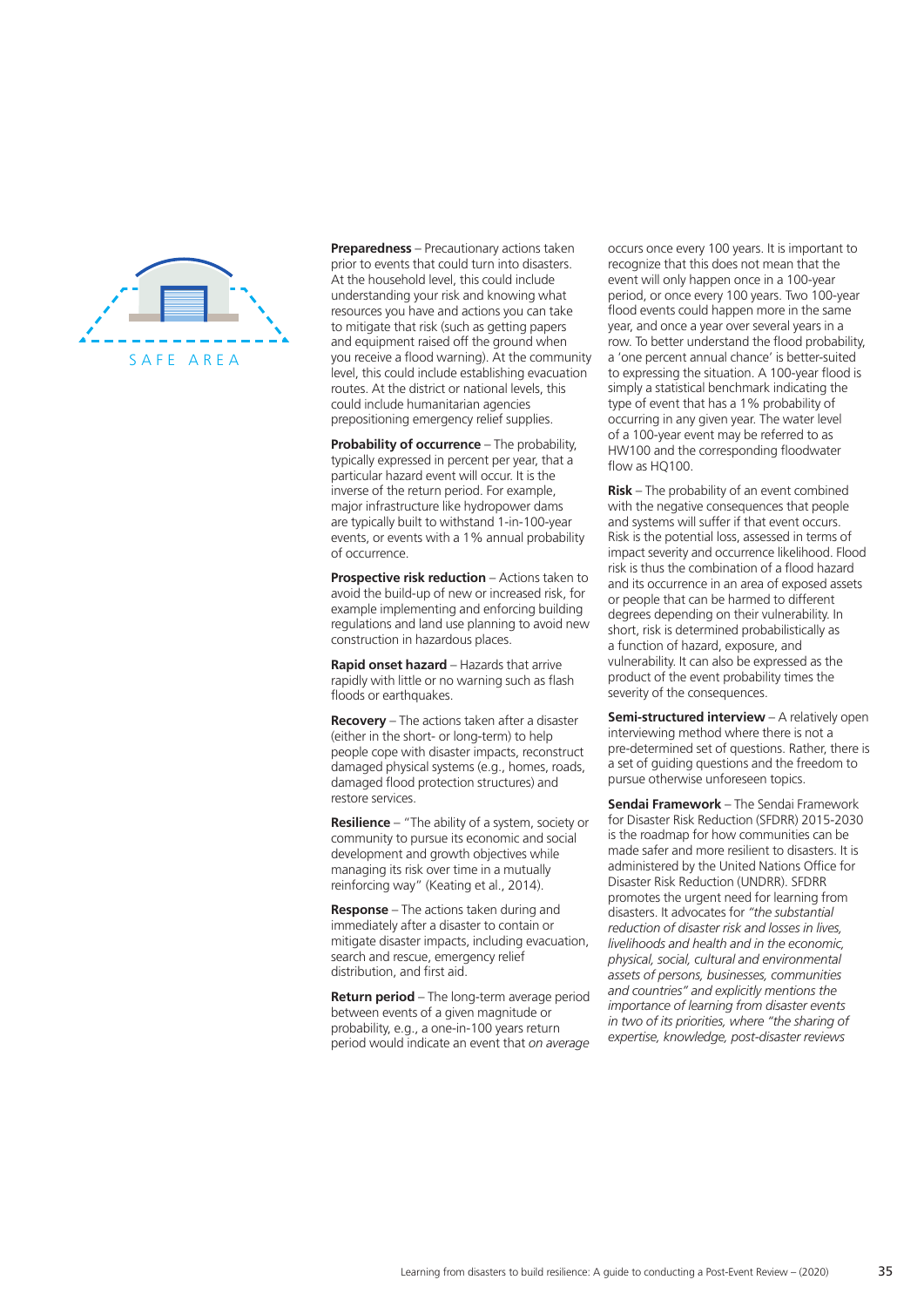*and lessons learned"* is critical to […] *"promote disaster risk management into post-disaster recovery and rehabilitation processes"* and *"to advance science and technology"* […] it is necessary to "*use post-disaster reviews as opportunities to enhance learning and public policy".*

**Snowball sampling** – A non-probabilistic sampling technique where subjects (in this case, for interviews) are chosen based on a referral system. Interviewees suggest other potential interviewees.

**Social capital** – Social relationships, networks, and bonds that aid cooperative action, sharing of assets, and access to ideas and resources.

**Systems** – Includes ecosystems (e.g., agricultural fields, forests, grasslands, riparian river corridors, etc.) and infrastructure systems (e.g., build infrastructure, power generation and distribution, water purification and distribution, wastewater treatment, communications, etc.), and the services they provide.

**Vulnerability** – "The characteristics and circumstances of a community, system or asset that make it susceptible to the damaging effects of a hazard" (UNISDR, 2009). Vulnerability is driven by a combination of physical, social, economic, and political factors **Vulnerable people/groups/population**

– Vulnerable groups can be defined by their diminished capacity to anticipate, cope with, resist and recover from the impact of a natural or man-made hazard. The concept is relative and dynamic. Vulnerability is most often associated with poverty, but it can also arise when people are isolated, insecure and defenseless in the face of risk, shock or stress. Examples of potentially vulnerable groups include: displaced populations who leave their habitual residence in collectives, usually due to a sudden impact, disaster, or conflict, as a coping mechanism and with the intent to return; migrants who leave or flee their habitual residence to go to new places; specific groups within the local population, such as marginalized (see 'Marginalized'), excluded, or destitute people; young children, pregnant and nursing women, unaccompanied children, widows, elderly people without family support, disabled persons. In a disaster, women in general may be affected differently from men because of their social status, family responsibilities or reproductive role, but they are not necessarily vulnerable; they can also be resourceful and resilient in a crisis and play a crucial role in recovery. Gender analysis can help to identify which women or girls may be vulnerable and in what way.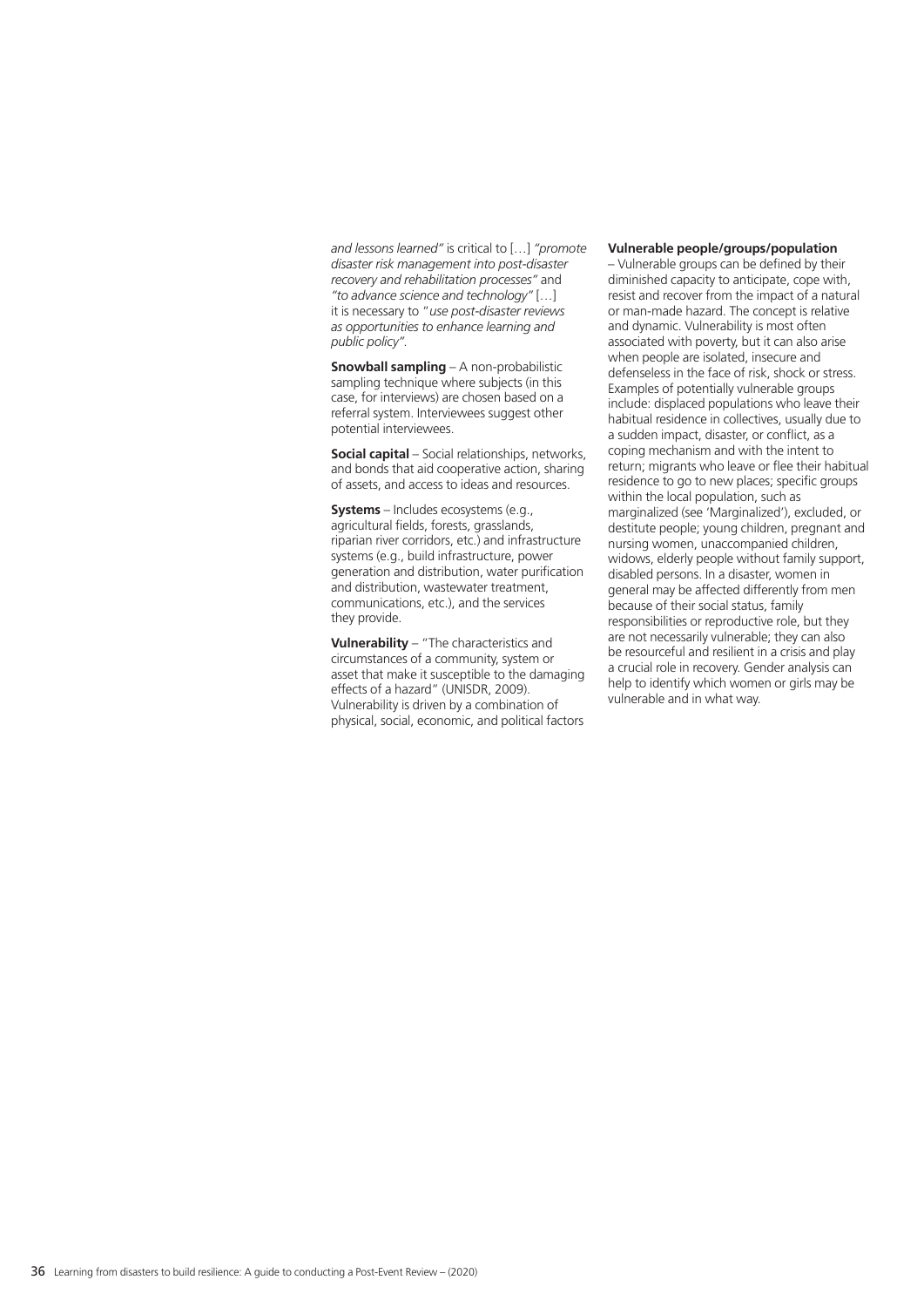### References

Friend, Richard, & MacClune, Ken. (2012). *Climate resilience framework: Putting resilience into practice*. Boulder, CO: Institute for Social and Environmental Transition-International.

GFDRR (2013). *Post-Disaster Needs Assessments*. Volume A. Guidelines. Global Facility for Disaster Risk Reduction.

Keating, A, Campbell, K, Mechler, R, Magnuszewski, P, Mochizuki, J, Liu, W, Szoenyi, M, and McQuistan, C (2017). Disaster resilience: What it is and how it can engender a meaningful change in development policy, Development Policy Review 35 (1): 65-91. DOI:10.1111/dpr.12201.

Keating, A., Campbell, K., Mechler, R., Michel–Kerjan, E., Mochizuki, J., Kunreuther, H., Bayer, J., Hanger, S., McCallum, I., See, L., Williges, K., Atreya, A., Botzen, W., Collier, B., Czajkowski, J., Hochrainer, S., & Egan, C. (2014). *Operationalizing Resilience Against Natural Disaster Risk: Opportunities, Barriers and A Way Forward*. Zurich, Switzerland: Zurich Insurance Group.

Keating, A., Venkateswaran, K., Szoenyi, M., MacClune, K., and Mechler, R. (2016). From event analysis to global lessons: disaster forensics for building resilience, Nat. Hazards Earth Syst. Sci., 16, 1603–1616, https://doi. org/10.5194/nhess-16-1603-2016

Knutsson, P. & Ostwalk, M. (2006). A process-oriented sustainable livelihoods approach – A tool for increased understanding of vulnerability, adaptation and resilience. *Mitigation and Adaptation Strategies for Global Change*. doi: 10.1007/s11027-006-4421-9.

Kovacs, P.J.E., G.A. McBean, R.G. McGillivray and K. Pulsifer (2019). Fort McMurray: Learning from Canada's costliest disaster. Zurich, Switzerland: Zurich Insurance Company Ltd.

MacClune, K., Venkateswaran, K., Dixit. K. M., Yadav, S., Maharjan, R., Dugar, S. (2015). *Urgent case for recovery: what we can learn from the August 2014 Karnali River floods in Nepal*. Zurich, Switzerland: Zurich Insurance Group.

Moench, M., Tyler, S., & Lage, J. (Eds.). (2011). *Catalyzing urban climate resilience: Applying resilience concepts to planning practice in the ACCCRN program (2009–2011)*. Boulder, CO: Institute for Social and Environmental Transition-International.

Norton, R., MacClune, K., and Szönyi, M. (2020). When the unprecedented becomes precedented: Learning from Cyclones Idai and Kenneth. Boulder, CO: ISET International and the Zurich Flood Resilience Alliance.

Norton, R., Williams, A., MacClune, K., Donahue, W., Fetterman, C., & Schneider, J. (2019). California fires: Building resilience from the ashes. Schaumburg, IL: Zurich American Insurance Company.

Norton, R., MacClune, K., Szönyi, M. and Schneider, J. (2019). Hurricane Florence: Building Resilience for the New Normal. Schaumburg, IL: Zurich American Insurance Company.

Norton, R., MacClune, K., Venkateswaran, K, and Szönyi, M. (2018). Houston and Hurricane Harvey: a call to action. Zurich, Switzerland: Zurich Insurance Company Ltd.

Szoenyi, M., Venkateswaran, K., Keating, A., and MacClune, K. (2017). After the Flood is Before the Next Flood in Flood Damage Survey and Assessment: New Insights from Research and Practice, Geophysical Monograph 228, First Edition. Edited by Daniela Molinari, Scira Menoni, and Francesco Ballio. American Geophysical Union, published by John Wiley & Sons, Inc.

Tobin, G. A (1995). The Levee Love Affair: A Stormy Relationship. Water Resource Bulletin. 31, 359-367.

Tyler, S., & Moench, M. (2012). A framework for urban climate resilience. Climate and Development, 4(4), 311-326. doi: 10.1080/17565529.2012.745389

UNDRR. Terminology on DRR. Retrieved August 2020 from https://www.undrr.org/terminology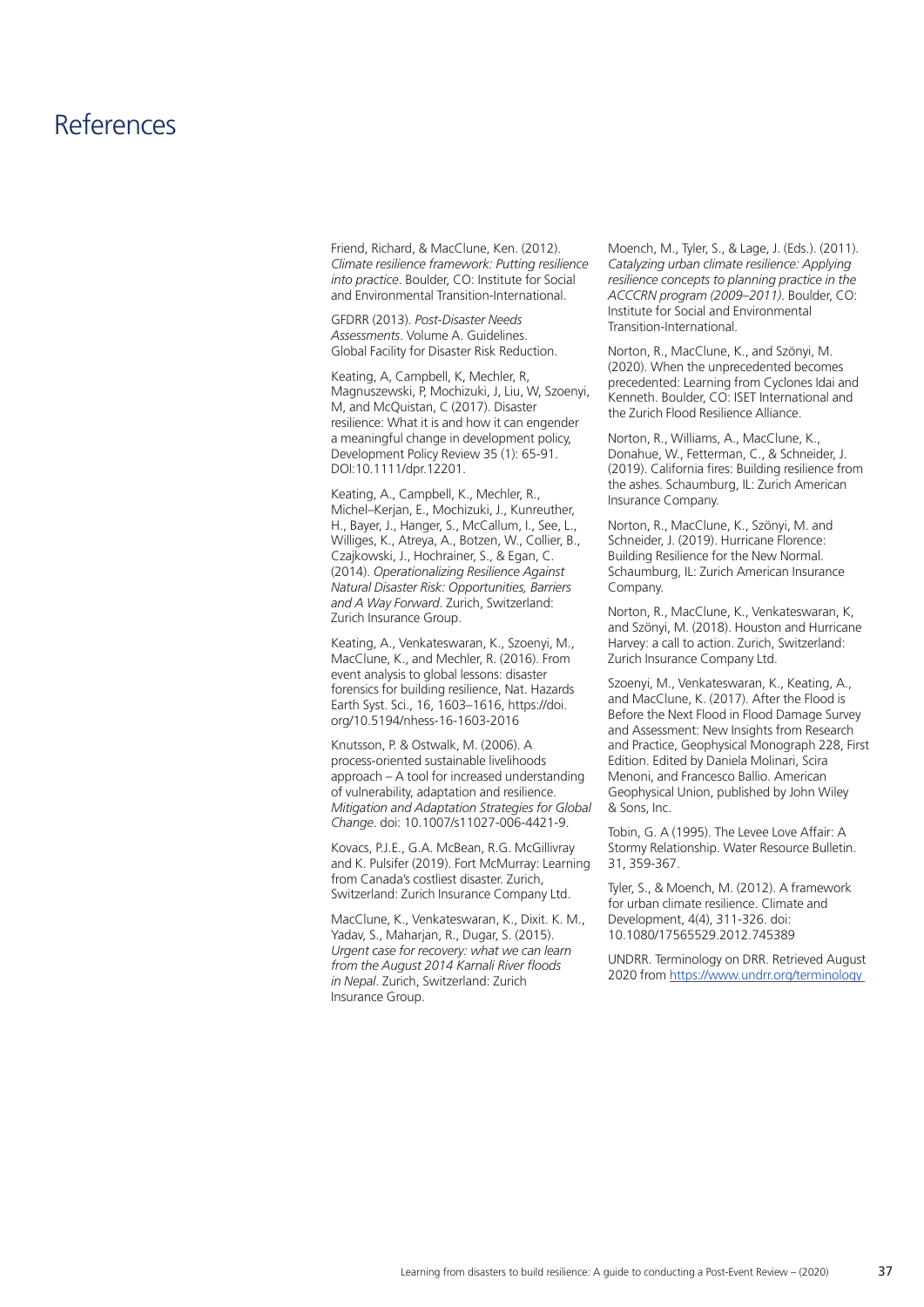Venkateswaran, K., MacClune, K., Gladfelter, S. (2016). A Post-Event Review of the October 2015 Floods in South Carolina. Zurich, Switzerland: Zurich Insurance Group.

Venkateswaran, K. and MacClune K. (2020). Building the Evidence Base to Achieve the Sendai Framework for Disaster Risk Reduction Goals, in Disaster Risk Reduction and Resilience, editors Muneta Yokomatsu and Stefan Hochrainer-Stigler, Disaster and Risk Research: GADRI Book Series.

Zurich Flood Resilience Alliance (2014a). After the storm: how the UK's flood defenses performed during the surge following Xaver. Zurich, Switzerland: Zurich Insurance Group.

Zurich Flood Resilience Alliance (2014b). Central European floods 2013: a retrospective. Zurich, Switzerland: Zurich Insurance Group.

Zurich Flood Resilience Alliance (2015a). Balkan floods of May 2014: challenges facing flood resilience in a former war zone. Zurich, Switzerland: Zurich Insurance Group.

Zurich Flood Resilience Alliance (2015b). Morocco floods of 2014: what we can learn from Guelmim and Sidi Ifni. Zurich, Switzerland: Zurich Insurance Group.

Zurich Flood Resilience Alliance. (2015c). Can flood resilience be measured? An innovative collaborative approach may do just that. Zurich, Switzerland: Zurich Insurance Group. Retrieved from: https://floodresilience.net/resources/item/ can-flood-resilience-be-measured

Zurich Insurance Group (2019). Events are natural, disasters are not: How lessons learned from previous events can help businesses to become more resilient. Risk Insights series.

Zurich Insurance Group (2020). Keeping an Eye on Natural Hazards. Lessons learned to be more resilient. Risk Insights series.

Zurich, Switzerland: Zurich Insurance Group. Retrieved from: https://www.zurich.com/en/ knowledge/topics/global-risks/ events-are-natural-disasters-are-not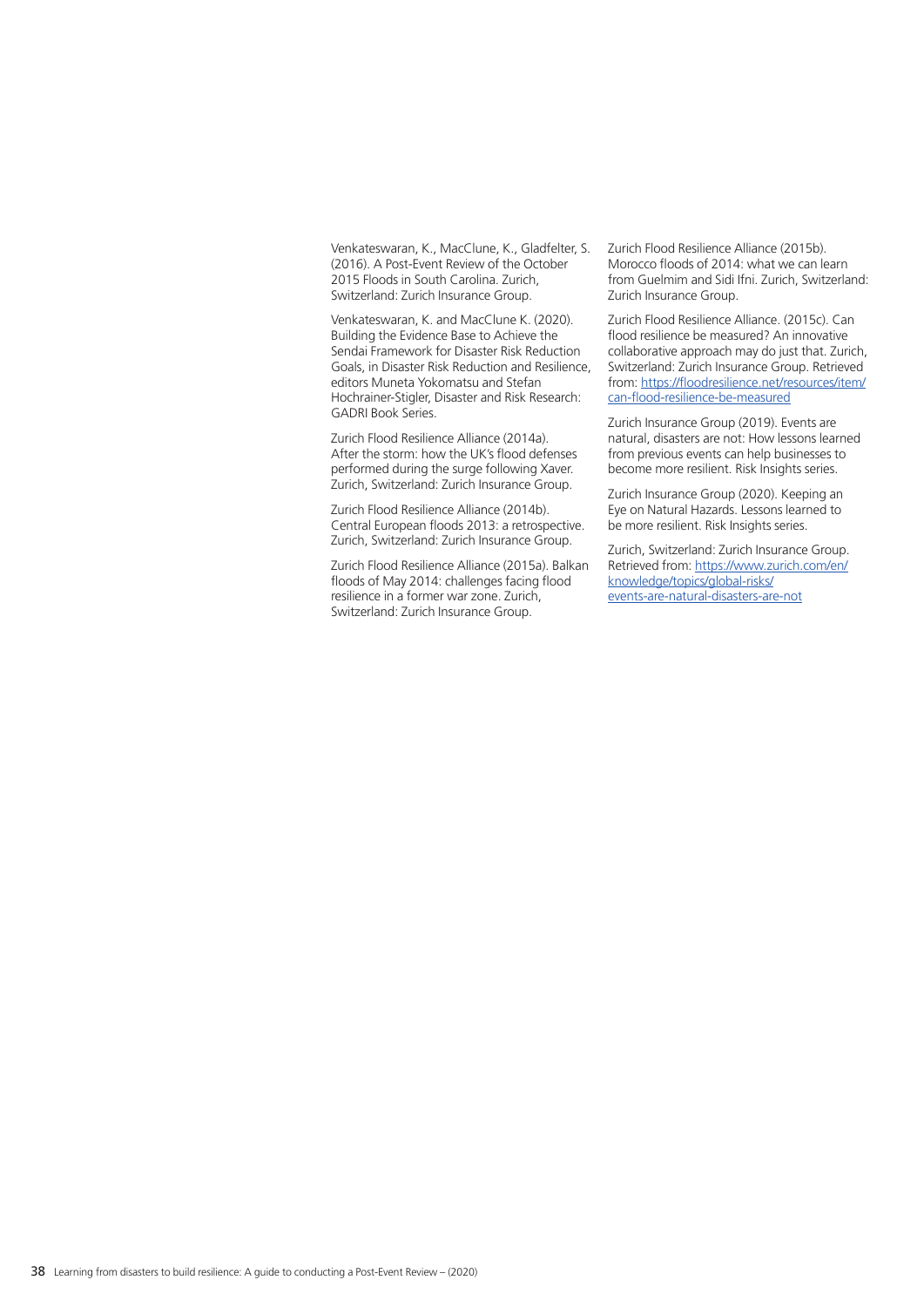### About the Zurich Flood Resilience Alliance

The Zurich Flood Resilience Alliance, a multi-sector partnership focusing on finding practical ways to help communities strengthen their resilience to floods globally – and save lives, was launched in 2013. In the first phase of the program, we have reached over 225,000 direct beneficiaries across our 13 programs in nine countries.

In the second five-year phase of the program launched in July 2018, the Alliance aims to increase the investment going into pre-event resilience building by USD 1 billion and commits to scaling up its work in climate action, to help make 2 million people more resilient to flooding, both by the end of 2023. We already know that every USD 1 invested in prevention saves on average USD 5 in future losses. We do this by rolling out best-practice community programs that demonstrate the value of resilience-building; compiling best practices and success stories; and advocating for more investment in resilience with authorities and public and private funders. We share our knowledge on our own flood resilience portal.

This Alliance is now comprised of nine members – Zurich Insurance Group working with the civil society and humanitarian organizations Concern Worldwide, the International Federation of the Red Cross and Red Crescent Societies (IFRC), Mercy Corps, Plan International and Practical Action as well as research partners the International Institute for Applied Systems and Analysis (IIASA), the London School of Economics (LSE) and the Institute for Social and Environmental Transition-International (ISET). Funding for our Alliance partners is provided by the Z Zurich Foundation.

### About PERC

As part of the Zurich Flood Resilience Alliance, the Post-Event Review Capability (PERC) provides research and independent reviews of large disaster events. It seeks to answer questions related to aspects of resilience and disaster risk management. It is a flexible method that analyses the root causes of why events become disasters. It looks at what has worked well (identifying best practice) and opportunities for further improvements. Since 2013, PERC has analyzed various flood and wildfire events and won two awards. It has engaged in dialogue with relevant authorities, and is consolidating the knowledge it has gained to make this available to all those interested in progress on disaster risk management.